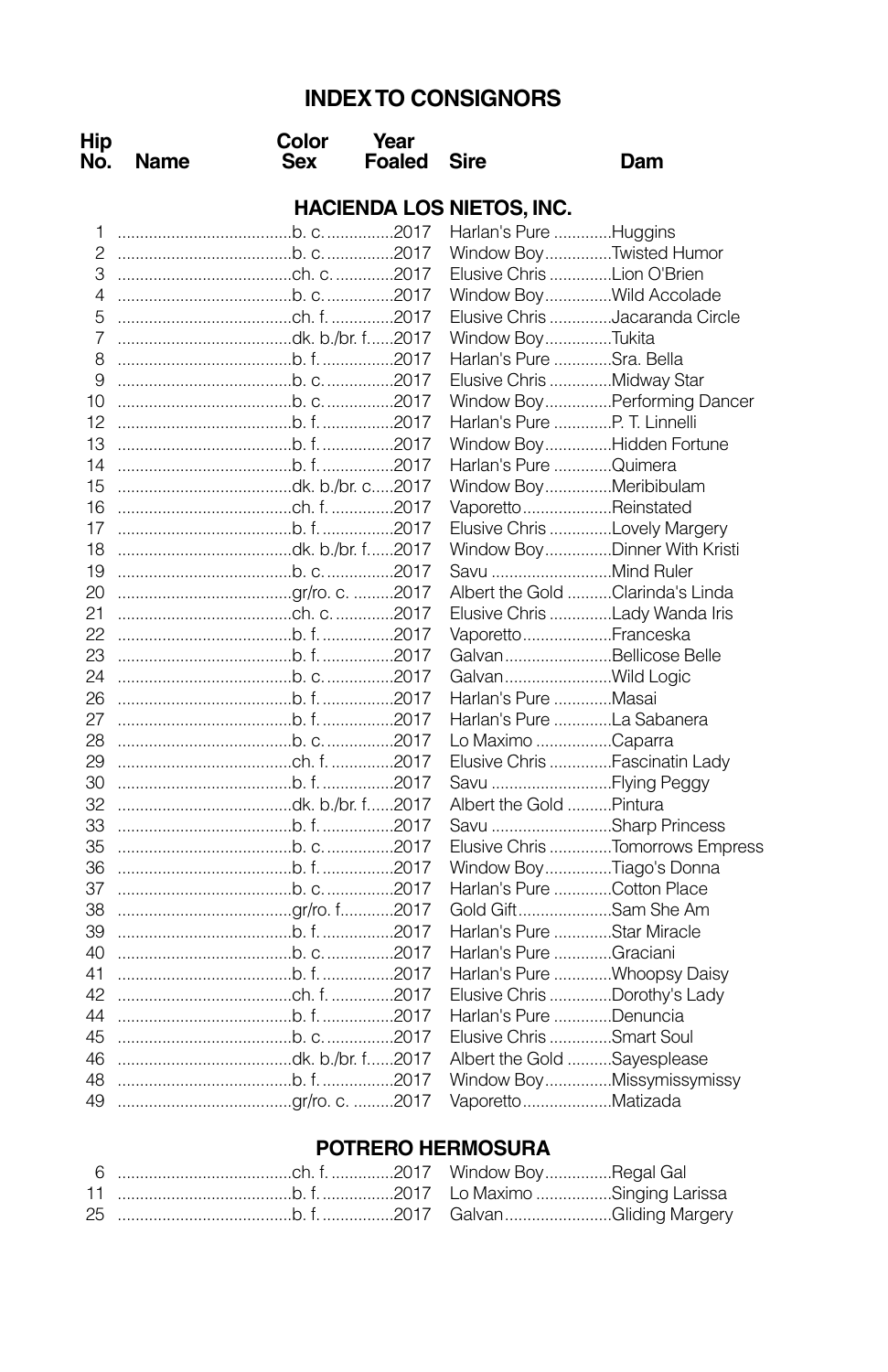# **INDEXTO CONSIGNORS**

| Hip | No. Name | Color Year<br>Sex Foaled Sire |                                                                                                                                                                                                                                                                                                                                   | Dam |
|-----|----------|-------------------------------|-----------------------------------------------------------------------------------------------------------------------------------------------------------------------------------------------------------------------------------------------------------------------------------------------------------------------------------|-----|
|     |          |                               | <b>POTRERO HERMOSURA - Continued</b>                                                                                                                                                                                                                                                                                              |     |
|     |          |                               |                                                                                                                                                                                                                                                                                                                                   |     |
|     |          |                               |                                                                                                                                                                                                                                                                                                                                   |     |
|     |          |                               | $\overline{A}$ and the state $\overline{A}$ and $\overline{A}$ and $\overline{A}$ and $\overline{A}$ and $\overline{A}$ and $\overline{A}$ and $\overline{A}$ and $\overline{A}$ and $\overline{A}$ and $\overline{A}$ and $\overline{A}$ and $\overline{A}$ and $\overline{A}$ and $\overline{A}$ and $\overline{A}$ and $\over$ |     |

43 .......................................b. c................2017 Frisk Me Now.............Hipotesis 47 .......................................ch. c..............2017 Galvan........................Angel Alana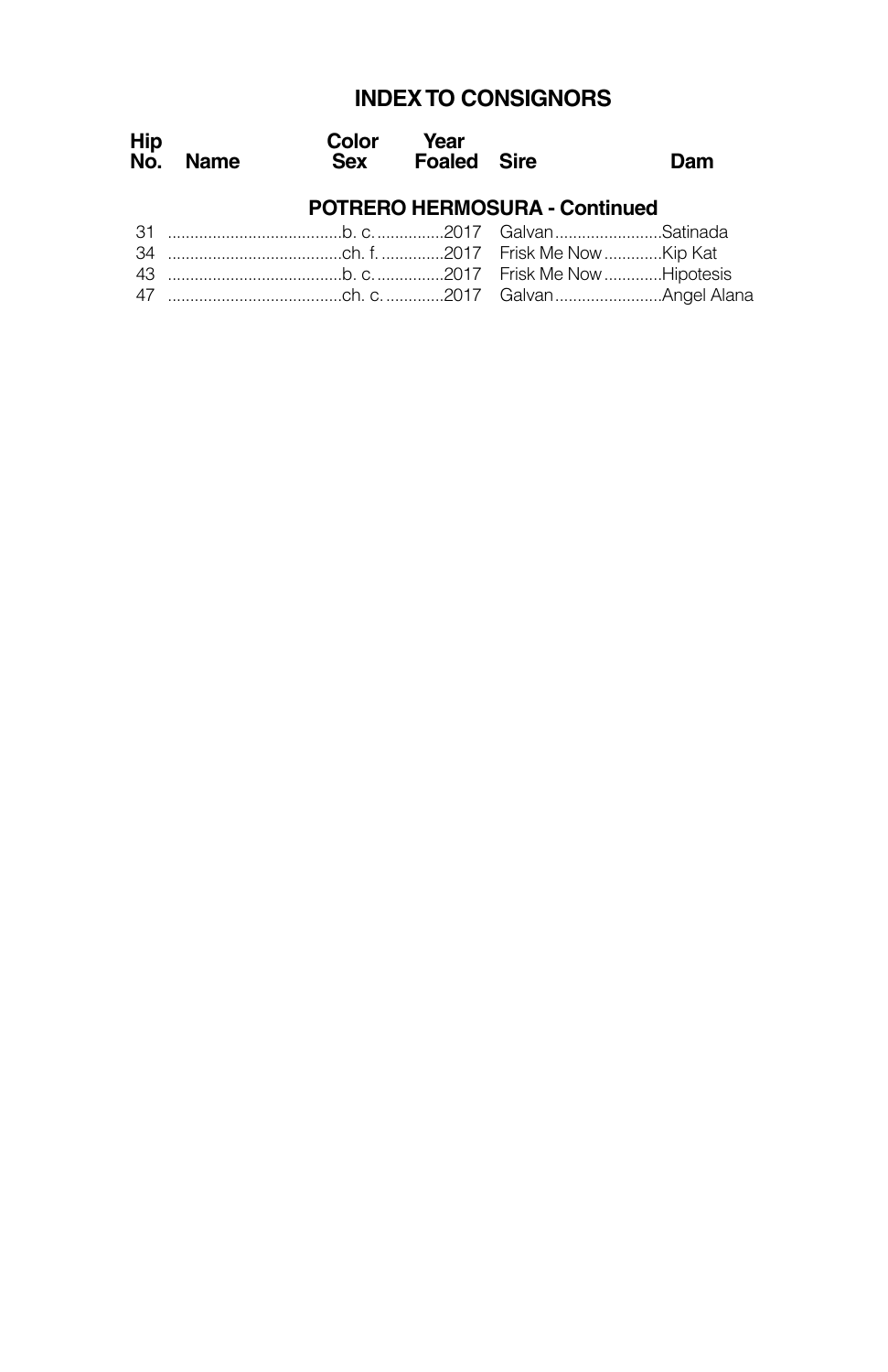# **INDEXTO SIRES**

|                                                          | Albert the Gold20, 32, 46   Lo Maximo11, 28      |
|----------------------------------------------------------|--------------------------------------------------|
| 29, 35, 42, 45                                           |                                                  |
| Frisk Me Now34, 43                                       |                                                  |
| Galvan 23, 24, 25, 31, 47                                | Window Boy 2, 4, 6, 7, 10, 13,<br>15, 18, 36, 48 |
| Harlan's Pure1, 8, 12, 14, 26,<br>27, 37, 39, 40, 41, 44 |                                                  |
|                                                          |                                                  |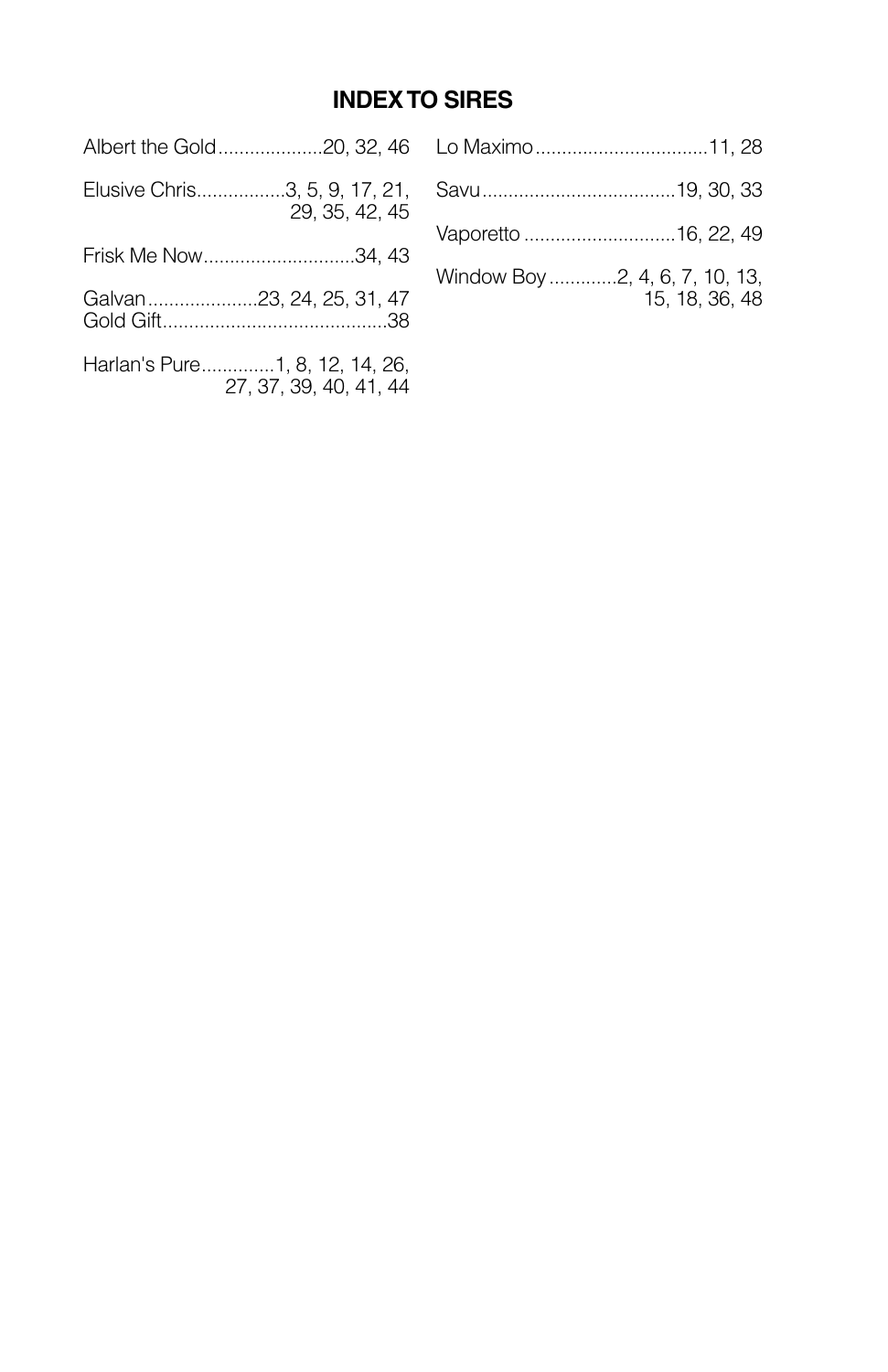# **INDEX TO DAMS**

| Clarinda's Linda 20                    |  |
|----------------------------------------|--|
| Dinner With Kristi 18                  |  |
|                                        |  |
| Gliding Margery 25                     |  |
| Hidden Fortune 13                      |  |
|                                        |  |
|                                        |  |
| Lady Wanda Iris 21<br>Lovely Margery17 |  |
|                                        |  |

| Performing Dancer10 |  |
|---------------------|--|
|                     |  |
|                     |  |
| Sharp Princess 33   |  |
| Tomorrows Empress35 |  |
| Whoopsy Daisy 41    |  |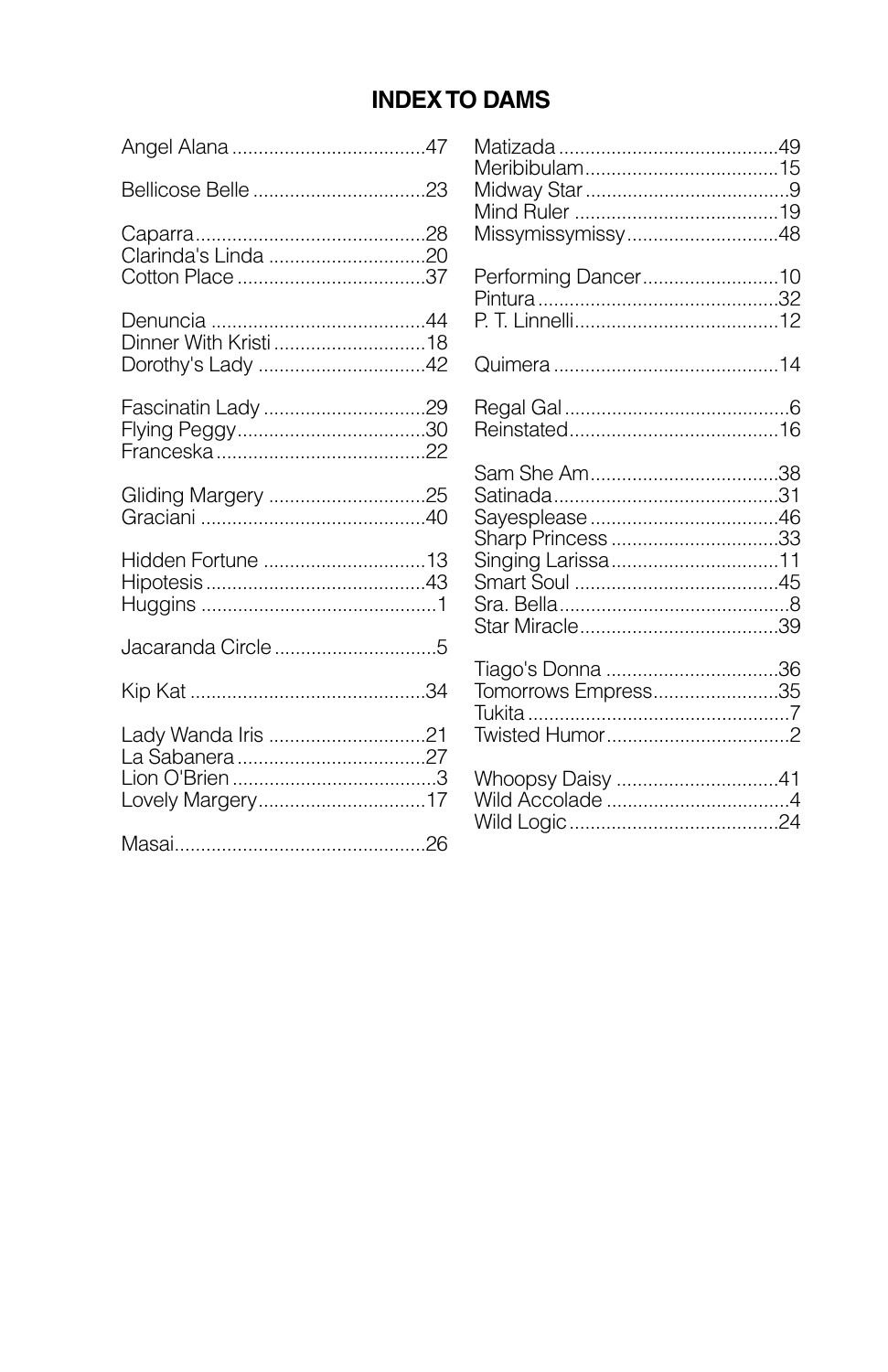**BAY COLT Foaled April 11, 2017** Harlan Christmas in Aiken Mineshaft L <sub>Pacheca</sub> Kris S. Toes Forward Kissin Kris ............................ Copelan F Harlan's Holiday ........ L Lantern Glow ......................... r Harlan's Pure....... Huggins................................ (2001) BAY COLT **Hip No.**

**By HARLAN'S PURE** (2010). Stakes winner of 8 races, 2 to 4, \$85,081, Copa Jose Celso Barbosa S., 2nd Jose de Diego S. **His first foals are 2-yearolds of 2018**. Sire of Pintorella (placed in 2 starts at 2, 2018, \$4,800). Son of stakes winner Harlan's Holiday, sire of 105 stakes winners, 6 champions, including Hakeem (6 wins, Beyoglu S.**-G1**, etc.), Shanghai Bobby (\$1,- 857,000, Grey Goose Breeders' Cup Juvenile**-G1**, etc.), Pedro Caiman (Clasico de los Sprinters**-G1**, etc.), Conquest Harlanate (3 wins, \$269,853).

Wonderlan ............................

Why Jan

**Hip No.**

**1**

## **1st dam**

**1**

HUGGINS, by Kissin Kris. Winner at 3, \$5,490. Half-sister to **CHARGE**. Dam of 9 other foals, 6 to race, 2 winners, including--

Baby Darel (g. by Bargello). Winner at 2 and 3, \$21,673.

Unnamed (f. by Harlan's Pure). Two-year-old of 2018.

## **2nd dam**

**Wonderlan**, by Copelan. 4 wins at 2 and 3, \$100,896, 2nd Bloomfield College S., 3rd Forward Gal Breeders' Cup S.-**G2**. Half-sister to **NORQUESTRESS**,

**Sno Connection**. Dam of 7 other foals, 6 winners, including--

**CHARGE** (g. by Dynaformer). 3 wins at 3 and 4, \$105,083, Caltech H.-L. **3rd dam**

**WHY JAN**, by Noble Title. 28 wins, 3 to 7, \$308,440, Pageant S. twice, Sadie Hawkins H., Sadie Hawkins S., Raymond C. Kohlhepp Memorial S., Let'Em Wonder S., Dainty Dotsie S., Albert J. Boyle Memorial S.-R, Annie's Dream S.-R, Let'Em Wander H.-R, Let'Em Wander S.-R, HBPA Charles Funk Memorial S., 2nd Cape May County S., etc. Sister to **Prince Host**. Dam of--

**NORQUESTRESS**. 4 wins at 2 and 3, \$93,546, Blue Mountain Futurity-LR, Wonders Delight S.-R, 3rd Sophomore Breeders' Cup S. Dam of--

**Shouldabeenaclown**. 6 wins, 3 to 7, \$204,768, 2nd Mr. Jenney H.-LR, 3rd Devil's Honor H.-LR, Mr. Jenney H.-LR.

**Ali's Pride**. <sup>3</sup> wins at <sup>2</sup> and 3, \$49,462, 3rd Lamplighter S. **Wonderlan**. Stakes-placed winner, above.

**Sno Connection**. 4 wins, 2 to 4, \$71,746, 2nd Susan's Girl S. Dam of--

**VUELVE SULUM**. <sup>4</sup> wins, <sup>2</sup> to <sup>7</sup> in Dominican Republic, Clasico Navi- dad-**G2**, Copa Felo Flores, 2nd Clasico Kalil Hache-**G1**, etc.

Because a Bonnie. 4 wins at 3 and 4, \$47,102. Dam of 1 foal--

## **BECAUSEI'MWORTHIT**. 4 wins at 3 and 4, \$119,930, Cool Air S., 2nd Minaret S., 3rd Cool Air S.

### **4th dam**

WHY APRIL, by Why Lie. Winner at 2, \$4,822. Dam of 11 winners, including-- **WHY JAN**. Stakes winner, above.

**Prince Host**. 6 wins, 3 to 5, \$21,049, 3rd West Virginia Futurity S.-R.

**JCC 1709286 - Microchip 981020021440944 DP=0-1-3-0-0 (4) DI=1.67 CD=0.25**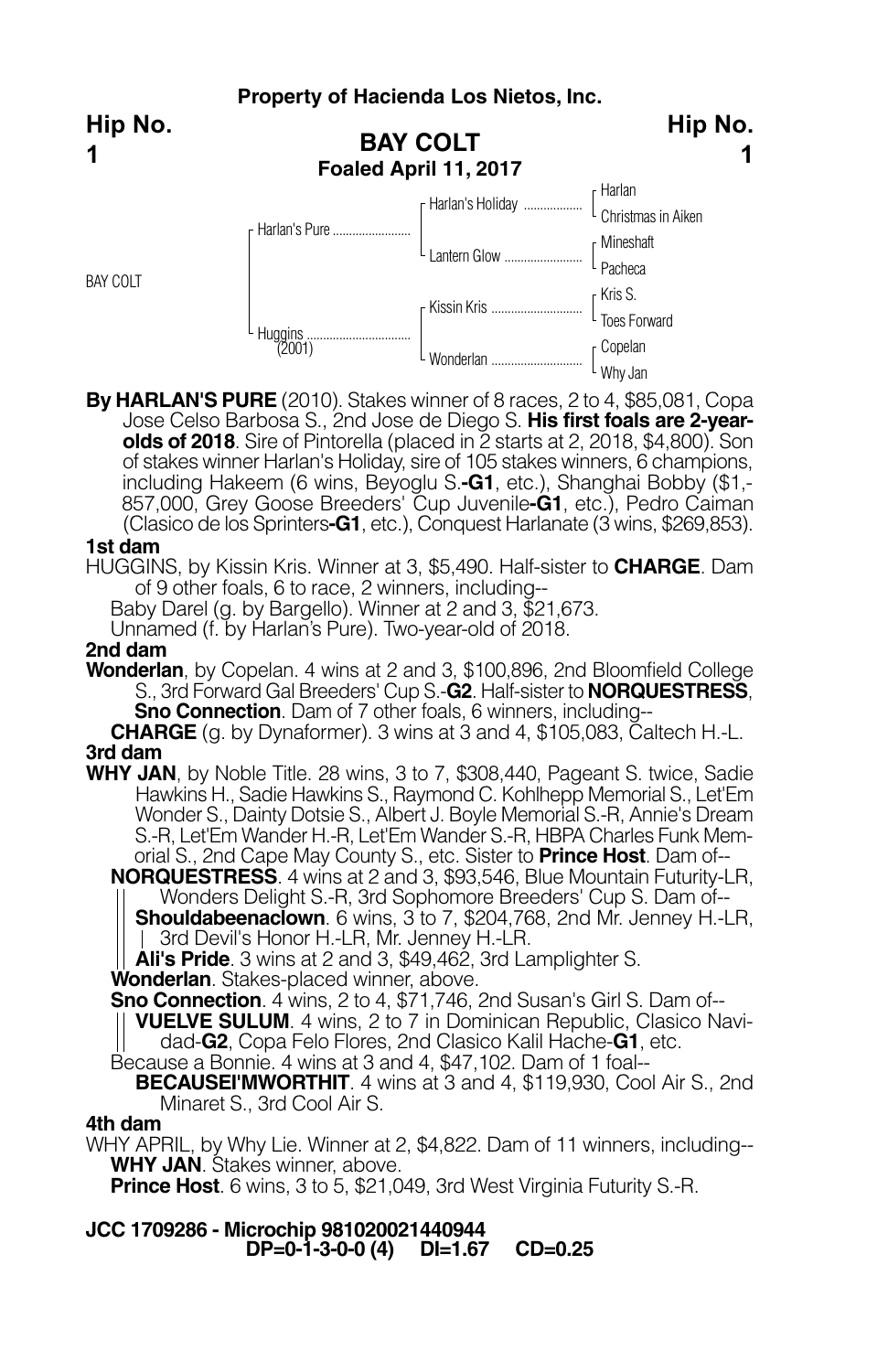**Property of Hacienda Los Nietos, Inc. BAY COLT Foaled April 30, 2017** Broad Brush L <sub>Illeria</sub> Skip Away Miriah Window Woman .................. Forty Niner Danzig's Beauty Distorted Humor .................. Alleged After School Include.................................. L Equity Loan ............................ r Window Boy.... Twisted Humor...................... (2001) BAY COLT **Hip No. 2 Hip No. 2**

**By WINDOW BOY** (2009). Stakes winner of 3 races at 2 and 3, \$116,624, Grover (Buddy) Delp Memorial S., 3rd Long Branch S.-L. Half-brother to stakes winner Princess Erindelle. **His first foals are 3-year-olds of 2018**. Sire of 18 foals, 5 starters, 1 winner of 2 races and earning \$14,242, Lady Ly (2 wins in 4 starts at 3, 2018, \$7,096). Son of stakes winner Include, leading sire in Argentina, sire of 59 stakes winners, 4 champions, including Sobradora Inc (ARG) (5 wins, \$246,961), Sociologa Inc (6 wins, \$232,379).

### **1st dam**

TWISTED HUMOR, by Distorted Humor. Winner at 3, \$29,799. Dam of 9 other foals, 7 to race, 6 winners, including--

**LADY VEIGA** (f. by King's Crown). 17 wins, 2 to 8, 2018, \$222,201, Clasico Confederacion Hipica S.-**G2**, Criadores de Puerto Rico S.-**G3**, 2nd Clasico Camarero-**G1**, Antonio R. Matos S.-**G2**, Clasico Dia de las Madres S.-**G2**, Eugenio Maria de Hostos S.-**G3**.

Sra. Pagan (f. by Albert the Gold). Winner at 4 and 5, \$17,369.

Walci (g. by Albert the Gold). 3 wins at 3 and 4, \$16,634.

La Menos Querida (f. by Albert the Gold). Winner at 3, \$14,240.

Unnamed (c. by Don Guido). Two-year-old of 2018.

### **2nd dam**

EQUITY LOAN, by Alleged. Unplaced. Half-sister to **ITS ACEDEMIC**, **Twining and Dining**. Dam of <sup>4</sup> other foals to race, <sup>3</sup> winners, including-- Pride of Ownership. <sup>6</sup> wins at <sup>3</sup> and 5, \$66,486.

Wild Charger. 3 wins at 4 and 6, \$62,567.

Power Bull. Unraced. Sent to Republic of Korea. Dam of 1 foal--

**POWER CITY** (c. by Archer City Slew). 9 wins at 3 and 4 in Republic of Korea, Ilgan Sports Cup.

## **3rd dam**

AFTER SCHOOL, by Arts and Letters. 3 wins at 3 and 4, \$53,160. Dam of--

**ITS ACEDEMIC**. 12 wins, 3 to 6, \$931,228, Stuyvesant H.-**G2**, Stymie H.- **G3** twice, Assault H.-**G3**, Queens County H.-**G3**, 2nd Woodward H.-**G1**,

Excelsior H.-**G2**, Westchester H.-**G3**, Aqueduct H.-**G3**, etc. Sire.

**Twining and Dining**. Winner at 3 and 4, \$87,580, 3rd Martha Washington Breeders' Cup S.-**G3**. Producer.

Select Account. 3 wins at 3 and 4, \$96,349. Dam of 6 winners, including--

**Whatthecatdrugin**. 18 wins, 4 to 10, \$353,313, 2nd West Virginia Governor's S.-L, Independence Day S.

Dormant Account. Unplaced. Dam of **ReddishThunder**(12 wins, \$80,232, 3rd Clasico Antonio Mongil, Jr. S.-**G2**).

French Degree. Unplaced. Granddam of **DOUBLE DEGREE** (2 wins, \$50,983).

**JCC 1714555 - Microchip 981020021516049 DP=2-5-5-0-0 (12) DI=3.80 CD=0.75**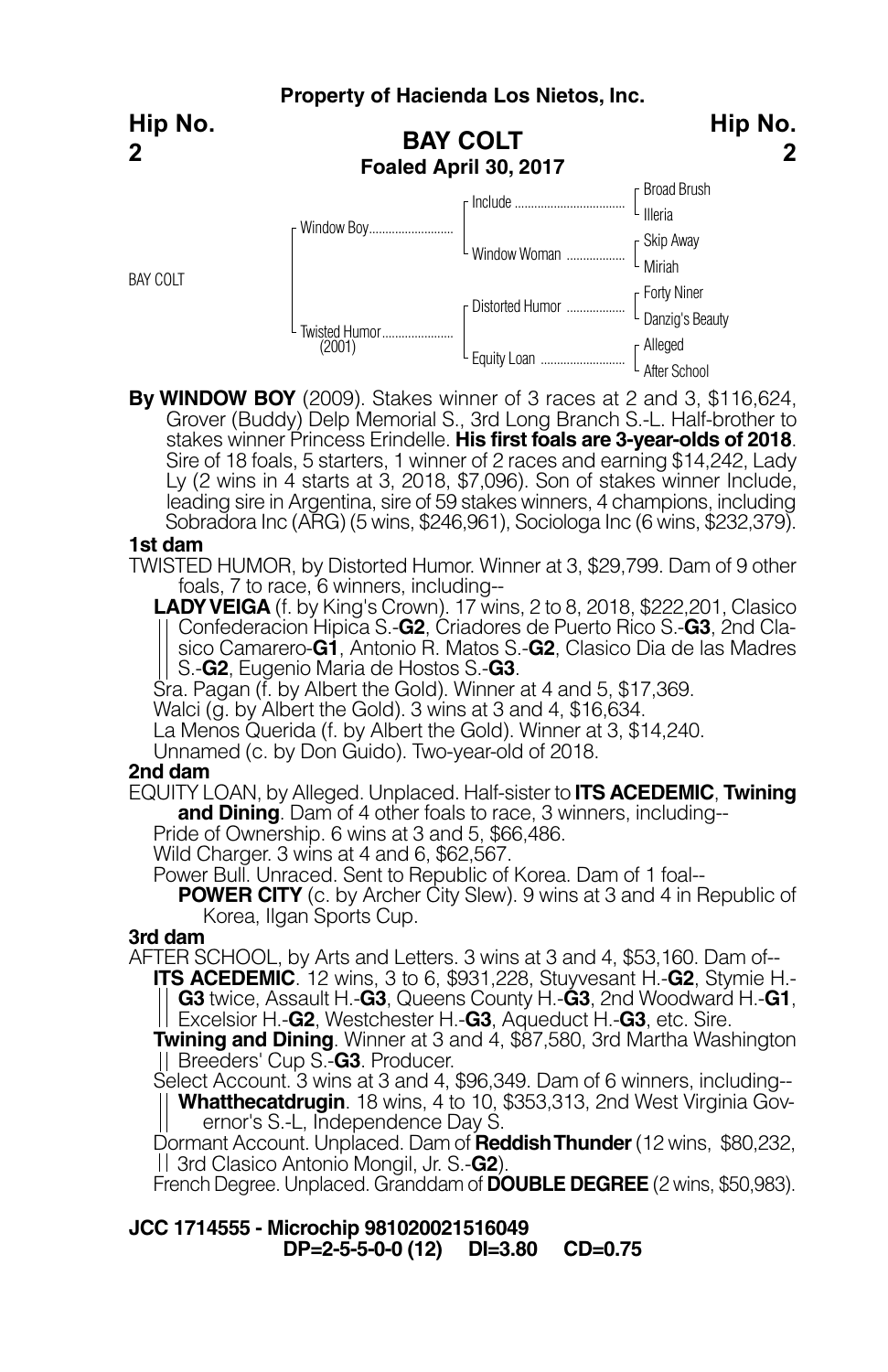

**By ELUSIVE CHRIS** (2002). Stakes winner of \$122,570, James C. Ellis Juvenile S.-L, etc. Sire of 10 crops of racing age, 84 foals, 50 starters, 36 winners of 148 races and earning \$1,092,210, including El Motivador (6 wins, \$103,610, Copa Gobernador**-G1**, etc.), stakes-placed Pequeno Ton (6 wins, \$68,556, 2nd Derby Puertorriqueno S.**-G1**), Caballo de Trova (5 wins, \$51,219, 2nd Classico Navidad S.**-G1**), Fiesta de Reyes (9 wins, \$79,011, 2nd Criadores de Puerto Rico**-G3**, etc.), Fascinatin West (7 wins, \$38,988).

## **1st dam**

LION O'BRIEN, by Lion Heart. Unraced. Dam of 2 other foals--

Pandillero (c. by Tiz Wonderful). Winner at 4, 2018, \$8,050.

Unnamed (c. by Galvan). Two-year-old of 2018.

## **2nd dam**

COLLEEN O'BRIEN, by Zamindar. 2 wins at 3, \$48,060. Half-sister to **BAR-BARA O'BRIEN**, **BRANDY RULES**. Dam of 2 winners, including--

Chance to Dance. Winner at 4, \$18,418.

## **3rd dam**

BRANDY O'BRIEN, by Desert Wine. Winner at 3, \$10,450. Half-sister to **BLAZE O'BRIEN**. Dam of 7 other winners, including--

**BARBARA O'BRIEN**. 5 wins at 3 and 4, \$220,695, Chaposa Springs H.- **G3**, Steve Van Buren H.-L, 2nd U Can Do It H.-L, Thomas J. Malley S., Goldarama S. Dam of 10 foals, 8 to race, 6 winners, including-- **Sacred Delight**. 2 wins, \$97,439, in N.A./U.S.; 3 wins, \$37,485, in Canada,

3rd Champions Distaff Starter Series Final S. (Total: \$132,447).

**Danger**. Winner at 2, \$48,220, 2nd Cavonnier Juvenile S.

**BRANDY RULES**. 10 wins, 2 to 6, \$70,235, Lassie S., Hot Lemonaid H., etc.

Beright. 7 wins at 3 and 4, \$115,186. Dam of 6 foals, 4 winners, including-- **PRINCIPLE SECRET**. 3 wins at 2 and 4, \$269,440, Best Pal S.-**G2**, 2nd Norfolk Breeders' Cup S.-**G2**, Lazaro Barrera Memorial S.-**G3**, San Pedro S.-L, 3rd Jersey Shore Breeders' Cup S.-**G3**.

Brandy Bai. 6 wins at 2 and 3, \$69,725. Dam of 3 foals, 2 to race, including--**FIREMAN OSCAR**. 3 wins at 2 and 3, placed at 4, 2018, \$166,485, Northern Lights Futurity-R, MTA Stallion Auction S.-R, 3rd Minnesota Derby-R, Victor S. Myers S.-R.

### **4th dam**

**IRISH O'BRIEN**, by D'Artagnan. 11 wins, 3 to 7, \$371,775, B. Thoughtful H., Autumn Days H., etc. Half-sister to **QUINCY M. E.** Dam of 4 winners, incl.-- **BLAZE O'BRIEN**. 13 wins, 3 to 8, \$909,350, Inglewood H.-**G3**, etc. Irish Blaze. Unraced. Dam of **Blaze It** (13 wins, Total: \$178,461). Scarlet O'Brien. Unraced. Producer. Granddam of **Hills of Ireland** (\$103,014).

**JCC 1709383 - Microchip 981020021481620 DP=1-3-4-0-0 (8) DI=3.00 CD=0.63**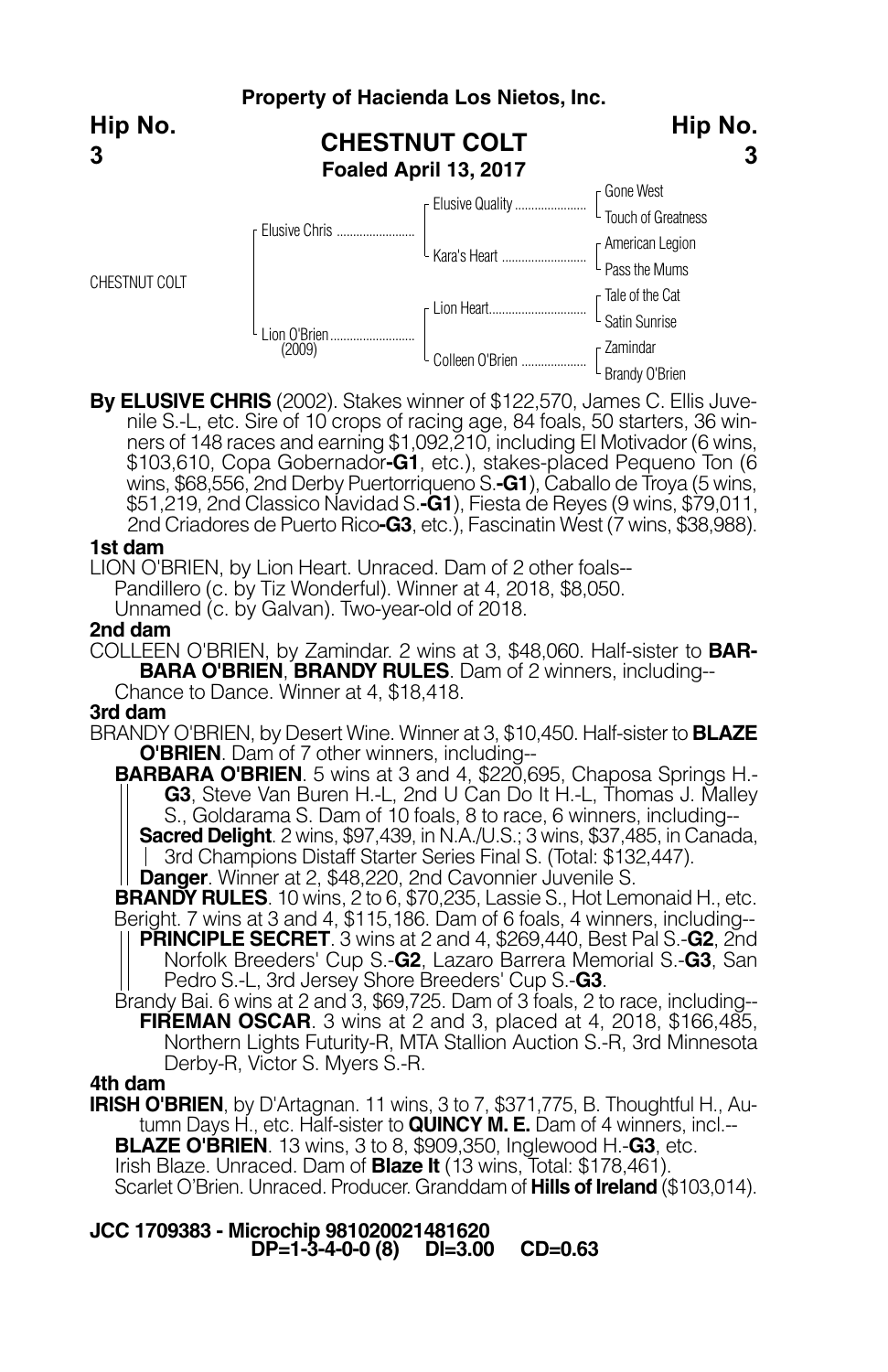**Hip No. 4**

BAY COLT



**4**

**By WINDOW BOY** (2009). Stakes winner of 3 races at 2 and 3, \$116,624, Grover (Buddy) Delp Memorial S., 3rd Long Branch S.-L. Half-brother to stakes winner Princess Erindelle. **His first foals are 3-year-olds of 2018**. Sire of 18 foals, 5 starters, 1 winner of 2 races and earning \$14,242, Lady Ly (2 wins in 4 starts at 3, 2018, \$7,096). Son of stakes winner Include, leading sire in Argentina, sire of 59 stakes winners, 4 champions, including Sobradora Inc (ARG) (5 wins, \$246,961), Sociologa Inc (6 wins, \$232,379).

#### **1st dam**

WILD ACCOLADE, by Proud Accolade. Winner at 2, 3, and 4, \$39,397. Halfsister to **FLORIDA SUN**. Dam of 2 other foals, 1 to race--

El Traketo (g. by Elusive Chris). Winner at 2, \$10,466.

Unnamed (f. by Elusive Chris). Two-year-old of 2018.

### **2nd dam**

- WILDCAT WIDOW, by Forest Wildcat. Winner at 4, \$11,981. Sister to **Wild Chick**, half-sister to **MIDNIGHT VISIT**. Dam of 5 other winners, including--
	- **FLORIDA SUN** (f. by Belgravia). 2 wins at 3, \$85,808, Leave Me Alone S., 2nd Calder Oaks, 3rd Honey Ryder S., Cash Run S.

### **3rd dam**

OPEN WINDOW, by Trempolino. Winner at 4, \$25,600. Half-sister to **Basualdo**, **Robellation**. Dam of 8 other foals, 7 to race, all winners, including-- **MIDNIGHT VISIT**. 4 wins in 8 starts, 2 to 4, \$141, 140, Love is Eternal S.-R,

3rd Putthepowdertoit S.-LR, Proud Puppy S.-R. Producer.

**Wild Chick**. 4 wins, 2 to 4, \$171,282, 2nd Navajo Princess S., Crank It Up S., 3rd Schuylerville S.-**G2**. Producer.

### **4th dam**

VEXATION, by Vice Regent. Unraced. Half-sister to **BRENTS BARONESS**, **Basualdo**. 5 wins, 2 to 5 in Germany, 2nd Zanders Union-Rennen-**G2**. **Robellation**. 3 wins at 2 and 3, £45,461, in England, 2nd Vodafone Horris Hill S.-**G3**, etc.; placed in <sup>1</sup> start at 4, \$10,000, in N.A./U.S. (Total: \$90,254). Creme Caramel. Winner at 2, £6,277, in England; placed at 4, \$10,400, in N.A./U.S. (Total: \$20,706). Dam of **MONTE BIANCO (IRE)** (6 wins, Total: V Sign. Unraced. Dam of **AVARE** (\$228,395, Eddie Logan S.-L, Pomona Derby), **V FORMATION** (\$155,618, Boca Raton S.-L, Judy's Red Shoes S.-L, etc.), **MY SILVER CHARM** (\$111,220, Lakeway S., etc.), **Sign of a**

**dam of Guapo Soy** (Total: \$29,242, 2nd Luis Subercaseaux E., etc.). Vezelay. Unplaced in England. Dam of **Letsimpress (IRE)** (Total: \$47,491).

**JCC 1705882 - Microchip 981020021492500 DP=0-3-3-0-0 (6) DI=3.00 CD=0.50**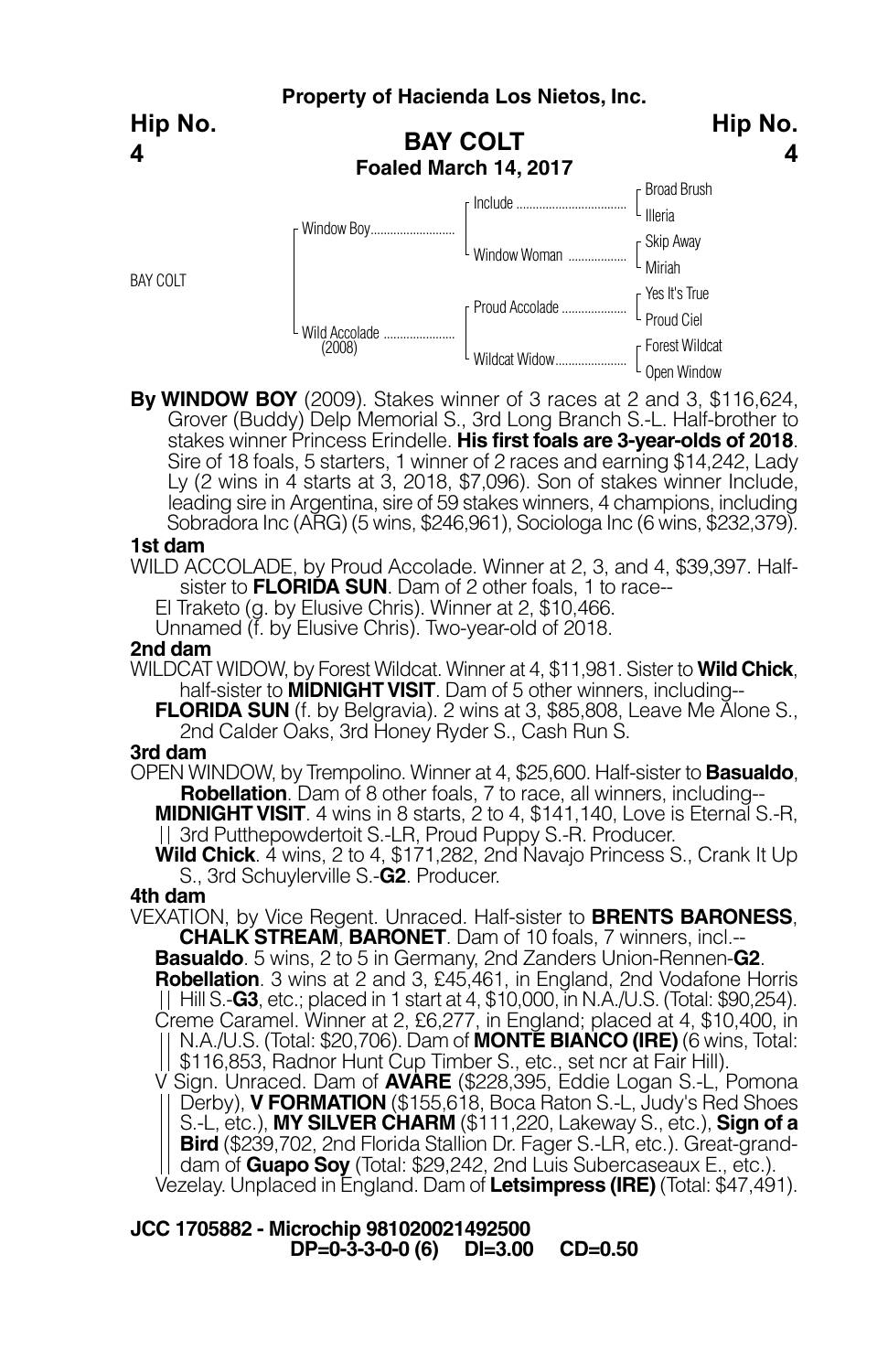

**By ELUSIVE CHRIS** (2002). Stakes winner of \$122,570, James C. Ellis Juvenile S.-L, etc. Sire of 10 crops of racing age, 84 foals, 50 starters, 36 winners of 148 races and earning \$1,092, 210, including El Motivador (6 wins, \$103,610, Copa Gobernador**-G1**, etc.), stakes-placed Pequeno Ton (6 wins, \$68,556, 2nd Derby Puertorriqueno S.**-G1**), Caballo de Troya (5 wins, \$51,219, 2nd Classico Navidad S.**-G1**), Fiesta de Reyes (9 wins, \$79,011, 2nd Criadores de Puerto Rico**-G3**, etc.), Fascinatin West (7 wins, \$38,988).

## **1st dam**

JACARANDA CIRCLE, by Graeme Hall. 4 wins at 5 and 6, \$28,692. Sister to **Graeme Crackerjack**. Dam of 3 others foals, 1 to race--

Circular (f. by One Way Flight). Placed at 3, \$4,564.

## **2nd dam**

**Timely Tina**, by Star de Naskra. 5 wins at 3 and 4, \$93,511, 3rd Chriscinca S.-R. Half-sister to **OLYMPIC ADVICE**, **DOTHE ROAR**. Dam of--

**Graeme Crackerjack** (g. by Graeme Hall). 7 wins, 3 to 7, \$153,270, 3rd C. J. Hindley Humboldt County Marathon Starter H.

## **3rd dam**

**Fair Advice**, by Cozzene. 6 wins, 3 to 6, \$144,051, 2nd Hannah Dustin H., 3rd Rumson S., Princess Doreen H. Half-sister to **CHARTTHE STARS**, **Starbase Alpha**. Dam of 14 foals, 13 to race, 11 winners, including--

**OLYMPIC ADVICE**. 8 wins, 2 to 4, \$199,123, in N.A./U.S., Border Cup S.- R; placed at 5, \$8,808, in Canada. (Total: \$206,216). Producer.

**DOTHE ROAR**. 4 wins, 3 to 5, \$154,078, Treasure Coast S., 2nd Bonita S., <br>|| 3rd Silks Run S.-L, Bonita S.

**Timely Tina**. Stakes-placed winner, above.

Ask the Question. Winner at 3, \$8,355. Dam of 5 winners, including--

**HEARTTO HEART**. 15 wins in 29 starts, 2 to 7, 2018, \$1,840,471, in N.A./ U.S., Gulfstream Park Turf S.-**G1**, Maker's 46 Mile S.-**G1**, Bernard Baruch H.-**G2**, Ft. Lauderdale S.**-G2**, Knickerbocker S.**-G3**, Oceanport S.**-G3**, Canadian Turf S.**-G3** twice, etc.; placed at 2 and 3, \$80,500, in Canada, champion 3-year-old colt, 2nd Vandal S.-R, etc. (Total: \$1,917,290).

Psychic Friend. Winner at 3, \$31,434. Dam of 5 winners, including-- **Psychic Star**. 6 wins, 3 to 8, \$109,093, 2nd Gray Pride Starter S.-R.

### **4th dam**

FAIR ASTROLOGER, by Quack. Unraced. Half-sister to **Astrocan**. Dam of-- **CHARTTHE STARS**. 2 wins at 3, \$187,600, San Felipe H.-**G1**, etc.

**Fair Advice**. Stakes-placed winner, above.

**Starbase Alpha**. Winner, \$20,555, 2nd Breeders' Cup Nick Shuk Memorial S. Fair de Naskra. Winner at 3, \$10,405. Dam of **Glitman** (\$153,755, sire).

**JCC 1705810 - Microchip 981020021522710 DP=1-2-3-0-0 (6) DI=3.00 CD=0.67**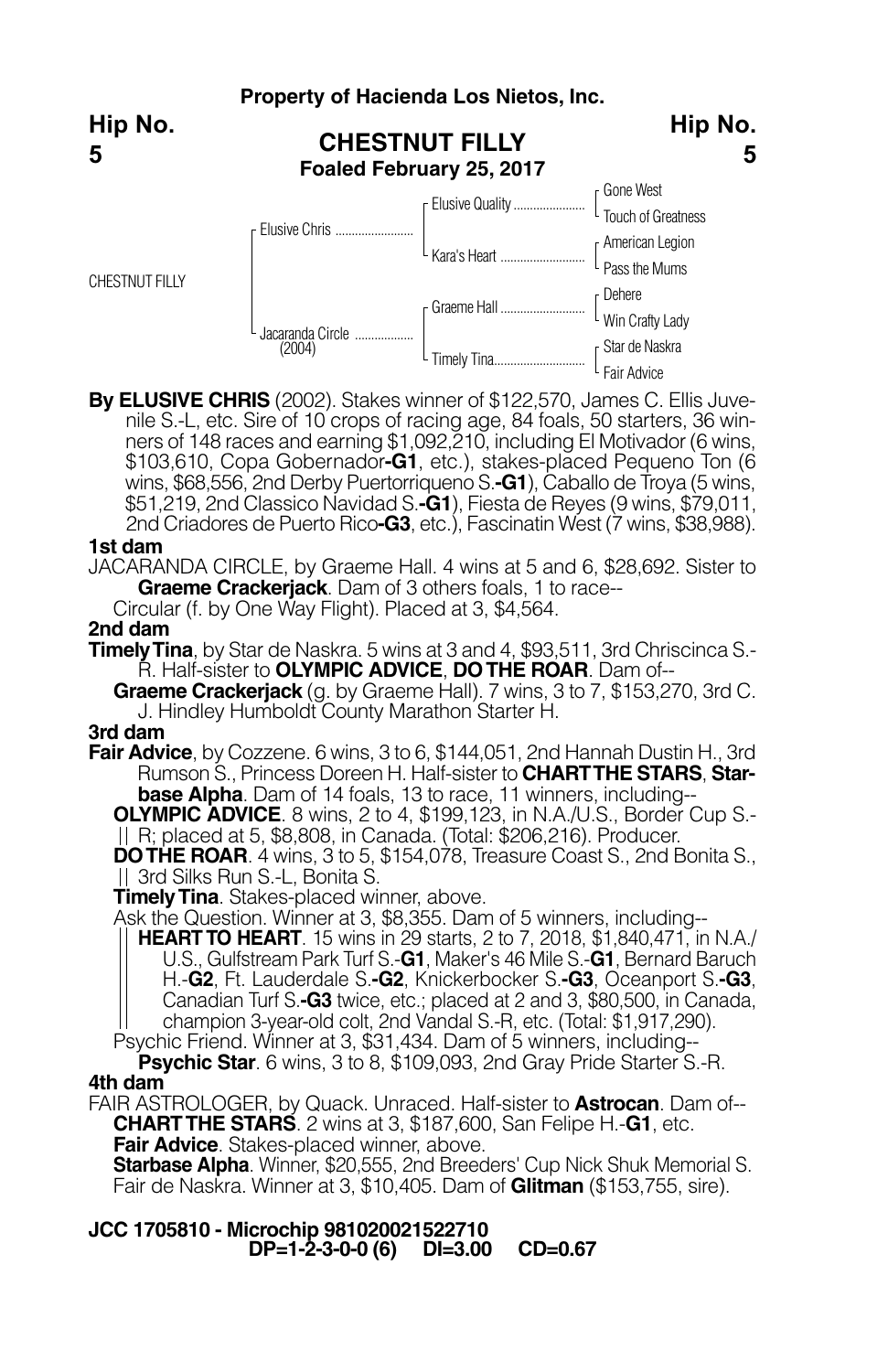|                       |                                                | <b>Property of Potrero Hermosura</b> |                                                                          |
|-----------------------|------------------------------------------------|--------------------------------------|--------------------------------------------------------------------------|
| Hip No.<br>6          | <b>CHESTNUT FILLY</b><br>Foaled March 28, 2017 | Hip No.                              |                                                                          |
|                       |                                                |                                      | r Broad Brush                                                            |
|                       |                                                |                                      | $\lfloor$ $\frac{1}{\text{  leria}}\rfloor$                              |
|                       |                                                | L Window Woman                       | $\left[\begin{array}{c} \text{Skip} \\ \text{Miriah} \end{array}\right]$ |
|                       |                                                |                                      |                                                                          |
| <b>CHESTNUT FILLY</b> |                                                |                                      |                                                                          |
|                       |                                                |                                      |                                                                          |
|                       | . Regal Gal<br>(2004)                          |                                      | r Pentelicus                                                             |
|                       |                                                |                                      | - Regal Ties                                                             |

**By WINDOW BOY** (2009). Stakes winner of 3 races at 2 and 3, \$116,624, Grover (Buddy) Delp Memorial S., 3rd Long Branch S.-L. Half-brother to stakes winner Princess Erindelle. **His first foals are 3-year-olds of 2018**. Sire of 18 foals, 5 starters, 1 winner of 2 races and earning \$14,242, Lady Ly (2 wins in 4 starts at 3, 2018, \$7,096). Son of stakes winner Include, leading sire in Argentina, sire of 59 stakes winners, 4 champions, including Sobradora Inc (ARG) (5 wins, \$246,961), Sociologa Inc (6 wins, \$232,379).

### **1st dam**

**Regal Gal**, by Stormy Atlantic. 2 wins at 3, \$21,144, 3rd Clasico D' Wildcat Speed-**G3**. Half-sister to **INTERFAST**, **Red Beauty**. Dam of 3 other foals, 2 to race, including--

Bruja (f. by Hockenheim). Winner at 3 and 4, 2018, \$15,135.

Cuki's Girl (f. by Window Boy). Two-year-old of 2018.

#### **2nd dam**

SPARTAN GAL, by Pentelicus. Placed at 2, \$3,285. Half-sister to **KINGS COM-MAND, Tidewater Teddy**. Dam of 8 foals, 6 to race, 5 winners, including--**INTERFAST** (c. by Hennessy). 4 wins at 2 and 3, \$83,680, Clasico Bandit

**Red Beauty** (f. by Forest Wildcat). Winner at 2, 3, and 4, \$39,614, 3rd Clasico Eduardo Cautino Insua-**G1**. Producer.

**Regal Gal** (f. by Stormy Atlantic). Stakes-placed winner, above.

#### **3rd dam**

**Regal Ties**, by Regal and Royal. 10 wins, 2 to 6, \$215,912, 2nd Dancing Femme S.-R, 3rd Mt. Wilson S.-R. Half-sister to **ONTO ROYALTY** (\$318,- 539), **MERITOCRAT** (Total: \$150,749, sire), **SILK STOCKS**. Dam of--

**KINGS COMMAND**. 9 wins, 2 to 5, \$306,403, Bet Twice S.-L, King Cotton S., Hot Springs S., 2nd Bob Feller S.-L, Clever Trick S., 3rd Kentucky Cup Sprint S.**-G2**, Old Hickory S.-L.

**TidewaterTeddy**. 9 wins, 3 to 6, \$35,260, 2nd HBPA Governors Cup H. Lixie. 5 wins at 3 and 4, \$27,990. Dam of 3 foals, 2 to race, including--

**TIO GELIN SPIRIT**. <sup>11</sup> wins, <sup>2</sup> to 6, \$135,540, Clasico Hurly Road-**G3**. Velvet Choaker. <sup>3</sup> wins at 2, \$22,930. Dam of <sup>5</sup> winners, including--

**ROYAL LAD**. 7 wins at 2 and 3, \$377,624, Carry Back S.-L, Record Dash H., Silver Season H., Ocala Breeders' Sales Sprint S.-R, etc.

Royal Mecke. 3 wins at 2 and 3, \$55,960. Dam of **MECKE'S MADALYN** (2 wins, \$162,156), **Swallow the Field** (4 wins, \$95,880).

Velvet Charm. Placed at 2, \$7,534. Dam of **R GIRLS A CHARMER** (3 wins, Total: \$171,026, Gasparilla S.).

Glory Mountain. Placed at 2, \$4,600. Dam of **Mr Changue** (Total: \$68,506).

**JCC 1707832 - Microchip 981020021541962 DP=1-4-5-0-0 (10) DI=3.00 CD=0.60**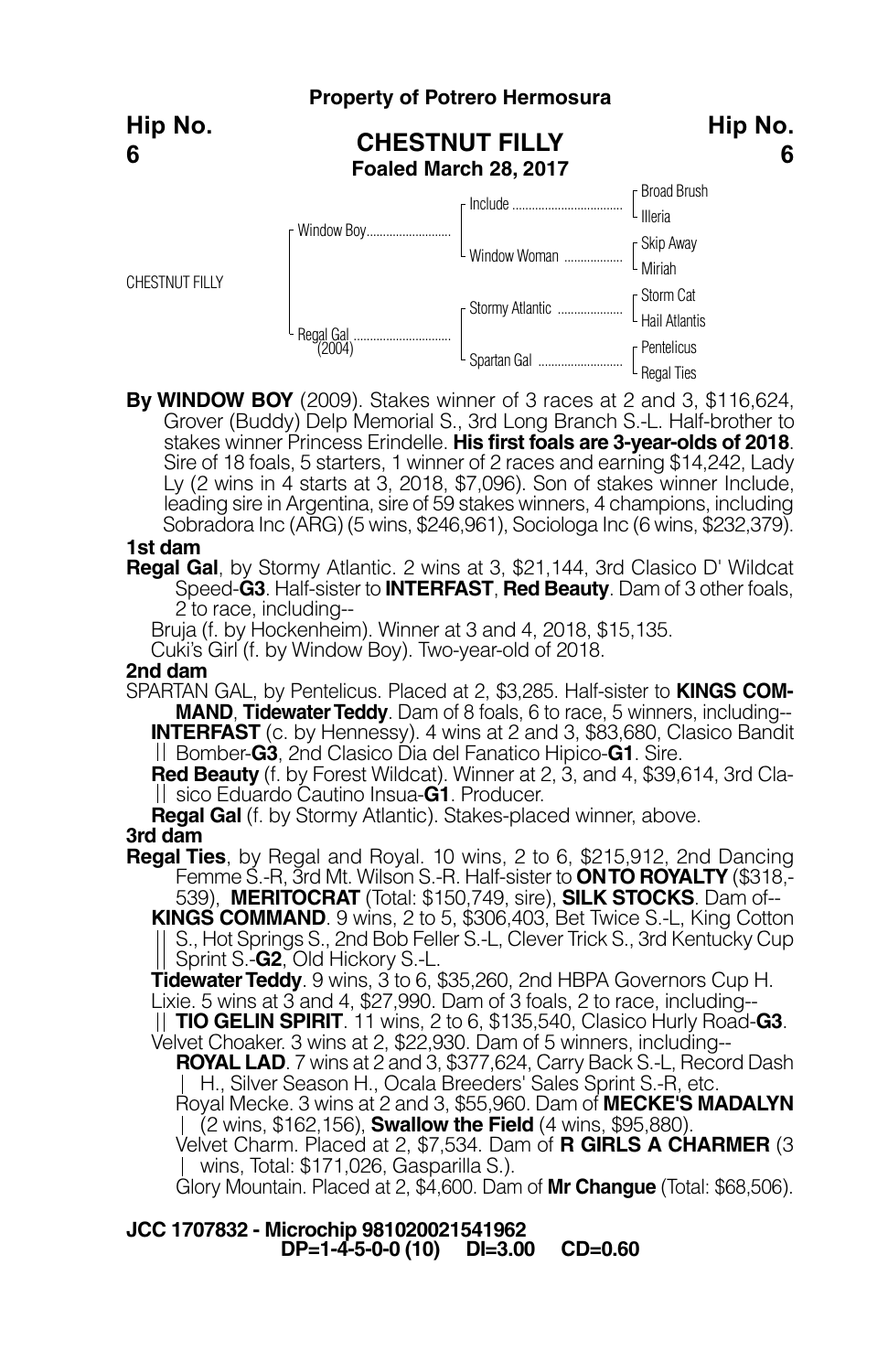

**By WINDOW BOY** (2009). Stakes winner of 3 races at 2 and 3, \$116,624, Grover (Buddy) Delp Memorial S., 3rd Long Branch S.-L. Half-brother to stakes winner Princess Erindelle. **His first foals are 3-year-olds of 2018**. Sire of 18 foals, 5 starters, 1 winner of 2 races and earning \$14,242, Lady Ly (2 wins in 4 starts at 3, 2018, \$7,096). Son of stakes winner Include, leading sire in Argentina, sire of 59 stakes winners, 4 champions, including Sobradora Inc (ARG) (5 wins, \$246,961), Sociologa Inc (6 wins, \$232,379).

Dawn On Me

#### **1st dam**

TUKITA, by Sudden Thunder. Placed in 1 start at 2. Dam of 5 other foals, 3 to race, 2 winners, including--

Tukita's Boy (g. by Triano). 3 wins at 2 and 3, \$14,420.

Ixchel Rose (f. by Albert the Gold). Placed in 2 starts at 2, 2018.

#### **2nd dam**

NEW DAY, by Time for a Change. Winner at 3, \$22,709. Dam of--

Romancero. 4 wins at 2 and 3, \$27,482.

La Toscana. Unraced. Dam of 1 foal--

**Trevita** (f. by Crimson Hero). <sup>4</sup> wins at <sup>2</sup> and 4, 2018, \$38,098, 3rd Cla- sico Ramon Llobet Jr S.-**G2**.

## **3rd dam**

DAWN ON ME, by \*Grey Dawn II. Winner at 3, \$10,495. Half-sister to **GAL-LANT BOB**, **LUCKY LEGEND**, **LOUISIANA SLEW**, **TABLE POLICY**, **Maggie O'Shea**, **Silk Sari**. Dam of 3 other winners, including--

Cherokee Dawn. 3 wins at 2 and 5, \$154,282.

Millennium Dawn. Unplaced in 2 starts. Dam of 5 winners, including--

**A LASTING PEACE**. 13 wins, \$77,075, in Canada, Bob Beale Memorial Tu-| Iameen Cup S., etc.; 3 wins in N.A./U.S., Starter S., etc. (Total: \$88,905). **Flawless Case**. Placed at 2 in Canada, 3rd Longshots OTB Cup S.-R; 2 wins at 3, \$19,074, in N.A./U.S. (Total: \$26,712).

### **4th dam**

WISP O'WILL, by New Policy. 4 wins at 2 and 3, \$10,050. Sister to **FOUR FIN-GERS**, half-sister to **WILLOW DRIVE**, **HankowWillow**, **Gauger**. Dam of-- **GALLANT BOB**. 23 wins, 2 to 6, \$489,992, champion sprinter, Paumonok H.- **G3**, Patriot S.-**G3**, Sword Dancer H., etc. Etr at Keeneland, 6 fur. in 1:08 2/5. **LUCKY LEGEND**. 7 wins, 2 to 4, \$129,977, Glass House H.-L-etr, etc. Sire. **LOUISIANA SLEW**. 2 wins at 2, \$75,298, Sunny Slope S.-L, etc. Sire. **TABLE POLICY**. 5 wins at 2, \$32,377, Rio Grande Kindergarten Futurity, etc. Dam of **AVIES COVERGIRL** (\$137,843), **Whistle Blower**, etc. **Maggie O'Shea**. Winner at 2, 3rd New Mexico Breeders' S.-R. **Silk Sari**. <sup>4</sup> wins at <sup>2</sup> in England, 3rd Kingsclere S.

**JCC 1707272 - Microchip 981020021518353 DP=1-6-5-0-0 (12) DI=3.80 CD=0.67**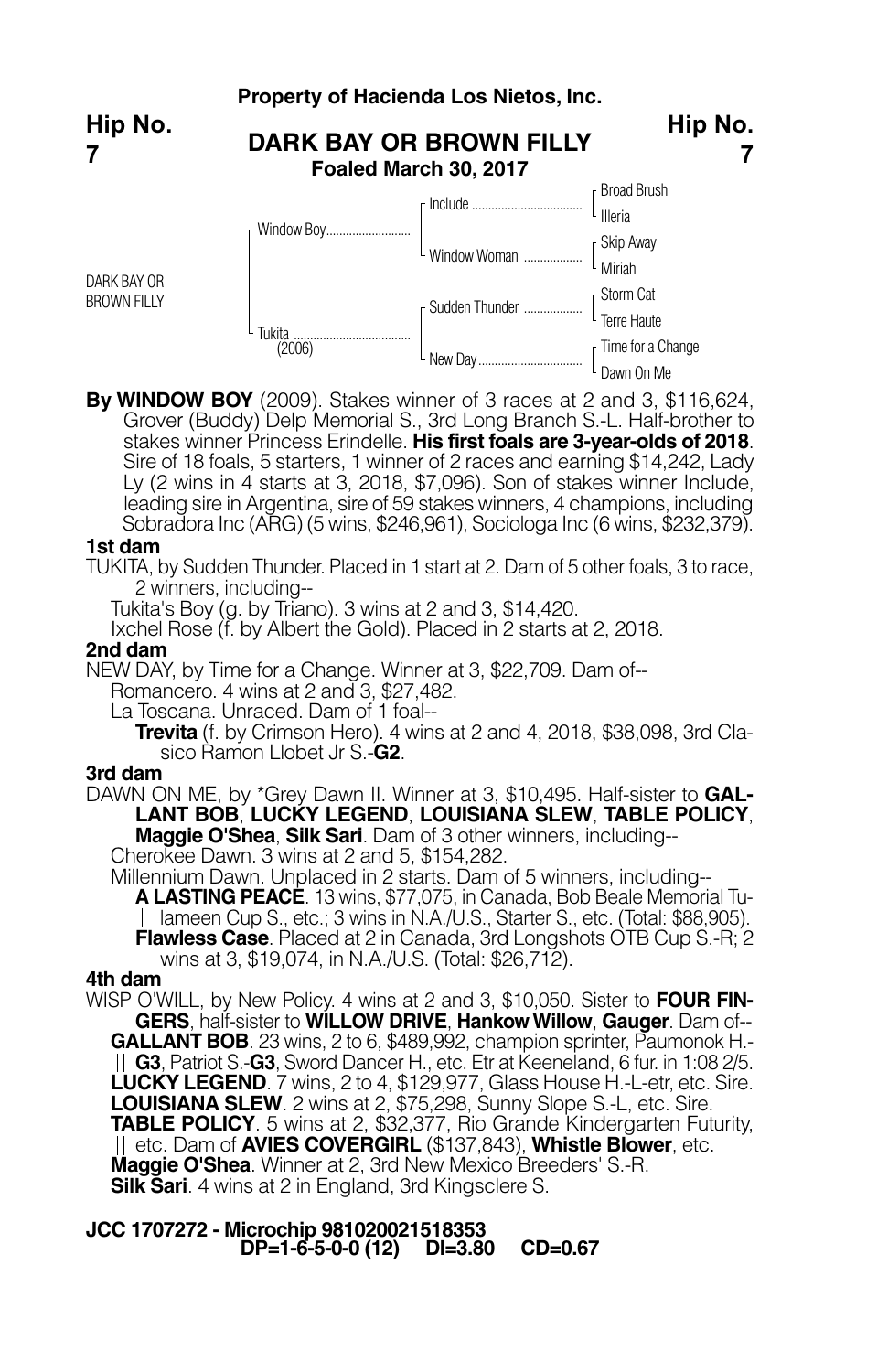**Property of Hacienda Los Nietos, Inc. BAY FILLY Foaled February 10, 2017** Harlan Christmas in Aiken Mineshaft Pacheca Deputy Minister L Primal Force Holy Bull F Harlan's Holiday ... Lantern Glow ..... F Awesome Again... Holy Way ... Harlan's Pure. Sra. Bella .............................. (2008) BAY FILLY **Hip No. 8 Hip No. 8**

**By HARLAN'S PURE** (2010). Stakes winner of 8 races, 2 to 4, \$85,081, Copa Jose Celso Barbosa S., 2nd Jose de Diego S. **His first foals are 2-yearolds of 2018**. Sire of Pintorella (placed in 2 starts at 2, 2018, \$4,800). Son of stakes winner Harlan's Holiday, sire of 105 stakes winners, 6 champions, including Hakeem (6 wins, Beyoglu S.**-G1**, etc.), Shanghai Bobby (\$1,- 857,000, Grey Goose Breeders' Cup Juvenile**-G1**, etc.), Pedro Caiman (Clasico de los Sprinters**-G1**, etc.), Conquest Harlanate (3 wins, \$269,853).

Passing My Way

#### **1st dam**

SRA. BELLA, by Awesome Again. Winner at 3, \$7,860. Half-sister to **Huachano**. Dam of 4 other foals, 2 to race, including--

Srta. Franchely (f. by Flamenco). Placed, 2 to 4, 2018, \$14,267.

Unnamed (c. by Harlan's Pure). Two-year-old of 2018.

#### **2nd dam**

HOLY WAY, by Holy Bull. Placed in 2 starts at 4. Half-sister to **PHONE CHAT-TER**, **HEADTABLE**. Dam of 3 other winners, including--

**Huachano** (c. by Touch Gold). 6 wins, 2 to 4, 53,106 new sol, in Peru, 2nd Clasico Almirante Miguel Grau Seminario-**G2**, etc. (Total: \$18,900).

## **3rd dam**

PASSING MY WAY, by Pass the Glass. Unraced. Half-sister to **AFIFA**, **ALIAS SMITH** (sire), **AUCTION RING**, **WHOW**, **NorthernWalker**. Dam of--

**PHONE CHATTER**. 5 wins at 2 and 3, \$838,742, champion 2-year-old filly, Breeders' Cup Juvenile Fillies-**G1**, Oak Leaf S.-**G1**, etc. Dam of--

**CAT CHAT**. 3 wins at 2 and 3, \$154,040, Nassau County S.-**G2**. Dam of **IN LINGERIE** (4 wins, \$712,265, Juddmonte Spinster S.-**G1**, etc.).

Doula. Winner, \$33,420. Dam of **Amazing Beauty** (Total: \$47,178, dam of **Mini Chat. Unraced. Dam of DIXIE CHATTER** (\$464,606, Norfolk S.-G1,

Arcadia H.-**G2**, etc., sire), **RUMOR** (\$418,391, Las Flores S.-**G3**, etc.).

Going Her Way. 4 wins, 3 to 5, \$25,163. Dam of 5 winners, including--<br>|| **Big Red Irishman**. 12 wins, 3 to 12, \$150,657, 2nd West 12 Ranch H. **Bonneville**. 2 wins at 4, \$76,165, 2nd Broadway H.-LR. Dam of **Salty Sarah** (5 wins, \$262,081), **Deputy Bertrando** (3 wins, \$59,528).

Heart of the Bull. Unraced. Dam of 8 foals, 6 to race, 5 winners, including--

**Yes It's Bull**. 4 wins, 2 to 4, \$116,860, in Canada, 3rd Victoria S.-L; placed at 3, \$11,140, in N.A./U.S. (Total: \$123,532).

Viaduct. Unraced. Producer. Granddam of **Joy in Dixie** (3 wins, \$51,658). Miss Phone Chatter. Unplaced. Granddam of **DIVINEWISDOM** (Total: \$94,890).

**JCC 1705228 - Microchip 981020021530090 DP=1-5-6-0-0 (12) DI=3.00 CD=0.58**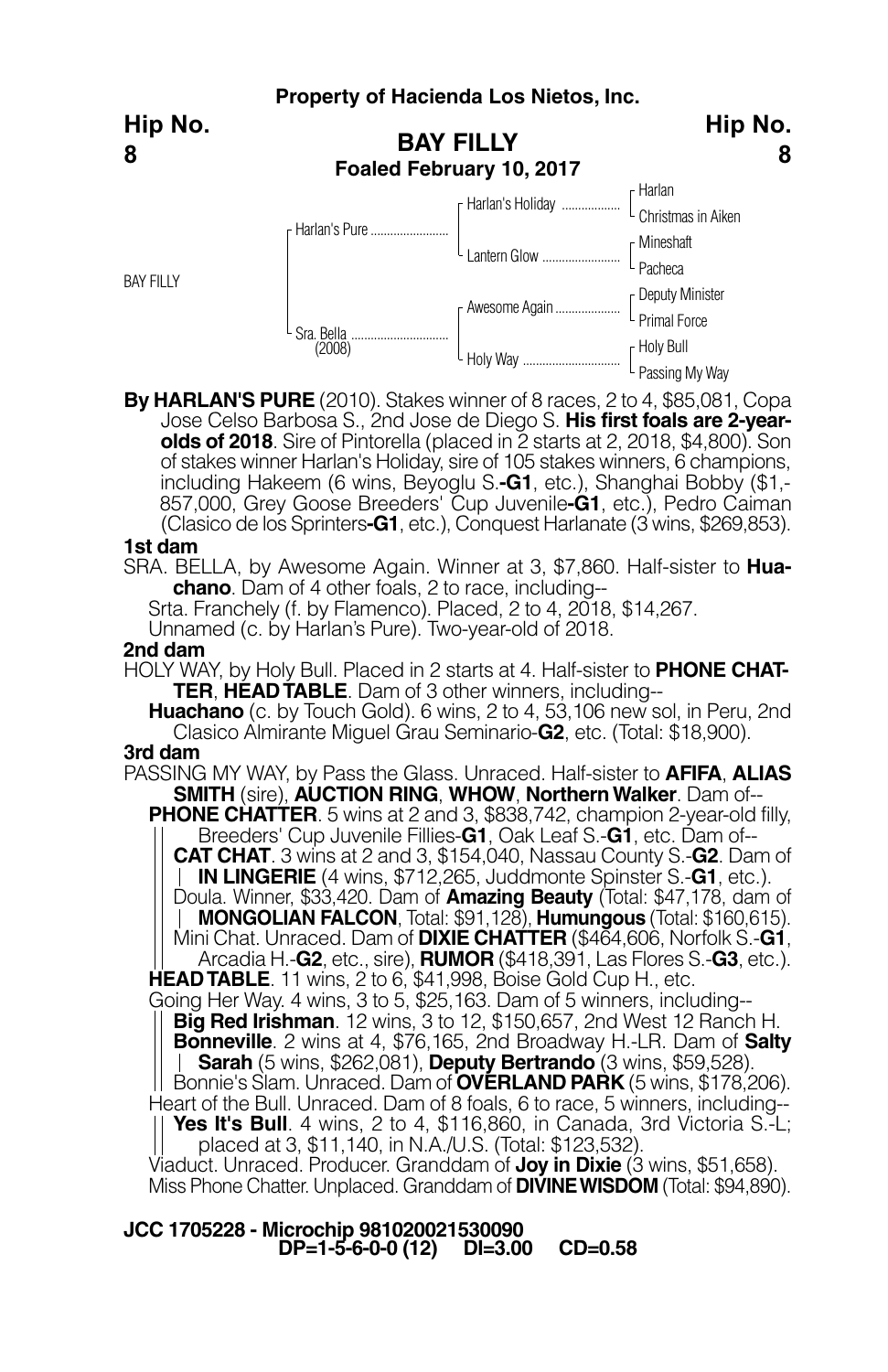**Hip No. 9**

BAY COLT



**By ELUSIVE CHRIS** (2002). Stakes winner of \$122,570, James C. Ellis Juvenile S.-L, etc. Sire of 10 crops of racing age, 84 foals, 50 starters, 36 winners of 148 races and earning \$1,092,210, including El Motivador (6 wins, \$103,610, Copa Gobernador**-G1**, etc.), stakes-placed Pequeno Ton (6 wins, \$68,556, 2nd Derby Puertorriqueno S.**-G1**), Caballo de Troya (5 wins, \$51,219, 2nd Classico Navidad S.**-G1**), Fiesta de Reyes (9 wins, \$79,011, 2nd Criadores de Puerto Rico**-G3**, etc.), Fascinatin West (7 wins, \$38,988).

### **1st dam**

MIDWAY STAR, by Danzig Connection. Unplaced in 2 starts. Dam of 12 other foals, 10 to race, 9 winners, including--

Juzgador (g. by King's Crown). 22 wins, 3 to 8, \$100,878.

Chonita (f. by Run Softly). 2 wins in 3 starts at 2 in Mexico; 5 wins at 3 and 4, \$88,736, in N.A./U.S.

Almanaque (c. by Marquetry). 6 wins, 2 to 5, \$60,543.<br>El Humilde (g. by Elusive Chris). 4 wins at 2 and 3, \$28,904.

Cuatro Y Tres (g. by Mi Preferido). 5 wins at 3 and 4, 2018, \$25,186.

Marisel Queen (f. by Elusive Chris). Winner at 2 and 3, \$22,118.

Carbonero (c. by Galvan). Two-year-old of 2018.

## **2nd dam**

DEISHA, by Dewan. Unplaced in 1 start. Half-sister to **STAR OF GDANSK**, **W. D. JACKS**, **EMPRESS JACKIE**. Dam of 7 winners, including--

Zamarippi Bob. 20 wins, 3 to 7, \$54,140.

## **3rd dam**

**STAR EMPRESS**, by \*Young Emperor. 3 wins at 3, Vivacious H., 3rd Queen City Championship H. Half-sister to **ROYAL RAFALE**, **Oblivious Miss**. Dam of-- **STAR OF GDANSK**. 3 wins at 2 and 3, €198,437, in Ireland, Dermot Mc-

Calmont Tetrarch S.-**G3**, Desmond S.-**G3**, etc.; placed at 3, £73,838, in England, 3rd Ever Ready Epsom Derby-**G1**. (Total: \$368,210).

**W. D. JACKS**. 5 wins in 8 starts at 3, \$127,500, Affirmed H.-**G3**. Sire.

**EMPRESS JACKIE**. 8 wins, \$164,467, Rumson H., Am Capable S., etc. Dam of **TAJANNUB** (Total: \$87,628, Princess Margaret S.**-G3**, etc.; dam of **NA- TIVE RULER**, \$712,296, sire; **IThought So**, \$19,545, granddam of **Defining Year**, Total: \$148,768). Granddam of **CHATEAU ISTANA** (Total: \$127,652), **TERRIFIC CHALLENGE** (11 wins, Total: \$595,347), **PRINCE OF LIGHT** (Total: \$172,615), **Mandobi** (Total: \$231,026), **Rangi (GB)** (Total: \$224,177). Shawgatny. Winner at 2, €7,774, in Ireland. (Total: \$10,164). Dam of **MOTOR CITY** (\$172,076, Iroquois S.-**G3**, etc.), **WINTER BOOK** (\$148,299, Permian Basin S., Aspen Cup S., etc.), **SATULAGI** (Total: \$85,648). Granddam of **RICH MOMMY** (\$180,315), **Sure Route (GB)** (Total: \$201,163).

**JCC 1714943 - Microchip 981020021469877 DP=3-6-7-0-0 (16) DI=3.57 CD=0.75**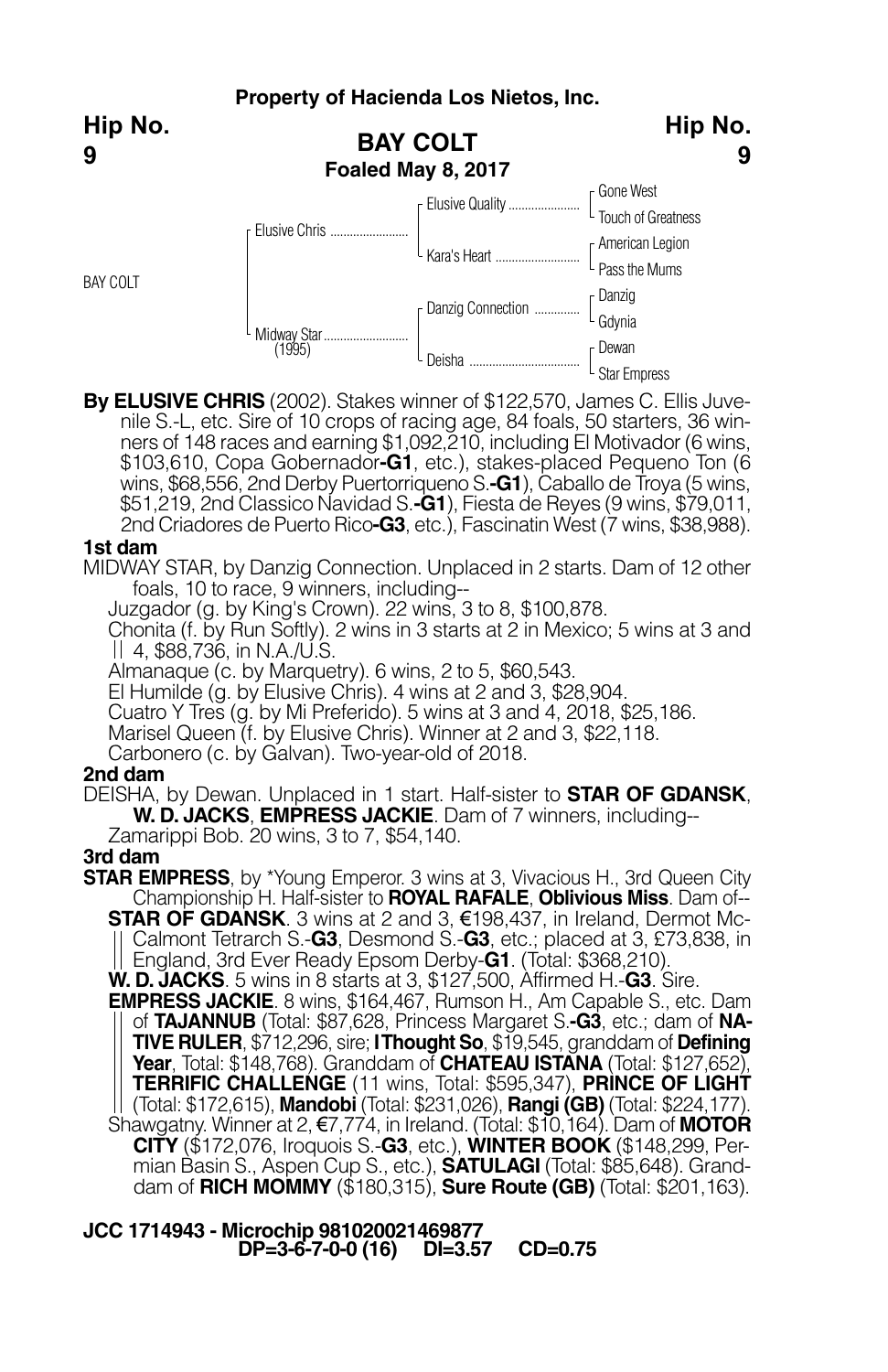**Hip No. 10**

BAY COLT



**By WINDOW BOY** (2009). Stakes winner of 3 races at 2 and 3, \$116,624, Grover (Buddy) Delp Memorial S., 3rd Long Branch S.-L. Half-brother to stakes winner Princess Erindelle. **His first foals are 3-year-olds of 2018**. Sire of 18 foals, 5 starters, 1 winner of 2 races and earning \$14,242, Lady Ly (2 wins in 4 starts at 3, 2018, \$7,096). Son of stakes winner Include, leading sire in Argentina, sire of 59 stakes winners, 4 champions, including Sobradora Inc (ARG) (5 wins, \$246,961), Sociologa Inc (6 wins, \$232,379).

## **1st dam**

**PERFORMING DANCER**, by Performing Magic. 7 wins, 2 to 4, \$101,572, champion imported 3-year-old filly in Puerto Rico, Clasico Dia de la Mujer-**G2**, 3rd Clasico Jinetes. Half-sister to **Momandpopshop**. Dam of 4 other foals, 1 to race--

Performing Lady (f. by Don Guido). 6 wins, 2 to 4, 2018, \$38,762. La Nacional (f. by Don Guido). Two-year-old of 2018.

#### **2nd dam**

MILKMUSTACHE, by Green Dancer. Winner at 3, \$39,160. Dam of--

**PERFORMING DANCER** (f. by Performing Magic). Champion, above.

**Momandpopshop** (f. by Gold Fever). 2 wins at 3 in Dominican Republic, 2nd Copa Federacion Nacional de Duenos.

### **3rd dam**

AUNTIE DAME, by Sir Ivor. Unraced. Half-sister to **TIFFANY ICE**, **Drummer Doug**. Dam of 5 other foals, all winners, including--

Bad Boy Bobby. 13 wins, 3 to 8, \$148,135.

## **4th dam**

AUNTIE'S NIECE, by Chieftain. 4 wins at 2 and 3, \$42,980. Half-sister to **ANTI LIB** (\$188,095), **Banghi**. Dam of 9 foals, 6 to race, 5 winners, incl.--

**TIFFANY ICE**. <sup>5</sup> wins, <sup>2</sup> to 4, \$188,095, Sanford S.-**G2**, Dance Spell S.-L, 2nd Hopeful S.-**G1**, Riva Ridge S.-L. Sire.

**Drummer Doug**. 3 wins at 3 and 4, \$38,062, 3rd Troubador S.

Miss Auntie Freeze. Winner at 4, \$12,497. Producer. Granddam of **DONA FOR-TUNA S. (MEX)** (Clasico Rubi-**G1**, Clasico Asociacion Para El Desarrollo y Fomento de la Hipica Mexicana A.C., etc.), **SPRINTYACK (MEX)** (6 wins, Futurity Mexicano, 2nd XVIII Clasico Roberto A. Ruiz**-G2**, etc.), **Gran Charlie** (\$67,367, 2nd Clasico Battle Morn-**G3**), **Balada** (2nd Clasico Consolacin), **Freddie M.** (2nd Clasico Revelacion "Danzig Prince", etc.). Greatgranddam of **BigThing** (2nd Carib Brewery Midsummer Classic-**G1**, etc.).

Chopem Down. Unraced. Dam of 9 foals, 7 to race, 5 winners, including-- **CHOPEM ONTHE BID**. 17 wins, \$111,079, Mioland H., etc. **Cut and Deal**. 4 wins, 2 to 4, \$42,371, 3rd Green Oaks H.

**JCC 1705537 - Microchip 981020021459042 DP=1-6-8-1-0 (16) DI=2.20 CD=0.44**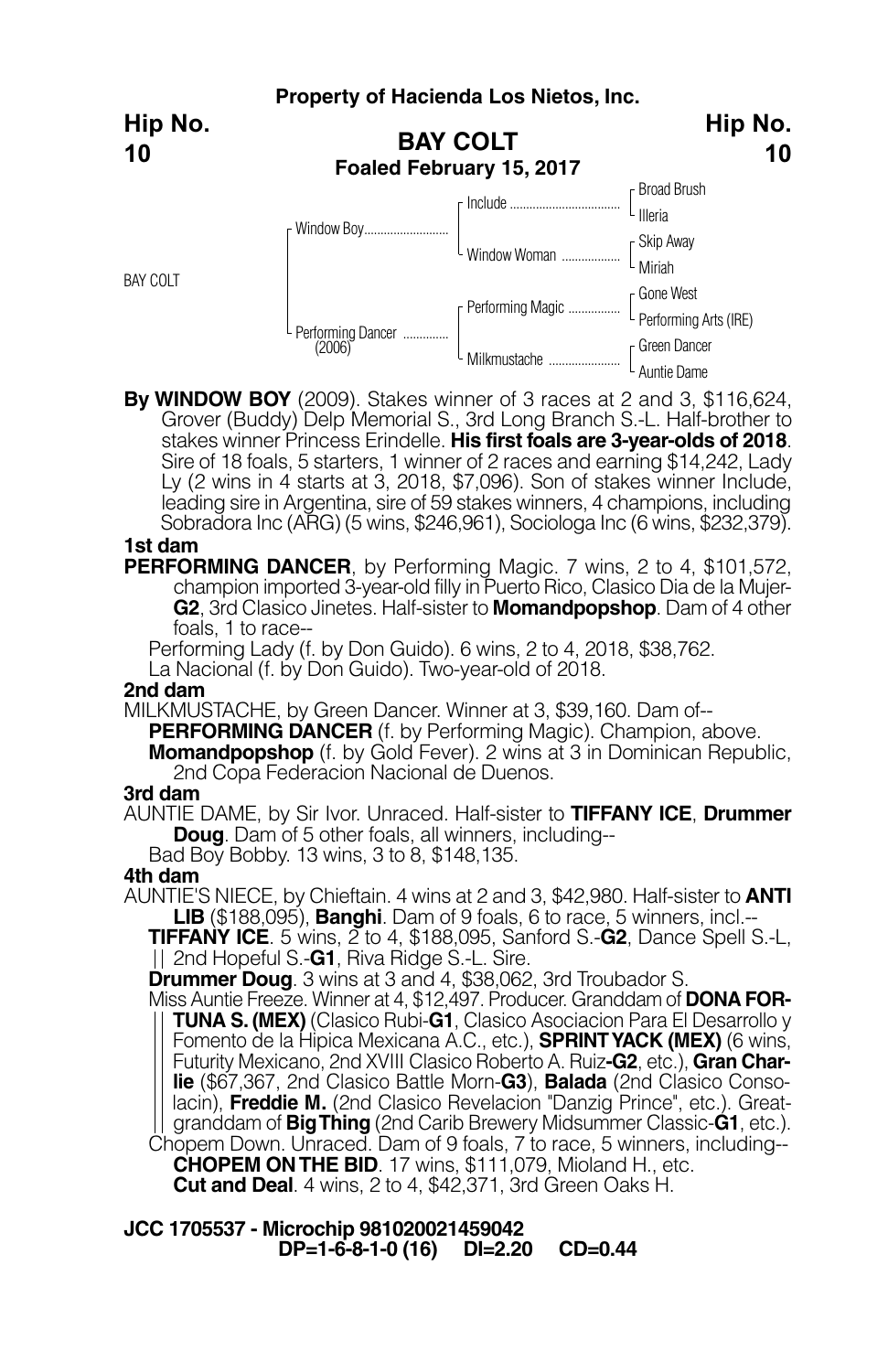## **Property of Potrero Hermosura**



BAY FILLY



L Fortunate Again

**By LO MAXIMO** (2006). Stakes winner of 7 races, \$139,443, Clasico Antonio Fernandez Castrillon**-G1**, 2nd Clasico Antonio Mongil, Jr. Brother to stakes winner Hamam. Sire of 2 crops of racing age, 3 foals, 1 starter, and earning \$805, Inferencia (placed). Son of stakes winner Fappiano's Star, leading sire twice in Puerto Rico, sire of 12 stakes winners, 4 champions, including Borrascoso (10 wins, \$506,797, Clasico Gobernador**-G1**, etc.), Bricola (\$589,229, Copa Gobernador**-G1**, etc.), Mandingos Dream (\$149,033).

## **1st dam**

**Singing Larissa**, by Officer. 3 wins at 2 and 3, \$36,978, 3rd Clasico Junta Hipica-**G3**. Half-sister to **PROFESSOR POLLARD**. Dam of <sup>3</sup> other foals, none to race.

### **2nd dam**

CANTARE, by Summer Squall. Winner at 2, \$39,805. Dam of--

**PROFESSOR POLLARD** (g. by Pollard's Vision). 5 wins, 2 to 4, \$122,530, in Canada, Don Fleming H., Beaufort S.-R, 2nd Count Lathum H., West- erner H. (Total: \$123,210).

**Singing Larissa** (f. by Officer). Stakes-placed winner, above. **3rd dam**

FORTUNATE AGAIN, by Miswaki. Unraced. Half-sister to **Zoffinger**. Dam of-- Excite Again. Winner at 3, ¥7,700,000, in Japan. (Total: \$72,560). Dam of-- Accept Again. Winner at 3 and 4, ¥20,300,000, in Japan. (Total: \$200,004). Charisma Again. Winner at 2 and 5, ¥13,450,000, in Japan. (Total: \$161,930). Command Again. 18 wins, 3 to 9, ¥5,400,000, in Japan. (Total: \$50,110).

### **4th dam**

GRANDMA G., by Vice Regent. 4 wins at 3 and 4, \$75,134. Sister to **TRUMPET'S BLARE**, **PASSINGVICE**, **IN MY CAP**, half-sister to **Past Master**. Dam of-- **Zoffinger**. 2 wins at 4, \$182,200, 2nd Philip H. Iselin Breeders' Cup H.-**G3**, 3rd Philip H. Iselin Breeders' Cup H.-**G3**. Sire.

Freecielo. Winner at 3, \$30,235. Dam of 7 winners, including--

**LAKE SECRET**. 9 wins, 3 to 7, \$630,387, in Canada, Kenora S.-LR, 3rd Achievement H.-LR, Kenora S.-LR. (Total: \$569,249).

Nafta. 3 wins at 3 and 4, \$77,423, in Canada; placed at 4 and 5, \$14,160, | in N.A./U.S. (Total: \$90,877).

Free and Even. Winner at 3 and 5, \$59,220, in Canada. (Total: \$56,582).

T. H. Cielo. Winner at 3 and 4, ¥26,140,000, in Japan. (Total: \$234,542). Sandyford. Winner at 4 and 6, \$68,901.

Ever Brilliant. Winner at 3, \$14,894. Dam of 4 winners, including--

Brilliant Notes. 4 wins, 3 to 5, 2018, \$95,588.

Thesheetsguy. 5 wins at 4 and 7, 2018, \$90,290.

## **JCC 1705249 - Microchip 981020023301104 DP=1-3-4-0-0 (8) DI=3.00 CD=0.63**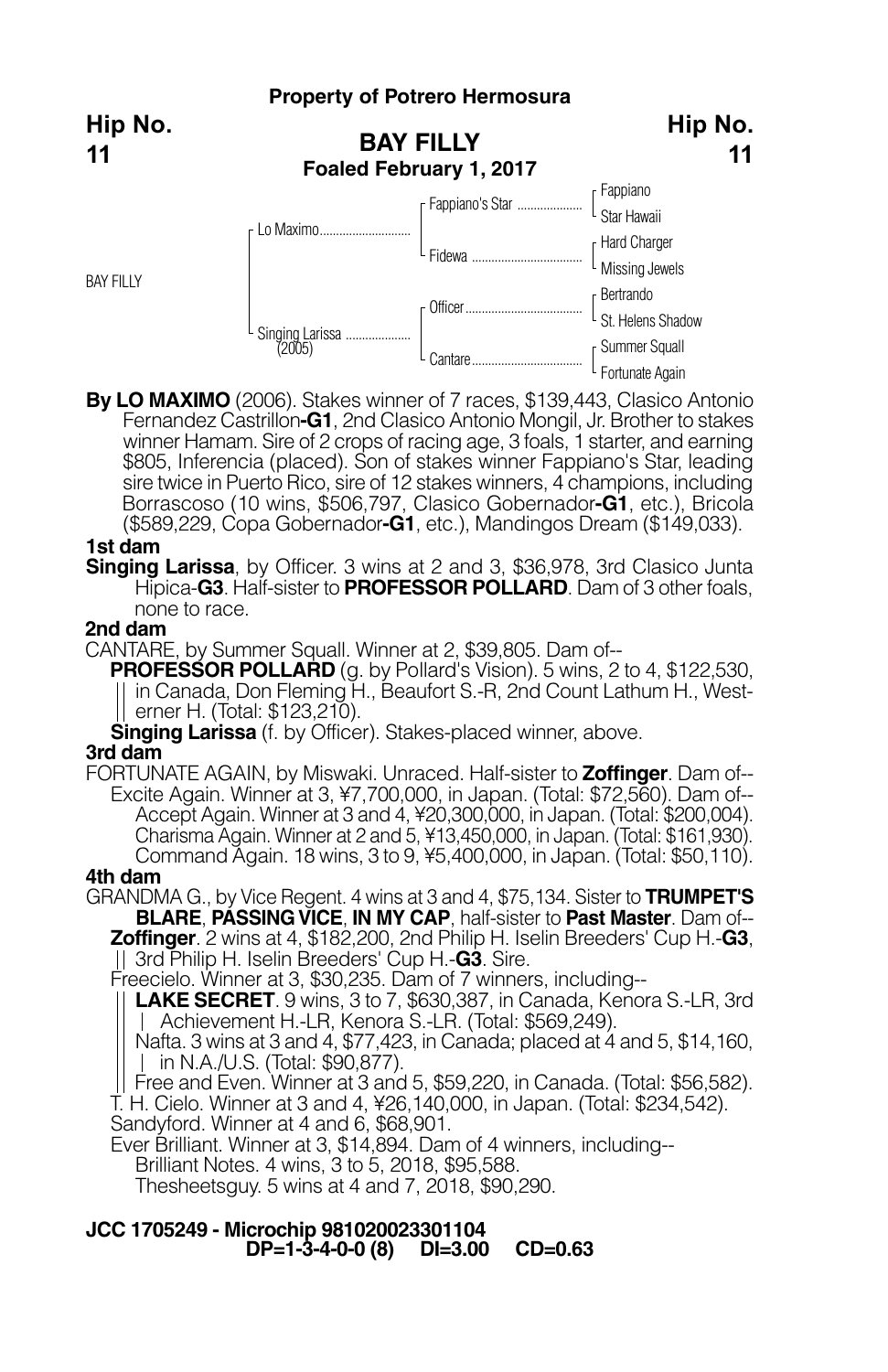|                  | Property of Hacienda Los Nietos, Inc.    |                                                                       |                         |  |
|------------------|------------------------------------------|-----------------------------------------------------------------------|-------------------------|--|
| Hip No.<br>12    | <b>BAY FILLY</b><br>Foaled April 9, 2017 | Hip No.<br>12                                                         |                         |  |
|                  | r Harlan's Pure                          |                                                                       |                         |  |
|                  |                                          | $\begin{array}{c} \downarrow \\ \downarrow \\ \downarrow \end{array}$ | [Mineshaft<br>- Pacheca |  |
| <b>BAY FILLY</b> | L P. T. Linnelli<br>(2000)               |                                                                       |                         |  |
|                  |                                          |                                                                       | Cater                   |  |

**By HARLAN'S PURE** (2010). Stakes winner of 8 races, 2 to 4, \$85,081, Copa Jose Celso Barbosa S., 2nd Jose de Diego S. **His first foals are 2-yearolds of 2018**. Sire of Pintorella (placed in 2 starts at 2, 2018, \$4,800). Son of stakes winner Harlan's Holiday, sire of 105 stakes winners, 6 champions,<br>including Hakeem (6 wins, Beyoglu S.**-G1**, etc.), Shanghai Bobby (\$1,-857,000, Grey Goose Breeders' Cup Juvenile**-G1**, etc.), Pedro Caiman (Clasico de los Sprinters**-G1**, etc.), Conquest Harlanate (3 wins, \$269,853).

#### **1st dam**

P. T. LINNELLI, by Cryptoclearance. Unplaced. Dam of 7 other foals, 3 to race, all winners, including--

**Perfeccionista** (g. by Vicar). 6 wins, 2 to 4, \$79,667, 3rd Clasico Luis Munoz Rivera Memorial-**G1**.

Unnamed (c. by Harlan's Pure). Two-year-old of 2018.

#### **2nd dam**

RUN N GUN, by Thirty Six Red. 4 wins, 2 to 5, \$142,775. Half-sister to **DIX-IELAND JAZZ**. Dam of 3 winners, including--<br>Miss Ziggy. 17 wins, 3 to 9, \$221,557.

### **3rd dam**

**Cater**, by Sham. 3 wins at 3 and 4, \$56,760, 2nd Misty Isle S., 3rd Goldenrod H.-R. Sister to **SHAM'S PRINCESS**, half-sister to **NYMPH OF THE**

**NIGHT**. Dam of <sup>6</sup> other winners, including-- **DIXIELAND JAZZ**. <sup>2</sup> wins at 3, \$52,787, in Canada, CTHS Sales H.-R. (Total: \$46,895).

Runaway Cater. Winner at 3, \$28,870. Dam of 9 winners, including--

**SCOREWITHCATER**. 4 wins at 2 and 3, \$277,295, in N.A./U.S., Borderland Derby-L, 3rd Swaps S.-**G2**, Sunland Derby-L; placed in 1 start at 3, \$60,000, in Canada, 2nd Canadian Derby-**G3**. (Total: \$332,753). **Rubialedo**. 5 wins, 2 to 6, \$167,653, 2nd Jean Lafitte S.-L, 3rd Middleground Breeders' Cup S.-L.

## **4th dam**

**ALERT PRINCESS**, by Raise a Native. 3 wins at 2, \$52,217, Debutante S., etc. Half-sister to **TUMIGA**, **DEDIMOUD**, **CARRIER X.**, **Ribchester**. Dam of-- **SHAM'S PRINCESS**. 2 wins at 3 in France, Prix Fille de l'Air-**G3**, 3rd Prix de Psyche-**G3**, etc. Dam of **ETERNITY'S BREATH** (Total: \$165,449). **NYMPH OFTHE NIGHT**. 4 wins at 3, \$52,005, Savannah Slew S.-ncr. **Cater**. Stakes-placed winner, above.

Sweet Shampagne. Placed. Dam of **A BID LACY**, **Le Pilat** (Total: \$88,266). Granddam of **SWEETTRICKYDANCER** (\$197,070), **EXTRA CHARGE**. Ever Surpreme. Unraced. Dam of **Tai Power** (\$74,942, 2nd Cradle S.).

**JCC 1708550 - Microchip 981020023296775 DP=2-4-4-0-0 (10) DI=4.00 CD=0.80**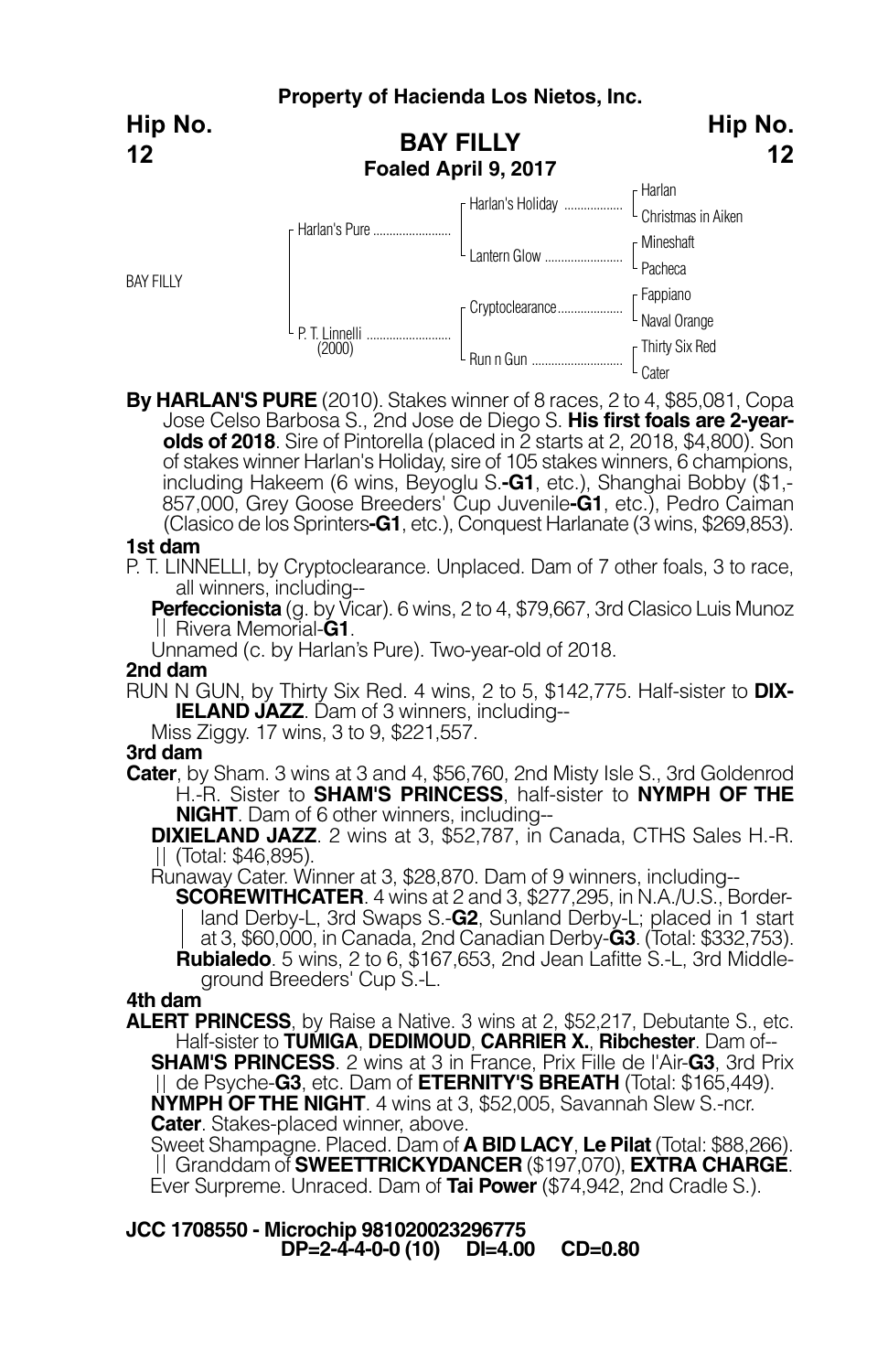**Hip No. 13**

BAY FILLY



**By WINDOW BOY** (2009). Stakes winner of 3 races at 2 and 3, \$116,624, Grover (Buddy) Delp Memorial S., 3rd Long Branch S.-L. Half-brother to stakes winner Princess Erindelle. **His first foals are 3-year-olds of 2018**. Sire of 18 foals, 5 starters, 1 winner of 2 races and earning \$14,242, Lady Ly (2 wins in 4 starts at 3, 2018, \$7,096). Son of stakes winner Include, leading sire in Argentina, sire of 59 stakes winners, 4 champions, including Sobradora Inc (ARG) (5 wins, \$246,961), Sociologa Inc (6 wins, \$232,379).

#### **1st dam**

HIDDEN FORTUNE, by Gone West. Winner in 1 start at 3, \$31,225. Dam of 3 other foals, 3 to race, 2 winners, including--

Playa Brava (f. by Albert the Gold). 2 wins to 4, placed at 5, 2018, \$18,010. **2nd dam**

**Cash Deal**, by Danzig. Winner at 2, \$79,360, 3rd Walmac International Alcibiades S.-**G2**. Dam of 3 other foals, 2 winners, including--

Casmon. Winner at 3, \$20,463, in N.A./U.S.; 2 wins at 4, \$14,247, in Canada. (Total: \$33,195).

### **3rd dam**

ABOVE THE LINE, by Easy Goer. Placed at 3, \$7,352. Half-sister to **INSIDE INFORMATION**, **EDUCATED RISK**, **DIAMOND**, **Hidden Reserve**, **For-**

**eign Aid**. Dam of 9 foals, 6 to race, 5 winners, including--

**Cash Deal**. Stakes-placed winner, above.

Catty. Unraced. Dam of 3 foals, all winners, including--

**FAST DEAL**. 5 wins, 2 to 4, \$273,058, Holiday Inaugural S., 2nd American Beauty S. twice, 3rd Spring Fever S. Producer.

Garden City. Unplaced. Dam of 9 foals, 8 to race, 6 winners, including-- **U. S. S. O'BRIEN**. 3 wins at 3, \$143,140, Golden Beach H.-R.

**Horse and the City**. Winner at 2, €22,120, in Italy, 3rd Criterium Labronico. (Total: \$31,598). Producer.

## **4th dam**

PURE PROFIT, by Key to the Mint. 4 wins in 5 starts at 4, \$55,080. Half-sister to **STRATOSPHERIC** (2nd hwt. filly at 2 on English Hand.), **QUICK AS LIGHTNING** (One Thousand Guineas**-G1**, etc.), **INFINITE**. Dam of--

**INSIDE INFORMATION**. 14 wins in 17 starts, 2 to 4, \$1,641,806, champion older mare, Acorn S.-**G1**, etc. Dam of **SMUGGLER** (\$654,352, champion 3 year-old filly, Coaching Club American Oaks-**G1**, etc.). Granddam of **GONE ASTRAY** (5 wins, \$1,125,162, sire), **Contentious** (2 wins, Total: \$94,660). **EDUCATED RISK**. 11 wins, 2 to 5, \$1,163,717, Frizette S.-**G1**, etc. Dam of **CONSEQUENCE** (2 wins, \$221,369), **STRATEGY** (4 wins, \$220,945).

**DIAMOND**. 5 wins at 3 and 4, \$191,610, Skip Trial S.-L, etc. Sire.

**JCC 1705650 - Microchip 981020021530815 DP=5-10-13-0-0 (28) DI=3.31 CD=0.71**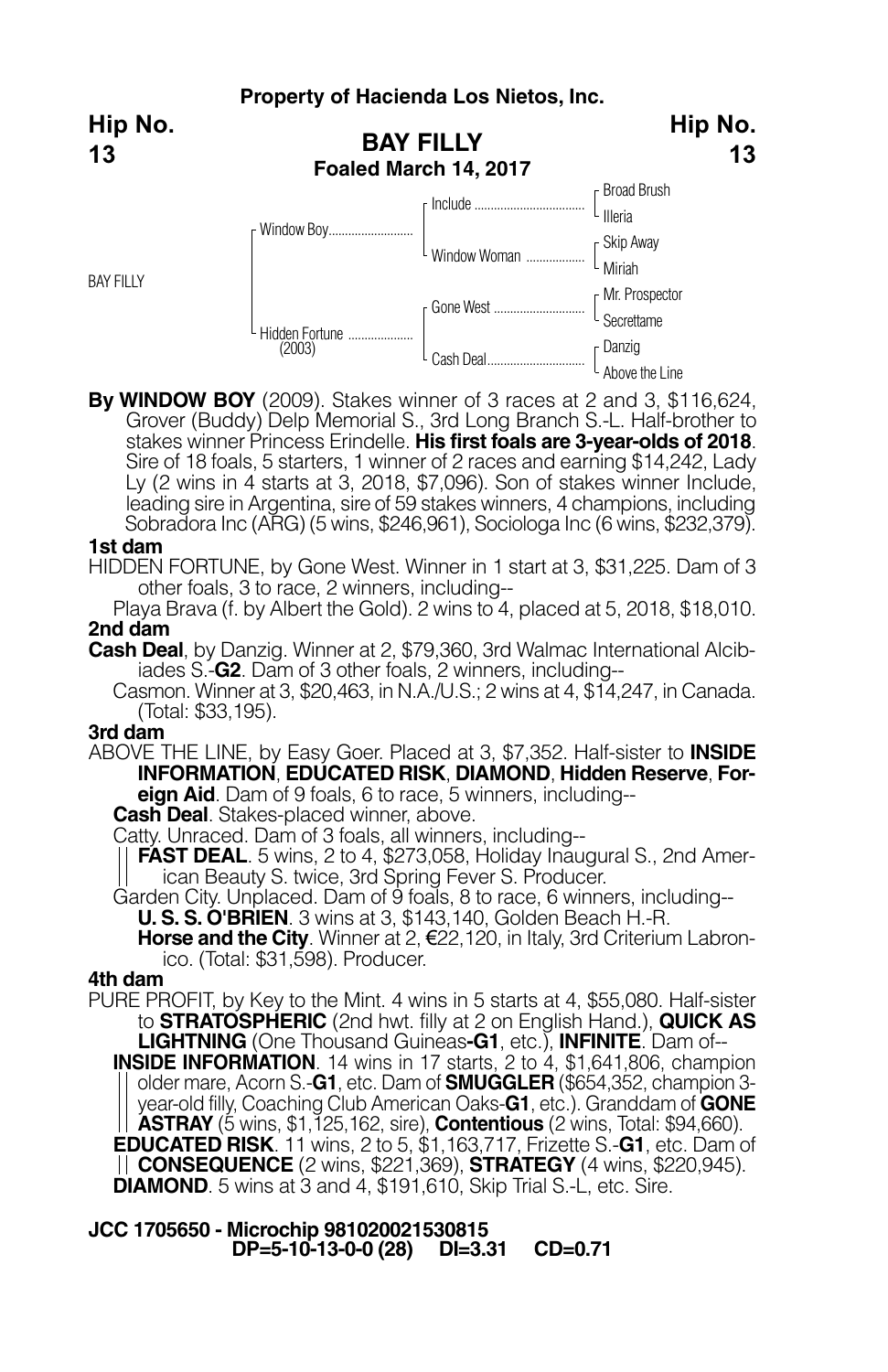|                  | Property of Hacienda Los Nietos, Inc.     |                                                                                                              |                         |  |  |
|------------------|-------------------------------------------|--------------------------------------------------------------------------------------------------------------|-------------------------|--|--|
| Hip No.<br>14    | <b>BAY FILLY</b><br>Foaled March 16, 2017 | Hip No.<br>14                                                                                                |                         |  |  |
|                  | r Harlan's Pure                           |                                                                                                              |                         |  |  |
|                  |                                           | $L_{\text{Lantern} \text{Glow} \dots}$                                                                       | [Mineshaft<br>- Pacheca |  |  |
| <b>BAY FILLY</b> | Quimera<br>(1997)                         | $\begin{array}{l} \textsf{F} \textsf{EI Prado (IRE)} \textsf{}\textsf{}\\ \textsf{Lady Capulet} \end{array}$ |                         |  |  |
|                  |                                           |                                                                                                              |                         |  |  |

**By HARLAN'S PURE** (2010). Stakes winner of 8 races, 2 to 4, \$85,081, Copa Jose Celso Barbosa S., 2nd Jose de Diego S. **His first foals are 2-yearolds of 2018**. Sire of Pintorella (placed in 2 starts at 2, 2018, \$4,800). Son of stakes winner Harlan's Holiday, sire of 105 stakes winners, 6 champions, including Hakeem (6 wins, Beyoglu S.**-G1**, etc.), Shanghai Bobby (\$1,- 857,000, Grey Goose Breeders' Cup Juvenile**-G1**, etc.), Pedro Caiman (Clasico de los Sprinters**-G1**, etc.), Conquest Harlanate (3 wins, \$269,853).

## **1st dam**

**QUIMERA**, by El Prado (IRE). 17 wins at 3 and 4, \$324,662, Clasico Dia del Veterano-**G1**, Clasico Confederacion Hipica de Puerto Rico, 2nd Clasico Dia de las Madres-**G1**, Clasico Rafael Martinez Nadal-**G1**, Copa Criadores Hembras, Clasico Antonio Fernandez Castrillon, 3rd Clasico Internacional del Caribe. Dam of <sup>11</sup> other foals, <sup>8</sup> to race, <sup>6</sup> winners, incl.-- Kimera (f. by Eqtesaad). <sup>10</sup> wins, <sup>3</sup> to 5, \$46,497.

Sentenciador (g. by Broken Vow). 4 wins at 3 and 4, \$35,734.

Voltimetro (g. by Eqtesaad). 4 wins at 3, \$23,465.

Unnamed (f. by Elusive Chris). Two-year-old of 2018.

### **2nd dam**

**Current Fling**, by Sabona. 3 wins at 2 and 3, \$66,142, 3rd Barretts Debutante S.- LR. Half-sister to **DONTBOTHERKNOCKING**, **CALIBAN**, **KEY TO DING**, **KALISPELL**, **Harry**, **Tackling Stress**. Dam of 5 winners, including--

**QUIMERA** (f. by El Prado (IRE)). Stakes winner, above.

## **3rd dam**

**FLING DING**, by Jungle Savage. 9 wins, 2 to 5, \$87,881, Twilight Tear H.-ncr, etc. Sister to **Biba**, half-sister to **Nathan's Dancer**, **Belladonte**. Dam of-- **DONTBOTHERKNOCKING**. 16 wins, 3 to 8, \$724,127, Harrah's Louisiana Downs Breeders' Cup H.-L twice, Edward J. Debartolo Sr. Memorial Breed ers' Cup H.-L twice, John Bullit S.-L, John Bullit S., Remington Green S. etc. **CALIBAN**. 9 wins, 3 to 8, \$198,905, Ruidoso Thoroughbred Championship H.,

|| Ruidoso Mile H., Governor's H.-ntr, 7 1/2 fur. in 1:29 2/5, etc.<br>KEYTO DING. 9 wins, 2 to 4, \$133,270, Las Californias At Tijuana S., etc. **KALISPELL**. 5 wins, 2 to 5, \$75,269, Texas Heritage S., 3rd Lecomte H.-L. **Harry**. 4 wins at 2 and 3, \$77,665, 3rd Breeders' Futurity-**G2**. Sire.

**Tackling Stress**. 5 wins, 2 to 4, \$262,177, 2nd Colin S.-L, 3rd Display S.-L. **Current Fling**. Stakes-placed winner, above.

Dingaling. Placed in 2 starts at 2. Dam of 6 winners, including--

**COINED FOR SUCCESS**. 17 wins, 3 to 9, \$531,008, Nick Shuk Memorial

Hometown Discount. Unraced. Dam of **EXTREME CAUTION** (\$76,504).

**JCC 1705071 - Microchip 981020021451498 DP=5-6-7-2-0 (20) DI=2.64 CD=0.70**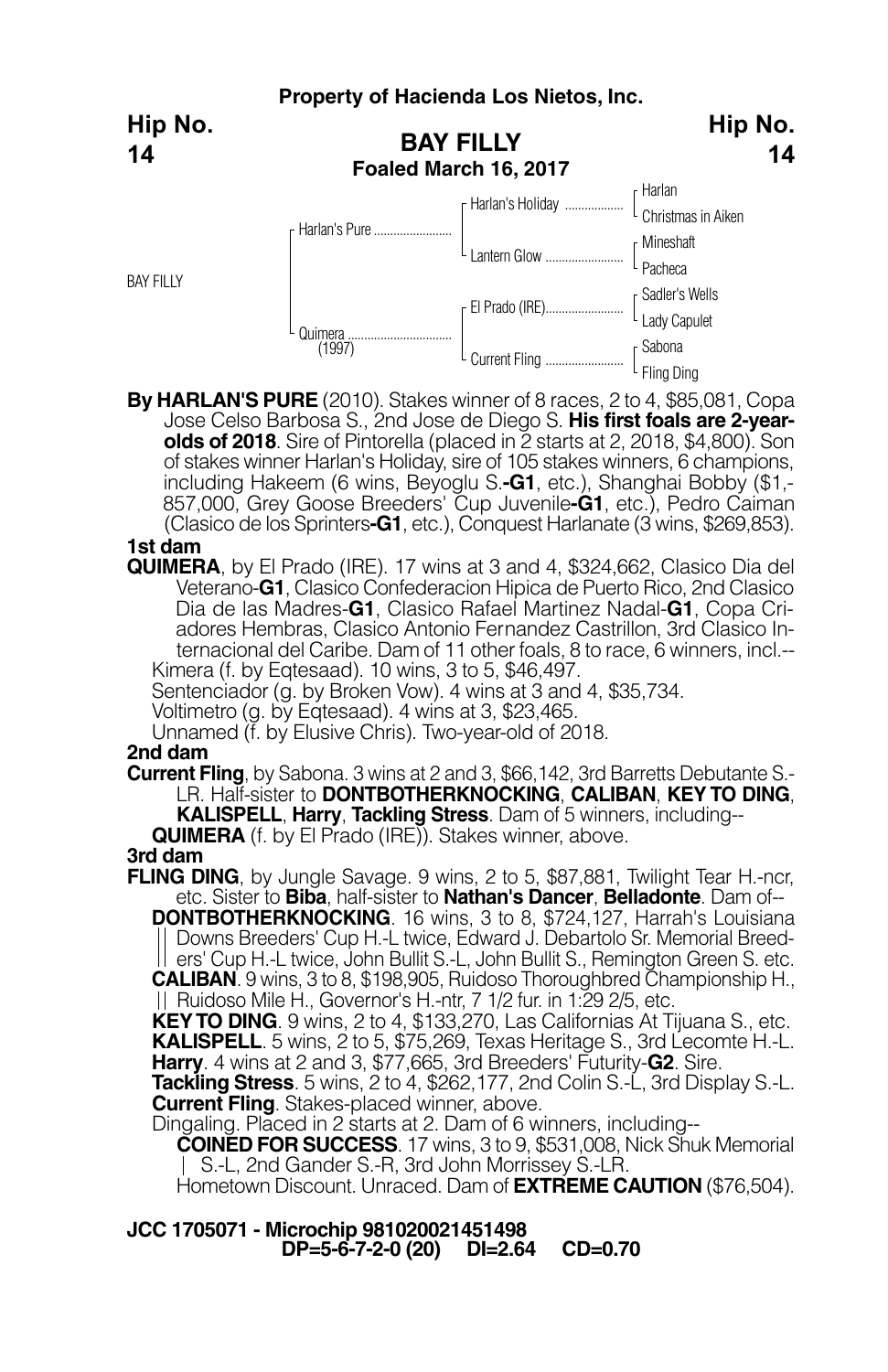

**By WINDOW BOY** (2009). Stakes winner of 3 races at 2 and 3, \$116,624, Grover (Buddy) Delp Memorial S., 3rd Long Branch S.-L. Half-brother to stakes winner Princess Erindelle. **His first foals are 3-year-olds of 2018**. Sire of 18 foals, 5 starters, 1 winner of 2 races and earning \$14,242, Lady Ly (2 wins in 4 starts at 3, 2018, \$7,096). Son of stakes winner Include, leading sire in Argentina, sire of 59 stakes winners, 4 champions, including Sobradora Inc (ARG) (5 wins, \$246,961), Sociologa Inc (6 wins, \$232,379).

L Secorissa

#### **1st dam**

MERIBIBULAM, by Alke. Winner at 2, \$4,959. Half-sister to **STONEYER**. Dam of 2 other foals, 1 to race--

Rosani O. (f. by Elshaan). Placed at 3, \$5,285.

Unnamed (f. by Don Guido). Two-year-old of 2018.

#### **2nd dam**

- BUNGALOW EIGHT, by Montbrook. Placed at 3, \$10,909. Half-sister to **OR ACIER**. Dam of 7 other foals, 6 to race, 5 winners, including--
	- **STONEYER** (c. by Graeme Hall). 18 wins in 24 starts, 2 to 4, \$368,447, cham pion imported 2- and 3-year-old colt in Puerto Rico, Clasico Agustin Mer cado Reveron-**G1**, Clasico Fanatico Hipico-**G1**, Clasico Jose Coll Vidal S.-**G1**, Clasico George Washington-**G2**, Clasico Verset Jet-**G3**, Clasico A. T. Cordero, Jr.-**G3**, Copa 4 de Julio, 2nd Clasico Jose Celso Barbosa, 3rd Clasico Jose de Diego-**G3**, Clasico Dia de Los Padres. Sire.

#### **3rd dam**

SECORISSA, by Secretariat. Unraced. Sister to **WHO'STO ANSWER**, half-sister to **SLIP SCREEN** (\$201,570), **BEMIS HEIGHTS** (\$101,175). Dam of--

**OR ACIER**. 3 wins at 2 and 3, €73,054, in France, Prix du Cercle, Prix Hampton, etc.; placed at 2 in England, 3rd Cornwallis S.-**G3**; winner at 3 in Italy, hwt. at 3 on Italian Hand., 5 - 7 fur., Premio Omenoni-**G3**. (Total: \$89,723).

Indian Ocean. 2 wins at 3, \$7,985. Dam of **SNOWBALL FLANNAGAN** (8 wins, \$162,250, Temple Gwathmey Hurdle S.-**G3**-cr, etc.). Granddam of **JC'S SHOOTING STAR** (\$468,706), **Jcs American Dream** (\$384,150). Shooting Script. 3 wins at 2 and 3, \$43,362. Dam of **FIT THE SCRIPT** (8 wins, \$102,051). Granddam of **Local Case** (8 wins, \$172,444).

Matika. 2 wins at 4, \$27,338. Producer. Granddam of **DIXIETACTICS** (\$188,- 088, dam of **PURETACTICS**, 10 wins, \$431,356), **Groovy Luck** (\$187,370). Midnight Assembly. Unraced. Dam of **Midnight Kiss (NZ)** (3rd New Zealand Oaks-**G1**, dam of **MIDNIGHT INTERLUDE**, 3 wins, \$769,232; **MIDNIGHT CROONER**, \$184,151). Granddam of **UNDERTHEMOON-LIGHT** (Total: \$208,406), **STORMINGTHETOWER** (Total: \$188,787). Rissa's Cat. Unraced. Dam of **Eliza's Cat** (3 wins, \$47,750).

**JCC 1706252 - Microchip 981020021483578 DP=1-6-5-0-0 (12) DI=3.80 CD=0.67**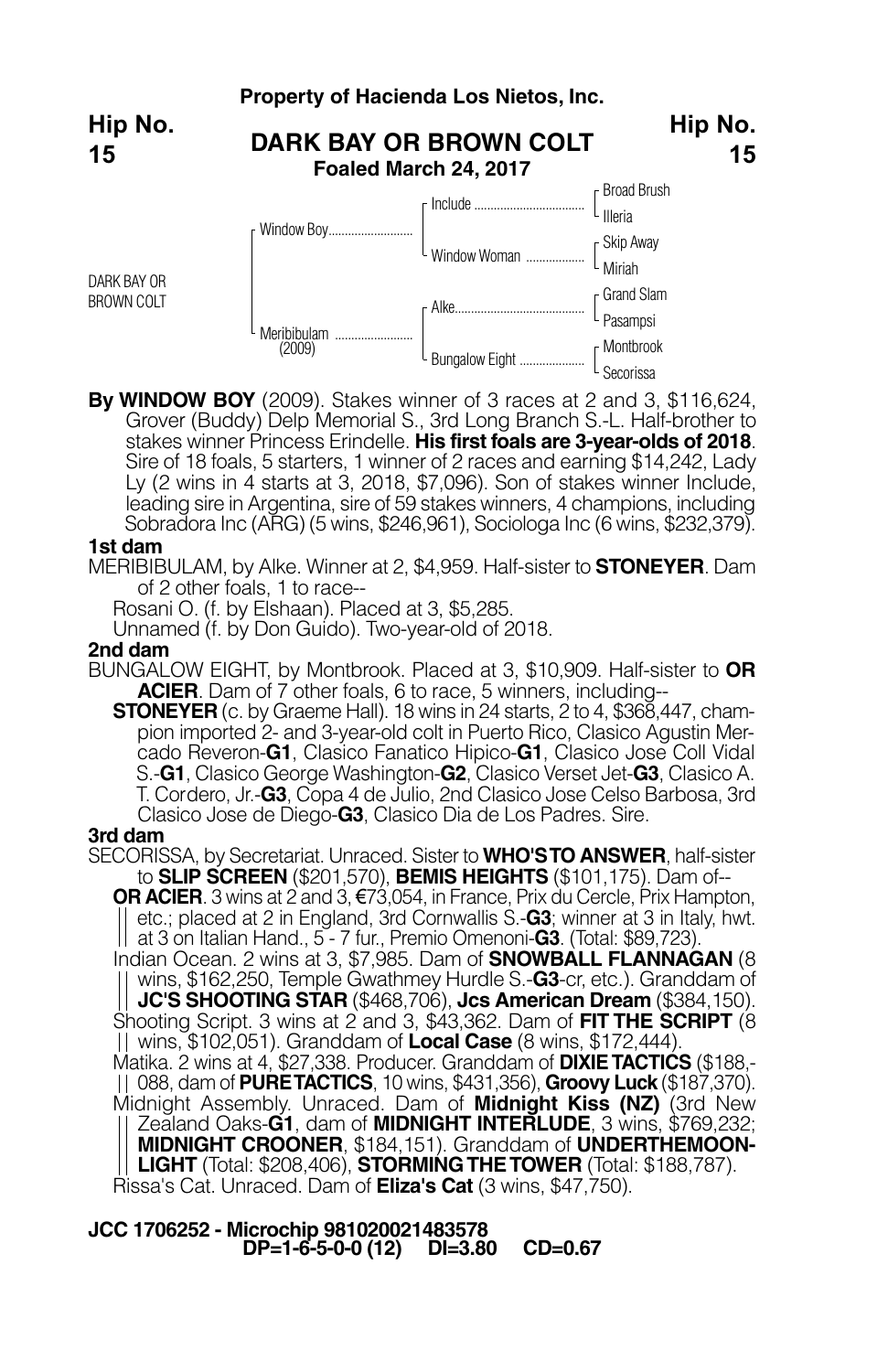|                       | Property of Hacienda Los Nietos, Inc.          |                                                                             |                                         |  |
|-----------------------|------------------------------------------------|-----------------------------------------------------------------------------|-----------------------------------------|--|
| Hip No.<br>16         | <b>CHESTNUT FILLY</b><br>Foaled March 27, 2017 | Hip No.<br>16                                                               |                                         |  |
|                       |                                                | Tiz Wonderful                                                               | Tiznow<br><sup>L</sup> Evil             |  |
|                       | Vaporetto                                      | $\bigg\downarrow_{\hbox{Memorable Melody}\,\ldots\ldots\ldots\ldots\ldots}$ | [Unbridled's Song<br>Better as a Memory |  |
| <b>CHESTNUT FILLY</b> |                                                | Subordination                                                               | r Mt. Livermore<br>Not So Careless      |  |
|                       | Reinstated<br>(2002)                           | Just Approved                                                               | [ With Approval<br>[ Spring Beauty      |  |

**ByVAPORETTO** (2012). Champion 3-year-old colt in Puerto Rico, stakes winner of 5 races in 10 starts at 3, \$53,460, Copa 4 de Julio S.**-G1**, 3rd Copa Barbosa**-G1**. **His first foals are yearlings of 2018**. Son of stakes winner Tiz Wonderful, sire of 32 stakes winners, 1 champion, and of Condo Commando (5 wins, \$758,600, Spinaway S.**-G1**, etc.), Lady Ivanka (\$259,800, Spinaway S.**-G1**), Wonderful Limit (Clasico Anahuac**-G1**, etc.), S'maverlous (\$685,591, New Orleans H.**-G2**, etc.), Hunter O'Riley (\$428,093).

#### **1st dam**

REINSTATED, by Subordination. Placed at 3, \$15,990. Dam of 8 other foals, 5 winners, including--

**ANNETTE ONE** (f. by Don Guido). 11 wins, 2 to 6, 2018, \$121,292, champion 3-year-old filly in Puerto Rico, Clasico Antonio R. Matos S.-**G2**, Clasico Eugenio Maria de Hostos S.-**G3**, 2nd Clasico Constitucion S.-**G1**. Principe Del Llano (g. by Gold Gift). 3 wins at 3, 2018, \$15,875.

#### **2nd dam**

- JUST APPROVED, by With Approval. Unplaced. Dam of 5 winners, including-- Approved Code. 6 wins at 2 and 3, \$82,908.
	- Hearts Harmony. Unplaced in 2 starts. Dam of 4 foals, 3 winners, including-- **Tricia'sTrama** (f. by Article of Faith). 4 wins, 2 to 4, \$144,162, 2nd Swiftly Sired Fillies S.-R, 3rd Indiana Stallion S.-R.

### **3rd dam**

**SPRING BEAUTY**, by Full Pocket. 9 wins, 2 to 5, \$458,137, Barbara Fritchie H.- **G3**, Interborough H.-**G3**, Berlo H.-L, 2nd Barbara Fritchie H.-**G3**, etc. Halfsister to **ISLAND EMPRESS**, **FEDERAL BANK**, **Future Starlet**. Dam of-- Lakeside Lassie. 3 wins at 3, \$72,202. Producer.

Give Way. Unraced. Dam of 5 foals to race, 4 winners, including-- **StormWar**. 5 wins, 2 to 6, \$38,755, 3rd Smokin Albert S.

### **4th dam**

NECESSITY, by Sir Gaylord. Winner at 3 and 4, \$17,595. Half-sister to **True Reality** (\$50,982). Dam of 13 foals, 12 to race, 10 winners, including--<br>**SPRING BEAUTY**. Stakes winner, above.

**ISLAND EMPRESS**. 7 wins at 2 and 3, \$113,914, Marigold S., etc.

**FEDERAL BANK**. 3 wins at 3, \$27,460, Lewis and Clark S.-R, etc.

**Future Starlet**. 4 wins, \$111,229, 3rd Pucker Up S.-**G3**, etc. Dam of **LADY OFTHE FUTURE** (\$507,182). Granddam of **Future Footnotes** (\$44,105). Oh Silly Me. 2 wins, \$35,430. Dam of **CHEF MICHELLE** (champion imported 3-year-old filly in Panama), **DON'T BE SILLY** (\$330,708, dam of **Coriolis**; granddam of **TARIS**, \$1,086,260; **THEATRE STAR**, Total: \$259,750, etc.). Arctic Belle. 2 wins at 3, \$29,670. Dam of **ARCTIC LEADER** (\$174,466).

**JCC 1706726 - Microchip 981020021517075 DP=2-3-3-0-0 (8) DI=4.33 CD=0.88**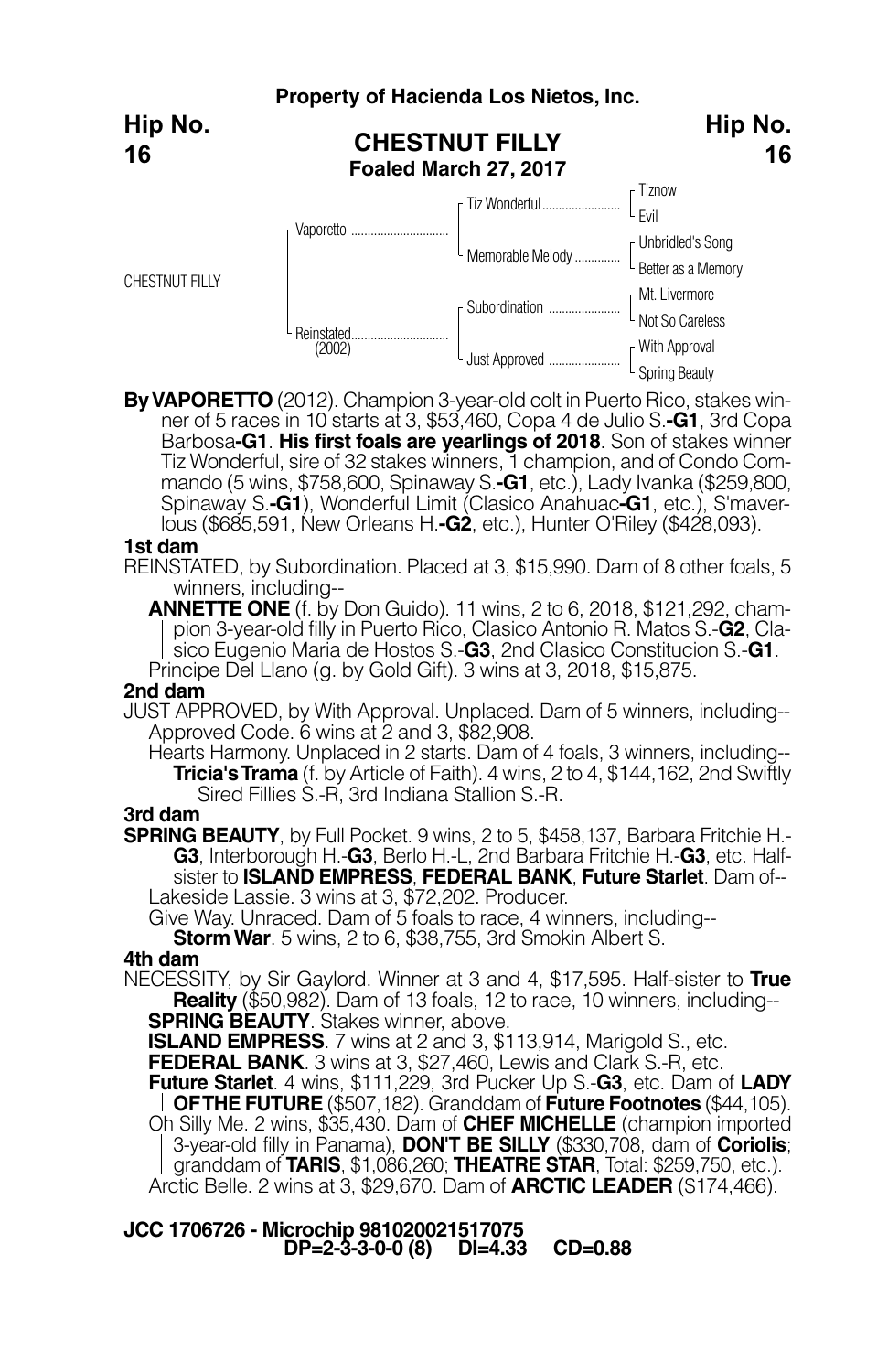**Hip No. 17**

BAY FILLY



**By ELUSIVE CHRIS** (2002). Stakes winner of \$122,570, James C. Ellis Juvenile S.-L, etc. Sire of 10 crops of racing age, 84 foals, 50 starters, 36 winners of 148 races and earning \$1,092,210, including El Motivador (6 wins, \$103,610, Copa Gobernador**-G1**, etc.), stakes-placed Pequeno Ton (6 wins, \$68,556, 2nd Derby Puertorriqueno S.-G1), Caballo de Troya (5 wins, \$51,219, 2nd Classico Navidad S.**-G1**), Fiesta de Reyes (9 wins, \$79,011, 2nd Criadores de Puerto Rico**-G3**, etc.), Fascinatin West (7 wins, \$38,988).

## **1st dam**

LOVELY MARGERY, by Outflanker. Placed at 2. Sister to **AMAZING MARGERY**, half-sister to **NORTHERN CREEK**, **Gliding Margery**. Dam of 9 other foals, 4 to race, all winners--

**Claudanis** (f. by Frisk Me Now). 10 wins at 3 and 4, placed at 6, 2018, \$110,789, 2nd Clasico Antonio R. Matos S.-**G2**, 3rd Clasico Constitucion

Tsunami Hit (g. by Frisk Me Now). 13 wins, 2 to 6, \$79,593.

Bold Margery (g. by Be Frank). 6 wins at 3 and 4, \$35,056.

Miss Margery (f. by Crowd). 3 wins at 3 and 4, \$21,958.

Merchy's Dream (f. by Elusive Chris). Two-year-old of 2018.

### **2nd dam**

SISTER MARGERY, by Darby Creek Road. 7 wins, 2 to 5, \$185,180. Half-sister to **HELMSMAN**, **PATRICIA J. K.** Dam of 8 winners, including--

**AMAZING MARGERY** (f. by Outflanker). 3 wins, 2 to 4, \$110,997, Clasico Bold Forbes-**G3**, 2nd Clasico Eduardo Cautino Insua-**G1**, etc.

**NORTHERN CREEK** (g. by Ends Well). 5 wins, 3 to 7, \$96,112, Memorial Day H., 2nd Fall H., 3rd Independence Day H. twice, Labor Day H., etc. **Gliding Margery** (f. by Honor Glide). 5 wins, 3 to 5, \$76,658, 2nd Clasico

Miguel Andino Clemente-**G3**, 3rd Clasico Accion de Gracias-**G1**. **3rd dam**

SACRED JOURNEY, by King's Bishop. Placed at 3, \$4,440. Half-sister to **NO NO** (\$352,621), **Rumancoke**, **Sugar Bound**. Dam of 8 winners, incl.-- **HELMSMAN**. Winner at 2, £11,316, in England, 2nd Chesham S.; placed in 1 start at 2 in Ireland, hwt. colt at 2 on Irish Hand., 2nd John Roarty Memorial Railway S.-**G3**; 5 wins, 3 to 5, \$1,106,080, in N.A./U.S., Strub S.-**G1**, San Fer nando S.-**G2**, Volante H.-**G3**, Fastness H.-LR, etc. (Total: \$1,132,142). Sire. **PATRICIA J. K.** 4 wins at 2 and 3, \$284,801, Bonnie Miss S.-**G3**, Busanda S.- L, etc. Producer. Great-granddam of **SECRET GLOW** (2 wins, \$55,507). Aly's Delight. 2 wins at 3, \$24,490. Dam of **QUIET DAY** (Total: \$2,417,911). Lone Piper. Unraced. Dam of **PIPERSTHUNDER** (Total: \$206,722), **Pipers Future** (Total: \$188,334). Granddam of **Niigon's Glory** (Total: \$452,610), etc.

**JCC 1714044 - Microchip 981020021503523 DP=3-5-10-0-0 (15) DI=2.60 CD=0.61**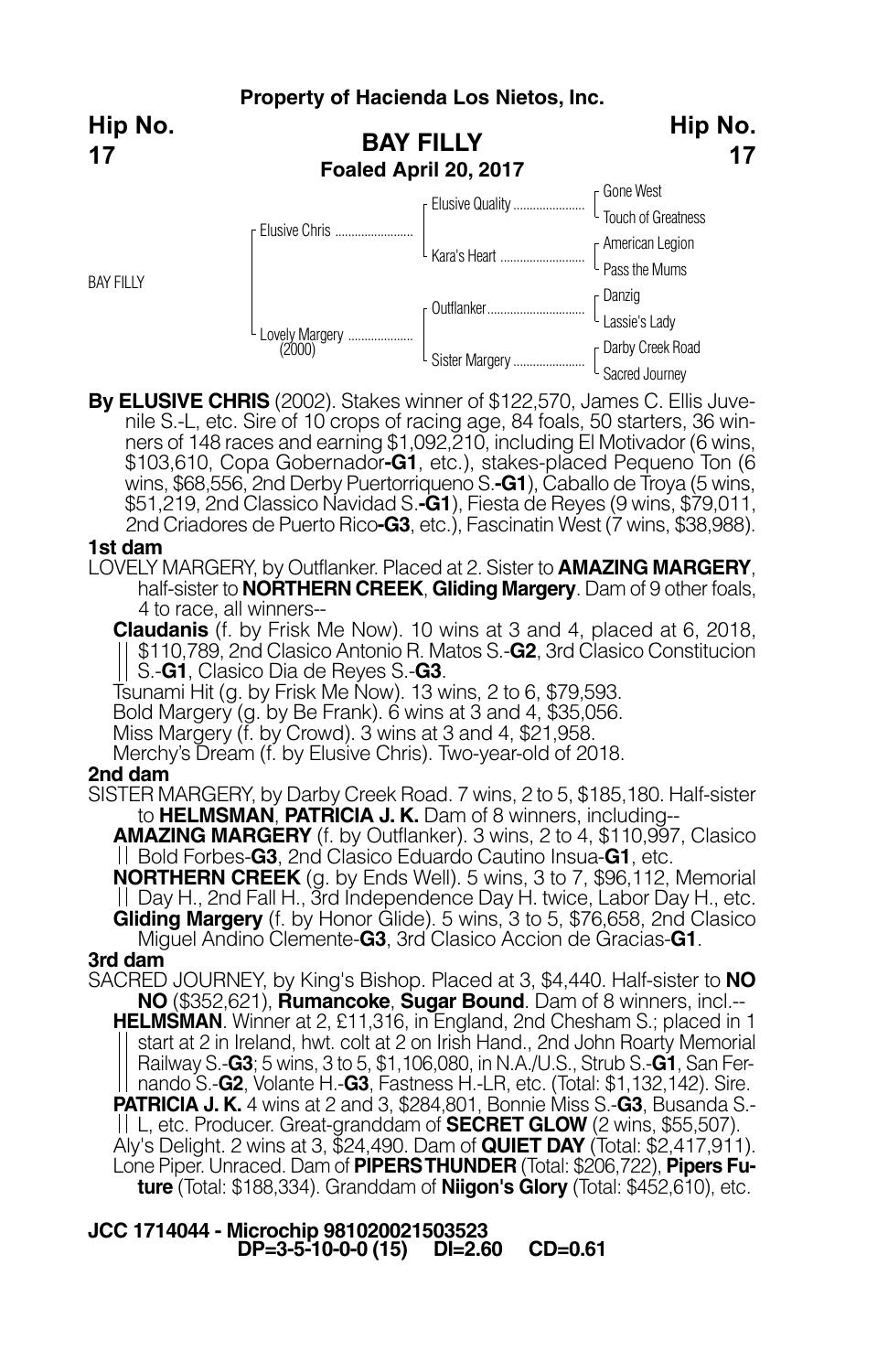#### **Property of Hacienda Los Nietos, Inc. DARK BAY OR BROWN FILLY Foaled February 27, 2017** Broad Brush Illeria Skip Away Miriah Window Woman .................. Well Decorated Fantastic Flyer Exuberant Lady Quad Windsor Include.................................. Formal Dinner ...................... Exangular Lady .................... Dinner With Kristi ................ (2001) Window Boy.......................... DARK BAY OR BROWN FILLY **Hip No. 18 Hip No. 18**

**By WINDOW BOY** (2009). Stakes winner of 3 races at 2 and 3, \$116,624, Grover (Buddy) Delp Memorial S., 3rd Long Branch S.-L. Half-brother to stakes winner Princess Erindelle. **His first foals are 3-year-olds of 2018**. Sire of 18 foals, 5 starters, 1 winner of 2 races and earning \$14,242, Lady Ly (2 wins in 4 starts at 3, 2018, \$7,096). Son of stakes winner Include, leading sire in Argentina, sire of 59 stakes winners, 4 champions, including Sobradora Inc (ARG) (5 wins, \$246,961), Sociologa Inc (6 wins, \$232,379).

### **1st dam**

DINNER WITH KRISTI, by Formal Dinner. Unraced. Half-sister to **GONE**

Three Square Meals (g. by Three Wonders). Winner at 4 and 6, \$46,199.

Profesia (f. by Elusive Chris). 7 wins, 2 to 4, \$30,531.

El Escogido (c. by Gimmeawink). 3 wins at 2 and 3, \$22,235.

Tormentoso (c. by Elusive Chris). 3 wins at 2 and 3, \$21,808.

Tormentero (c. by Window Boy). Two-year-old of 2018.

### **2nd dam**

**Exangular Lady**, by Exuberant. 10 wins, 2 to 4, \$87,795, 3rd Wayward Lass S. Half-sister to **RANDY**. Dam of 8 foals, 7 to race, 6 winners, including--

**GONE FISHIN** (c. by Honor Grades). 7 wins, 3 to 7, \$490,551, Jaipur H.- **G3**, 2nd Nearctic H.-**G2**, Play the King H.-**G3**, 3rd Connaught Cup S.- **G3**, Play the King H.-**G3**, Aegon Turf Sprint S.-**G3**.

Shannon's Storm. Winner at 3, \$32,104. Dam of 3 winners, including--

**RUNNING LASS** (f. by Running Stag). 8 wins, 2 to 4, \$466,050, Florida Stallion/Susan's Girl S.-LR, Florida Stallion/Desert Vixen S.-LR, Gene's Big Sky S., Stormy Frolic S., GTOBA Juvenile Filly Turf Dash S.-R, OBS Sprint S.-R, Connie Ann S., 2nd Capital Request S., Copano S., Ema Bovary S., Ms Brookski S., Florida Breeders' Distaff S., Regal Gal S., Sonic Gray S., 3rd Stage Door Betty H.-**G3**, Stonehedge Farm South Sophomore Fillies S.-L, Cassidy S.-L, Chaposa Springs H.-L, Elmer Heubeck Distaff H.-LR, Sandpiper S., Kimscountrydiamond S., Sonic Gray S., Runaway Marcie S., etc. Dam of **Fiusha** (f. by Macho Uno, 3rd Clasico Casty-**G2**). East End Lady. 17 wins, 2 to 6, \$123,606. Dam of 5 winners, including--

**SHIPMAN** (c. by Helmsman). Winner at 2 and 3, \$255,205, in N.A./U.S., 2nd Sunny's Halo S.-LR, 3rd Vandal S.-LR, Afleet S.-LR; 6 wins, 5 to 8, \$94,390, in Canada, Thoroughbred Niagara Cup S., 2nd Don Valliere Memorial Cup S.-R. (Total: \$339,336).

**East End Tap** (g. by Pleasant Tap). Winner at 2, \$177,160, in Canada, 2nd Prince Of Wales S.-R; 2 wins, \$133,150, in N.A./U.S. (Total: \$310,861). Miss Placed. 5 wins, 2 to 4, \$115,780. Producer.

**JCC 1705867 - Microchip 981020021464956 DP=3-4-3-0-0 (10) DI=5.67 CD=1.00**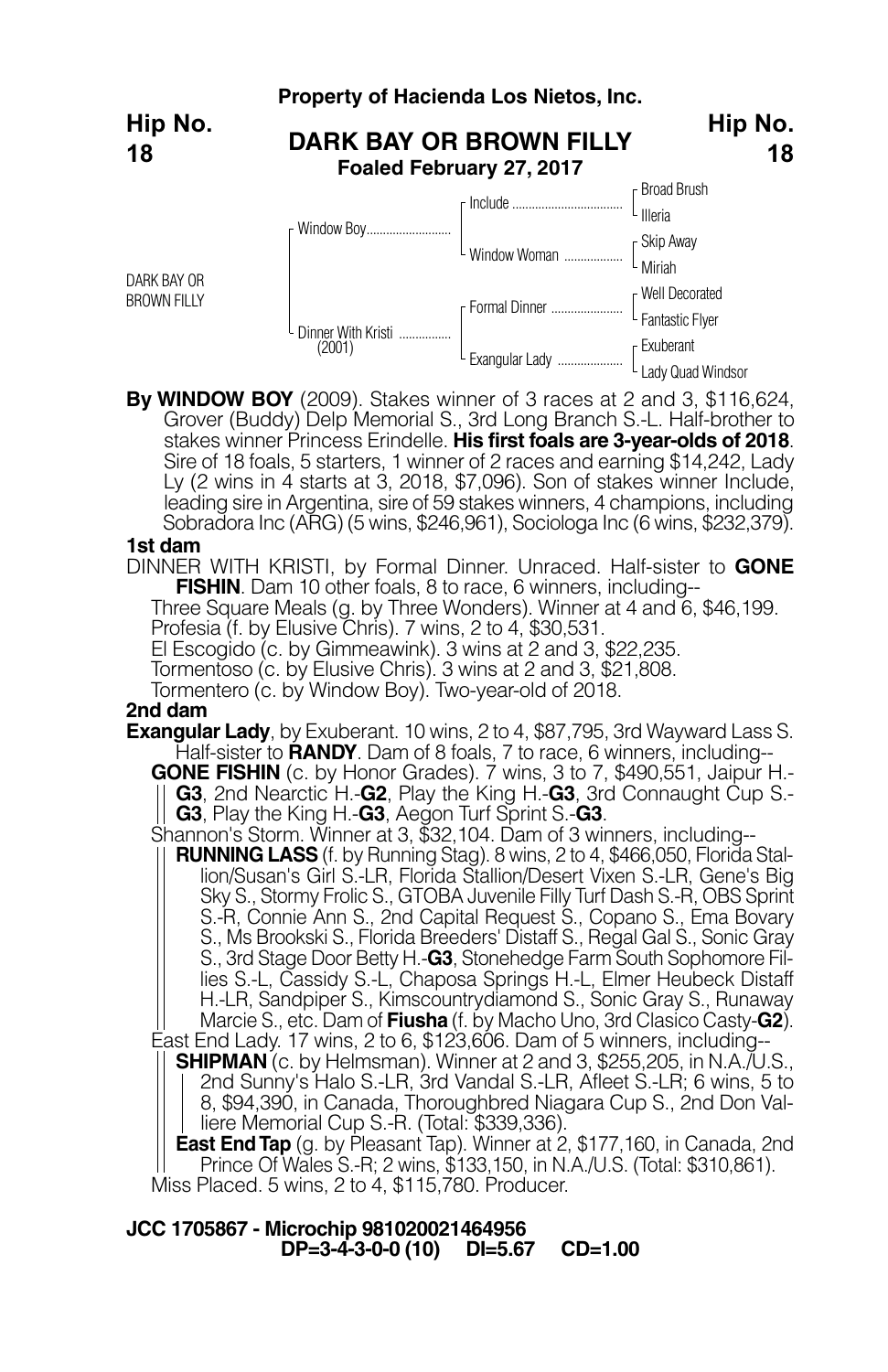**Hip No. 19**

BAY COLT



**By SAVU** (2006). Winner of \$37,960. Sire of 5 crops of racing age, 38 foals, 26 starters, 15 winners of 69 races and earning \$426,784, including Ronronera (to 4, 2018, \$69,852, 3rd Clasico Luis Munoz Rivera S.**-G1**, etc.), Seleccion (\$91,070), Baby Genesis (\$38,372), Escapada (to 4, 2018, \$33,- 204), La Otra Trova (\$29,456), Thunderbolt One (\$21,652), Visitador (\$18,- 452), El Timbal (\$17,629), Dictadora (\$16,943), Precioso de Israel (\$16,- 600), Tu Escogido (\$13,950), Palmira Mia (\$13,840), Zoltan (\$10,943).

## **1st dam**

**Mind Ruler**, by Roman Ruler. 13 wins, 3 to 5, \$105,689, 2nd Clasico Prensa Hipica-**G3**, 3rd Clasico Roberto Clemente-**G3**. This is her second foal. Dam of 1 foal to race.

## **2nd dam**

GENTLE MIND, by Seattle Slew. Unplaced in 1 start. Dam of 3 winners, incl.-- **Mind Ruler** (f. by Roman Ruler). Stakes-placed winner, above. Piso Mojado. 2 wins at 3, \$51,542.

### **3rd dam**

**Nimble Mind**, by Lyphard. Winner at 2, €34,698, in France, 2nd Prix des Lilas, 3rd Prix Vanteaux-**G3**; winner at 4, \$126,670, in N.A./U.S., 2nd River Cities Breeders' Cup S.-**G3**, Yerba Buena H.-**G3**, Estrapade S.-L, 3rd California Jockey Club H.-**G3**. (Total: \$171,240). Sister to **SKIMBLE** (Total: \$777,- 518), half-sister to **CONTREDANCE** (\$492,700), **SHOTICHE** (Total: \$208,- 818, sire), **OLD ALLIANCE** (Total: \$174,426). Dam of 5 winners, incl.--<br>Nombre d'Or. Winner at 4, €53,650, in France. (Total: \$68,988).

Instant Thought. Unplaced in 1 start in England. Dam of 4 winners, including--

**MARKETING MIX**. 7 wins, 3 to 5, \$1,335,986, in N.A./U.S., Gamely S.- **G1**, Rodeo Drive S.-**G1**, Mrs. Revere S.-**G2**, Sunset H.-**G3**, Pucker Up S.-**G3**, 2nd Breeders' Cup Filly and Mare Turf-**G1**, Beverly D. S.-**G1**, Queen Elizabeth II Challenge Cup S.-**G1**, Rodeo Drive S.-**G1**; 3 wins in 6 starts at 3 and 4, \$682,000, in Canada, Dance Smartly S.-**G2**, Nassau S.-**G2**, Wonder Where S.-R, 2nd Fury S.-LR, 3rd Woodbine Oaks-R. (Total: \$2,015,893).

**Promotional**. 3 wins at 3 and 4, \$196,693, 2nd Rood and Riddle Dowager S.-**G3**, 3rd Pleasant Acres Stallions Distaff Turf S.-R.

Mind Master. Unplaced in France. Dam of 2 winners, including--

**MASTER DINO**. 4 wins at 3, placed at 4, 2018, €438,980, in France, Prix Cambaceres Hurdle, Prix Georges de Talhouet-Roy Royal Palm Beachcomber Hurdle, 2nd Prix Amadou Hurdle, Prix d'Indy Hurdle, Prix Stanley Hurdle, 3rd Prix Alain du Breil - Course de Haies d'Ete des Quatre Ans, Prix de Pepinvast Hurdle, etc. (Total: \$511,460).

## **JCC 1705341 - Microchip 981020021462852 DP=5-1-10-2-0 (18) DI=1.57 CD=0.50**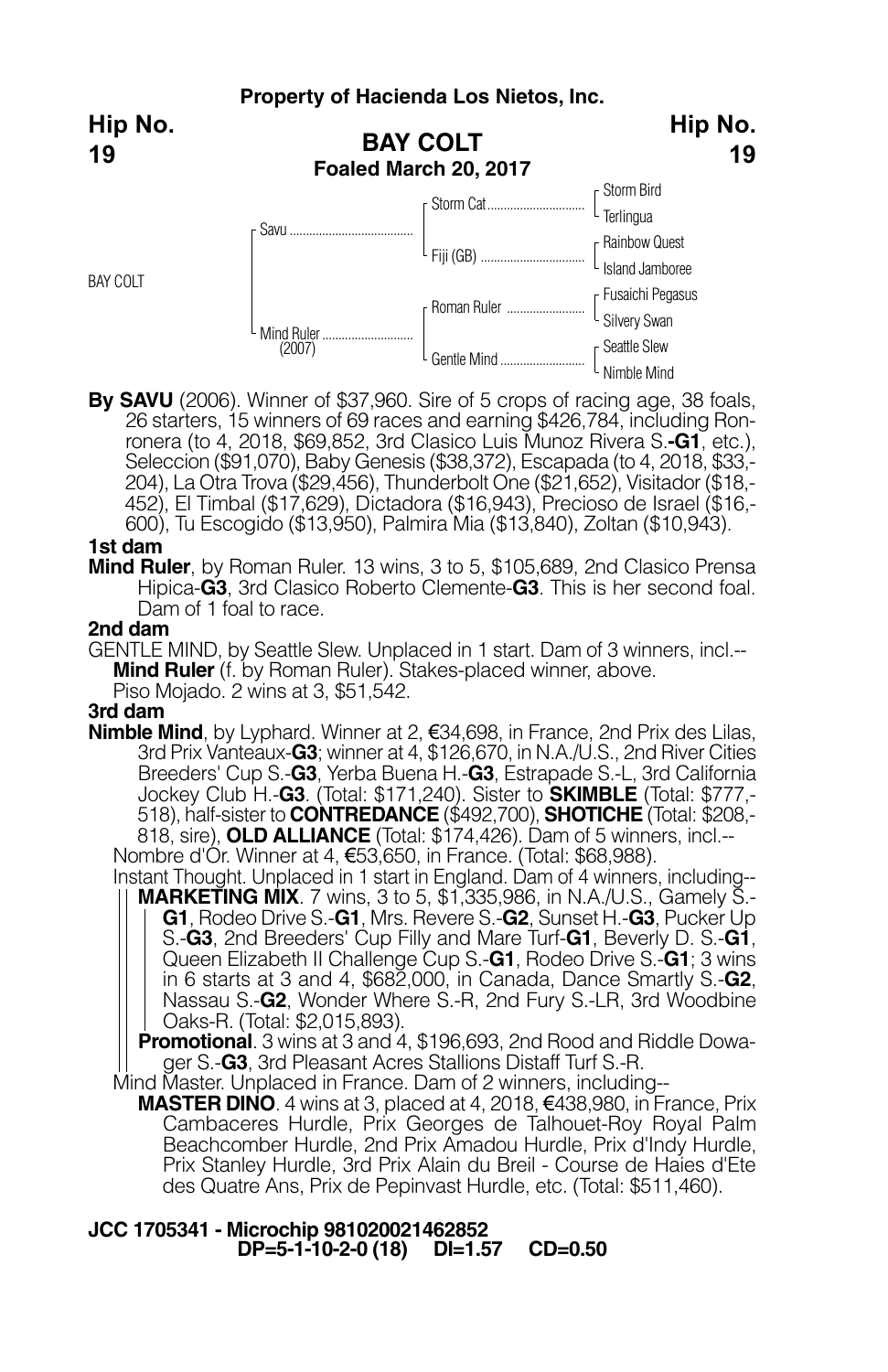|                             | Property of Hacienda Los Nietos, Inc.               |                  |                                          |
|-----------------------------|-----------------------------------------------------|------------------|------------------------------------------|
| Hip No.<br>20               | <b>GRAY OR ROAN COLT</b><br>Foaled February 2, 2017 | Hip No.<br>20    |                                          |
|                             |                                                     |                  | [ Go for Gin<br>E Bright Feather         |
|                             | Albert the Gold                                     | Crafty Tenderoni | [ Crafty Prospector<br>Wonderous Steffie |
| <b>GRAY OR</b><br>ROAN COLT |                                                     |                  | r Gulch<br>Fineza                        |
|                             | Clarinda's Linda.<br>(2003)                         | Tudor Guest      | r Medieval Man<br>Early Invitation (IRE) |

**By ALBERT THE GOLD** (2004). Stakes winner of \$75,838, Clasico Agustin Mercado Reveron**-G1**. Sire of 8 crops of racing age, 64 foals, 45 starters, 37 winners of 150 races and earning \$1,089,805, including Linda Lola (\$116,498, Clasico Dama del Caribe S.**-G1**, etc.), stakes-placed Mr. Cosme (\$53,238, 2nd Clasico Navidad S.**-G1**), Diabetico (\$97,461, 3rd Derby Puertorriqueno S.**-G1**, etc.), FindingGold (\$37,371, 2nd Clasico Criadores de Puerto Rico S.**-G3**, etc.), Guanajibo (\$50,517), La Fortaleza (\$74,687).

#### **1st dam**

CLARINDA'S LINDA, by Golden Gear. 14 wins, 3 to 6, \$105,239. Half-sister to **FRIDAY'S A COMIN'**. Dam of 5 other foals, 4 to race, all winners, incl.-- **RELOJERO** (c. by Harbor Master). 13 wins, 2 to 5, \$99,187, Clasico Puerto Rico Futurity-**G1**.

Notariada (f. by Don Guido). Winner at 3, 2018, \$9,552.

Unnamed (f. by Don Guido). Two-year-old of 2018.

#### **2nd dam**

TUDOR GUEST, by Medieval Man. Winner at 2 and 3, \$11,058. Half-sister to **Golden Invitation**. Dam of 5 other winners, including--

**FRIDAY'S A COMIN'** (g. by Wheaton). 16 wins, 2 to 8, \$304,777, Bonnie Heath S.-LR, 2nd North Miami Beach S.-L, 3rd Bay Shore S.-**G3**.

During the Race. 7 wins, 2 to 5, \$87,705. Dam of 2 winners, including--

**VALIENT TENOBOB** (g. by Service Stripe). 20 wins, 2 to 9, \$256,454, Michigan Futurity-R, 2nd Michigan Breeders Governor's Cup S.-R.

**Mr L J** (g. by Service Stripe). Placed at 2 and 3, \$33,033, 2nd Michigan Sire S.-R, 3rd Michigan Bred Prep S.-R.

Noble Invitation. 6 wins,  $\widetilde{2}$  to 4, \$62,035.

### **3rd dam**

EARLY INVITATION (IRE), by Be My Guest. Placed at 4, \$4,255. Half-sister to **PRINCE ECHO**, **DAWN SUCCESS**. Dam of 5 winners, including--

**Golden Invitation**. 2 wins at 2, \$106,800, 2nd Florida Stallion My Dear Girl S.-LR. Producer.

Little Sasha. 11 wins, 3 to 6, \$44,424. Dam of 6 foals, 4 winners, including-- **MODEL HOME**. 8 wins, 3 to 6, \$172,526, Forty One Carats S.-R.

### **4th dam**

DAWN ECHO, by Don. Unplaced in Ireland. Sister to **\*SEMINAR II**, half-sister to **SOVEREIGN SLIPPER** (2nd hwt. on Irish Hand.), **BOLDBOY**. Dam of--

**PRINCE ECHO**. Winner at 2 and 3 in Ireland, Gladness S.-**G3**, Tyros S., etc.; placed at 2 in England, 2nd Laurent Perrier Champagne S.-**G2**. Sire. **DAWN SUCCESS**. 4 wins, £55,781, in England, Remembrance Day S.,etc.; placed in Ireland, 3rd Panasonic Smurfit Futurity S.-**G3**. (Total: \$106,172).

**JCC 1705648 - Microchip 981020021436705 DP=3-1-4-0-0 (8) DI=3.00 CD=0.88**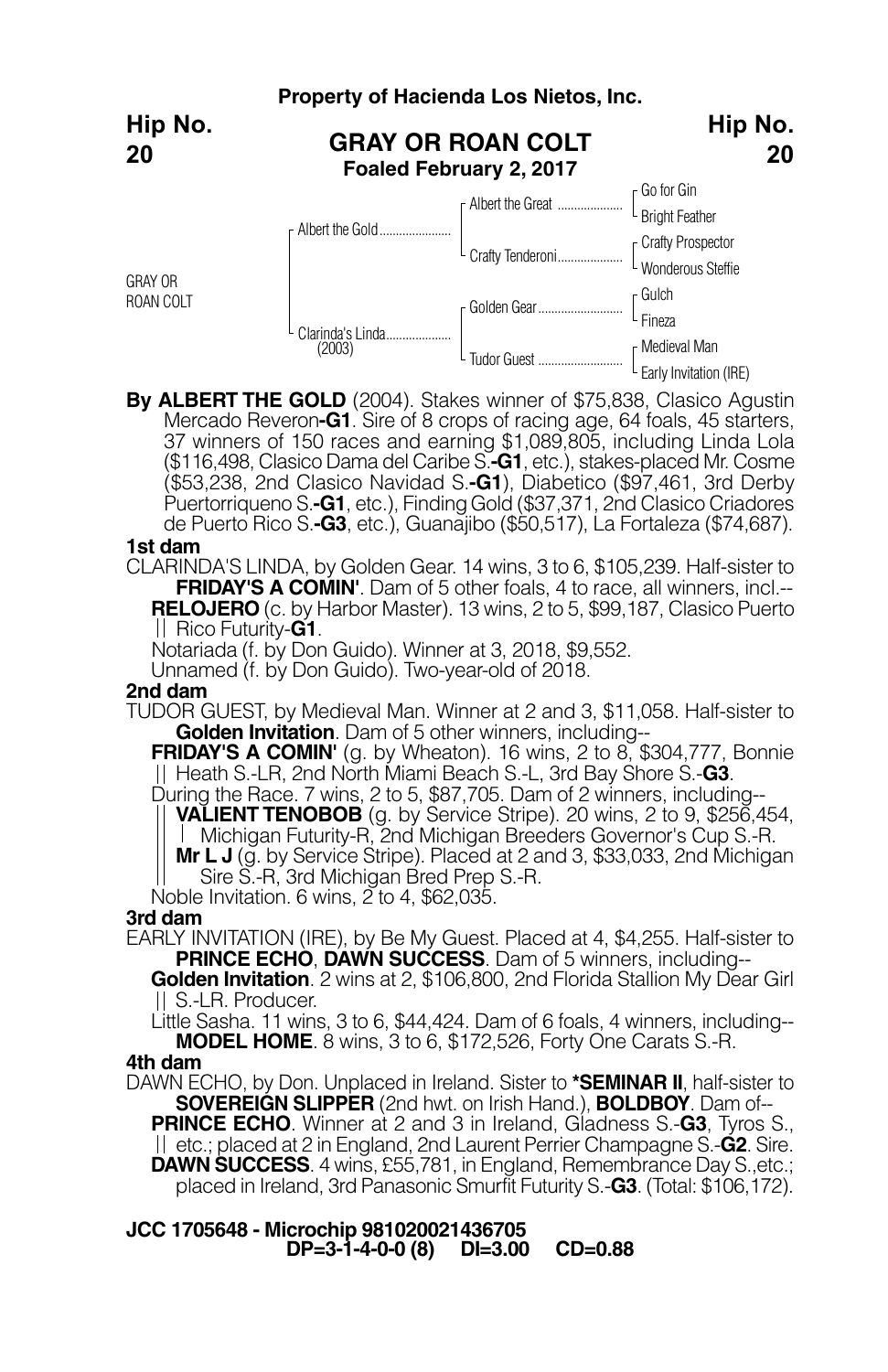#### **Property of Hacienda Los Nietos, Inc. CHESTNUT COLT Foaled April 30, 2017** Gone West Touch of Greatness Elusive Quality...................... American Legion Passthe Mums Kara's Heart .......................... Danzig **Tis Juliet** Chemist Balcony ................................. Romantic Beauty PR ............ r Elusive Chris .... Lady Wanda Iris....................<br>(2000) CHESTNUT COLT **Hip No. 21 Hip No. 21**

**By ELUSIVE CHRIS** (2002). Stakes winner of \$122,570, James C. Ellis Juvenile S.-L, etc. Sire of 10 crops of racing age, 84 foals, 50 starters, 36 winners of 148 races and earning \$1,092,210, including El Motivador (6 wins, \$103,610, Copa Gobernador**-G1**, etc.), stakes-placed Pequeno Ton (6 wins, \$68,556, 2nd Derby Puertorriqueno S.**-G1**), Caballo de Troya (5 wins, \$51,219, 2nd Classico Navidad S.**-G1**), Fiesta de Reyes (9 wins, \$79,011, 2nd Criadores de Puerto Rico**-G3**, etc.), Fascinatin West (7 wins, \$38,988).

**Jestertype** 

## **1st dam**

**LadyWanda Iris**, by Balcony. 10 wins, 2 to 5, \$147,554, 2nd Clasico Blanqui R.- **G3**, 3rd Clasico Ramon Llobet, Jr.-**G1**. Dam of 6 other foals, 4 to race-- **Pequeno Ton** (g. by Elusive Chris). 6 wins, 2 to 6, 2018, \$70,206, 2nd Derby

Puertorriqueno S.-**G1**.

Flor Bonita (f. by Just Typical). <sup>4</sup> wins at <sup>3</sup> and 4, \$30,148. Il Gary Champ (g. by Just Typical). Winner at 4, \$5,261.

El Bailarin (c. by Elusive Chris). Winner at 3, \$4,413.

El Cumbanchero (f. by Elusive Chris). Two-year-old of 2018.

## **2nd dam**

**ROMANTIC BEAUTY PR**, by Chemist. 20 wins, 2 to 6, \$345,024, Clasico Luis Munoz Marin-**G1** twice, 2nd Clasico Antonio R. Matos-**G3**, 3rd Clasico Ca marero-**G2**, Clasico Constitucion-**G2** twice, Clasico Criadores de Puerto Rico-**G3**. Half-sister to **Azerbaiyan**. Dam of 8 winners, including--

**LadyWanda Iris** (f. by Balcony). Stakes-placed winner, above.

El Ruisenor. 2 wins at 3, \$62,716.

Mariola West. 3 wins at 3 and 4, \$38,444.

Miss Kunjar. 3 wins at 2 and 4, \$34,427.

No No No. Unplaced. Dam of 6 foals, 4 to race, 3 winners, including--

**Lightning Beauty** (f. by Lightning Al). 10 wins, 2 to 5, \$72,381, 3rd Clasico Vuelve Candy B.-**G1**. **3rd dam**

JESTERTYPE, by Jesterson. Unraced. Dam of 2 winners--<br>**ROMANTIC BEAUTY PR**. Stakes winner, above.

**Azerbaiyan**. 25 wins, 3 to 8, \$300,234, 2nd Copa Gobernador-**G1**. **4th dam**

HERITAGE TYPE, by Dotted Swiss. 5 wins, 3 to 5, \$29,991. Half-sister to **CENTURY TYPE** (\$418,628, Anita Peabody H., Governor's Lady H.-R 3 times, Colfax Maid S.-R, Whisper Jet S.-R, H. J. Hardenbrook Memorial H.-R, Curley Reeves S.-R, 2nd Sixty Sails H., Cicero H., Illinois Cavalier S., Illini Princess H.-R, Anita Peabody H.-R, Mary Todd H.-R twice, Illinois Matchmaker S.-R, 3rd Sixty Sails H., etc.). Dam of 1 other foal, which has not raced.

## **JCC 1714337 - Microchip 981020021528856 DP=2-4-9-1-0 (16) DI=1.91 CD=0.44**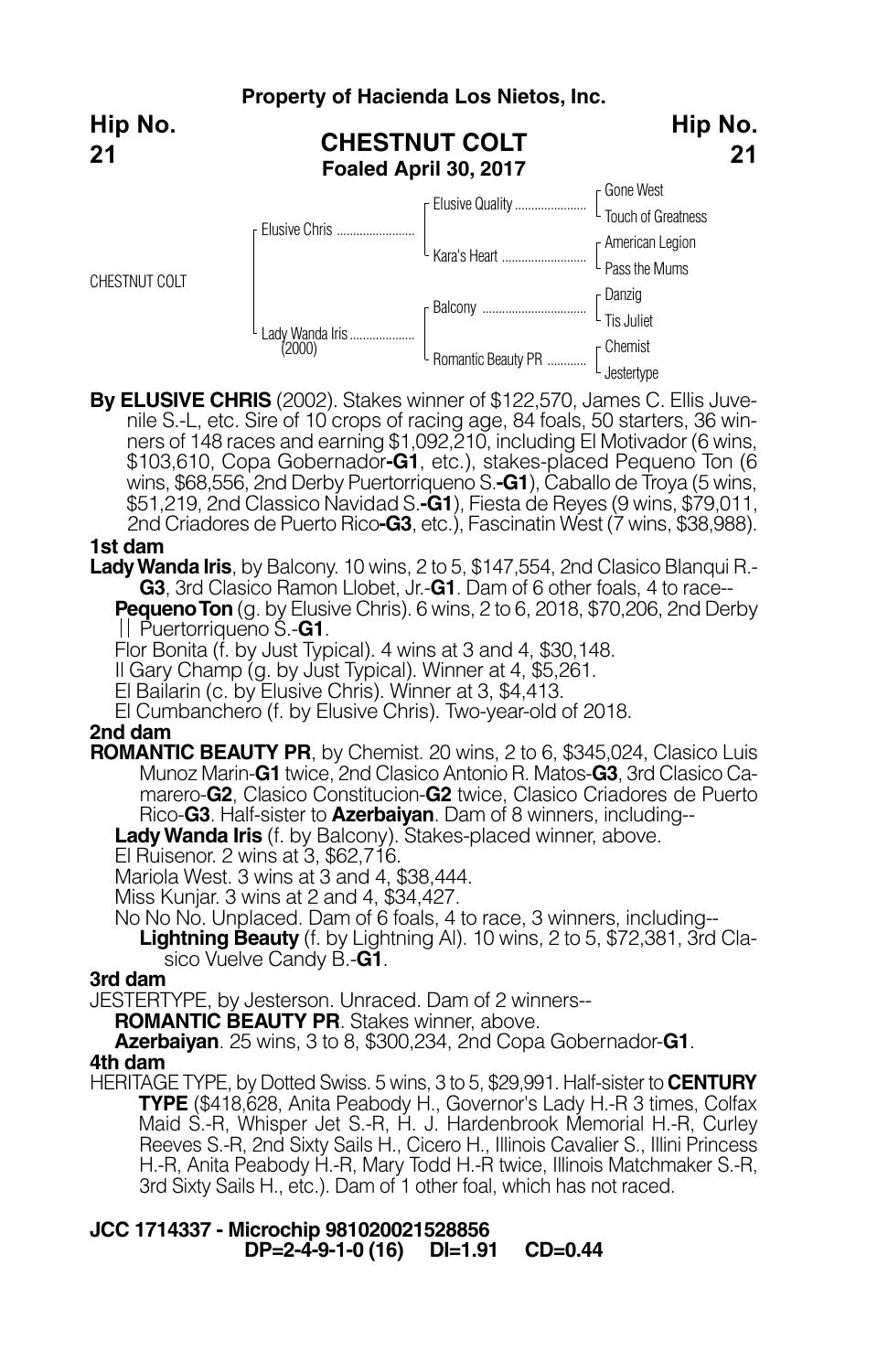|                  | Property of Hacienda Los Nietos, Inc.     |                    |                                         |  |  |
|------------------|-------------------------------------------|--------------------|-----------------------------------------|--|--|
| Hip No.<br>22    | <b>BAY FILLY</b><br>Foaled April 17, 2017 | Hip No.<br>22      |                                         |  |  |
|                  |                                           | [ Tiz Wonderful    | - Tiznow                                |  |  |
|                  | Vaporetto                                 |                    | L Evil                                  |  |  |
|                  |                                           | L Memorable Melody | [Unbridled's Song<br>Better as a Memory |  |  |
| <b>BAY FILLY</b> |                                           |                    |                                         |  |  |
|                  | Franceska<br>(2005)                       |                    | [Go for Gin<br>Bright Feather           |  |  |
|                  |                                           | F Albert the Great |                                         |  |  |
|                  |                                           |                    | r Riverman                              |  |  |
|                  |                                           | L Queen's Design   | Dacertina (FR)                          |  |  |

**ByVAPORETTO** (2012). Champion 3-year-old colt in Puerto Rico, stakes winner of 5 races in 10 starts at 3, \$53,460, Copa 4 de Julio S.**-G1**, 3rd Copa Barbosa**-G1**. **His first foals are yearlings of 2018**. Son of stakes winner Tiz Wonderful, sire of 32 stakes winners, 1 champion, and of Condo Commando (5 wins, \$758,600, Spinaway S.**-G1**, etc.), Lady Ivanka (\$259,800, Spinaway S.**-G1**), Wonderful Limit (Clasico Anahuac**-G1**, etc.), S'maverlous (\$685,591, New Orleans H.**-G2**, etc.), Hunter O'Riley (\$428,093).

#### **1st dam**

FRANCESKA, by Albert the Great. Winner at 3, \$13,645. Dam of 4 other foals, 3 to race, including--

Kamila's Secret (f. by Don Guido). 13 wins, 2 to 5, 2018, \$66,434.

Atinada (f. by Window Boy). Two-year-old of 2018.

### **2nd dam**

QUEEN'S DESIGN, by Riverman. Unraced. Half-sister to **TINA FLEET**. Dam of <sup>6</sup> other foals, <sup>4</sup> to race, <sup>2</sup> winners, including-- Pleasant Dora. <sup>4</sup> wins at <sup>3</sup> and 4, \$66,682.

## **3rd dam**

- **DACERTINA (FR)**, by Concertino. 2 wins at 3 in France, 3rd Prix de Minerve-**G3**; 5 wins at 4 and 5, \$229,930, in N.A./U.S., Golden Harvest H.-**G2**. Half-sister to **DANIRI (FR)**, **Danirad**. Dam of 4 winners, including--
	- **TINA FLEET**. 4 wins at 2 and 3, \$153,167, Barretts Debutante S.-LR, Vaca ville H.-R, 2nd Haitanga H. Dam of 11 winners, including--

**Katie Get Excited**. Winner at 2 and 3, \$157,740, in Canada, 3rd Selene S.-**G3**, Whimsical S.-**G3**, Duchess S.-L. (Total: \$163,953).

**See Sami Run**. Winner at 2, \$28,780, 2nd Gold Digger S.

Orpington. 6 wins, 3 to 7, \$157,133.

## **4th dam**

- DANIBA, by Danseur. Winner at 2 and 3 in France. Dam of 7 winners, including-- **DACERTINA (FR)**. Stakes winner, above.
	- **DANIRI (FR)**. 5 wins, 3 to 5 in France, Prix de la Table, Prix du Mandinet, 2nd Prix des Ecuries, Prix de Cluny, Prix de la Concorde, Prix du Bois Bourillon, 3rd Prix de Compiegne, Prix des Gravilliers. Sire.

**Danirad**. 5 wins, 2 to 6 in France, 3rd Prix Isonomy.

Dafille. Unraced. Great-granddam of **SAGA DREAM** (9 wins, Total: \$647,- 648, in France, Prix du Conseil de Paris-**G2**, Grand Prix de Vichy-Auvergne-**G3**, Prix Exbury-**G3**, Prix de Boulogne, 2nd Grand Prix de Bordeaux, 3rd Qatar Prix Dollar-**G2**, Prix d'Harcourt-**G2** twice, Grand Prix de Vichy-Auvergne-**G3**, Prix Exbury-**G3**, La Coupe de Maisons-Laffitte-**G3**, Prix Gontaut-Biron-Hong Kong Jockey Club-**G3**, Prix de Boulogne).

## **JCC 1709932 - Microchip 981020021510997 DP=2-6-4-0-0 (12) DI=5.00 CD=0.83**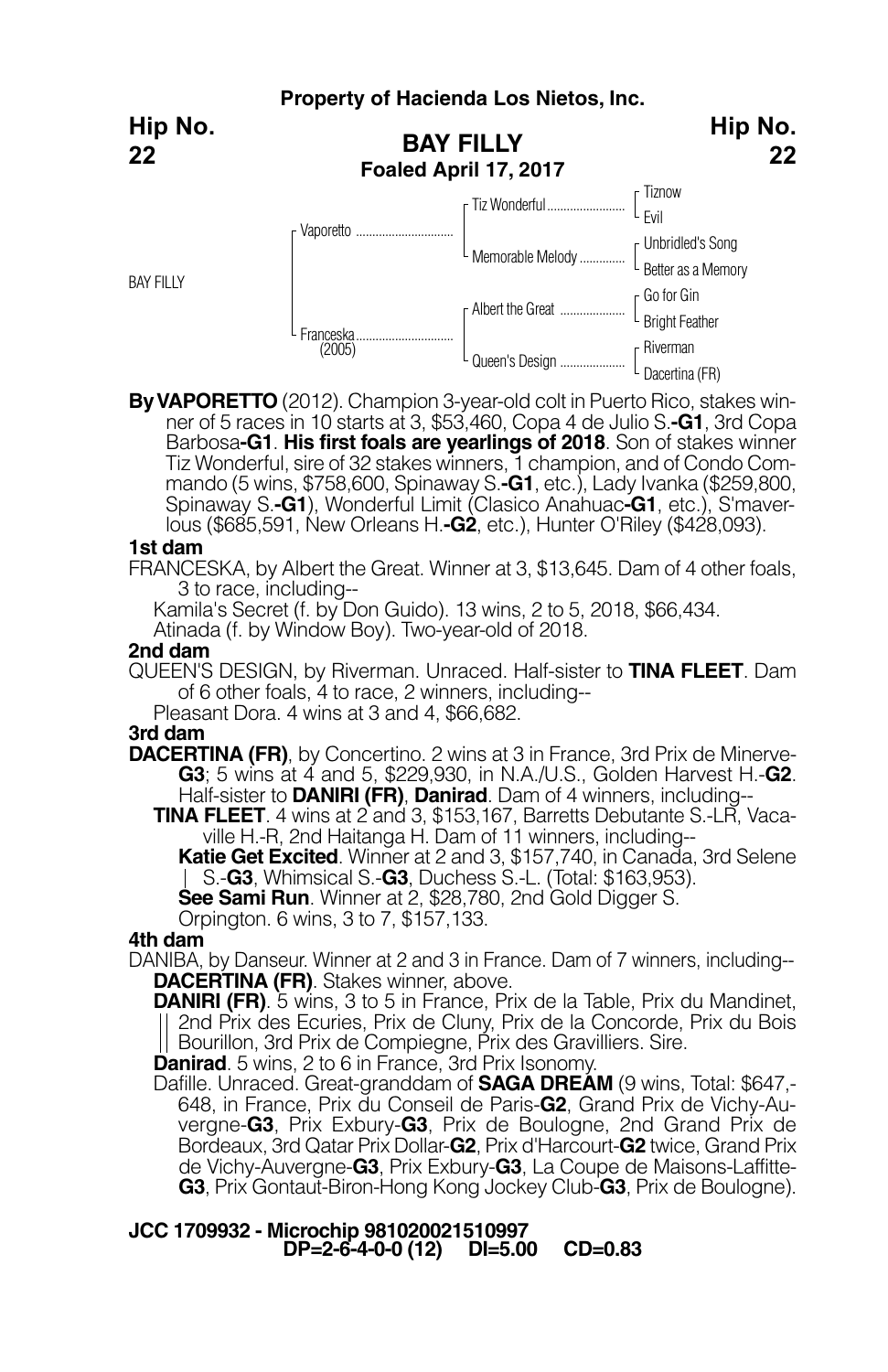**Hip No. 23**

**BAY FILLY** 

| Hip No.<br><b>BAY FILLY</b><br>23<br>Foaled March 28, 2017<br>[Mr. Prospector<br>4 Angel Fever<br>Fusaichi Pegasus<br>Galvan<br><sub>[</sub> Pleasant Tap<br>Pleasant Music<br>L African Music<br><b>Peputy Minister</b> |        |                   |                                   |
|--------------------------------------------------------------------------------------------------------------------------------------------------------------------------------------------------------------------------|--------|-------------------|-----------------------------------|
|                                                                                                                                                                                                                          |        |                   |                                   |
|                                                                                                                                                                                                                          |        |                   |                                   |
|                                                                                                                                                                                                                          |        |                   |                                   |
|                                                                                                                                                                                                                          |        |                   |                                   |
|                                                                                                                                                                                                                          |        |                   |                                   |
|                                                                                                                                                                                                                          |        | War Deputy        | L Sweet Alliance                  |
|                                                                                                                                                                                                                          | (2004) | Valid's Best Lady | [Valid Appeal]<br>[Harvard's Best |
| Bellicose Belle                                                                                                                                                                                                          |        |                   |                                   |

**By GALVAN** (2005). Stakes winner of \$230,587, Clasico Jose Celso Barbosa, 2nd Clasico Luis Archilla S.**-G1**, Clasico Verset's Jet**-G1**, Clasico Dia de los Padres, 3rd Clasico Fanatico Hipico**-G1**, Clasico Jose Coll Vidal**-G1**. Sire of 4 crops of racing age, 9 foals, 7 starters, 5 winners of 13 races and earning \$87,557, Preciosa Boricua (\$30,036), Minutero (\$22,825), Colegial (4 wins, \$19,956), Don Lelo (\$7,520), Vuelve Pasto Seco (\$4,365). Son of classic winner Fusaichi Pegasus, sire of 85 stakes winners, 6 champions.

## **1st dam**

**Bellicose Belle**, by War Deputy. Winner at 2 and 3, \$121,871, in Canada, 2nd Lady Angela S.-LR. (Total: \$111,308). Half-sister to **Valid's Best**. Dam of 7 other foals, 5 to race, 3 winners--

Milwaukee Belle (c. by Milwaukee Brew). 16 wins, 2 to 6, \$94,309.

Aballarde Heat (g. by Elusive Chris). <sup>15</sup> wins, <sup>2</sup> to 7, 2018, \$93,808. Las Monjas (f. by Elusive Chris). Winner at 3, 2018, \$6,400.

Bariloche (c. by Harlan's Pure). Two-year-old of 2018.

### **2nd dam**

VALID'S BEST LADY, by Valid Appeal. Unraced. Dam of 7 winners, including-- **Valid's Best** (g. by Best of the Bests (IRE)). 7 wins, 3 to 6, \$200,555, in Canada, 3rd Vice Regent S.-LR. (Total: \$196,212).

**Bellicose Belle** (f. by War Deputy). Stakes-placed winner, above.

Grand Cypress. 2 wins at 4, \$24,556, in Canada. (Total: \$22,257). Dam of-- **Seattle Cypress** (g. by Seattle Syn). Winner at 4, \$19,795, in Canada, 2nd Evergreen Park / ACTRA / Troyer Town Marathon S. (Total: \$18,956).

Valid Venture. Winner at 2 and 3, \$161,213, in Canada; 11 wins, 4 to 8, \$103,031, in N.A./U.S. (Total: \$258,152).

Oilton. Placed at 3, \$20,820, in Canada; 6 wins, 4 to 7, \$165,305, in N.A./ U.S. (Total: \$185,275).

Seven Day Fool. Winner at 3, 4, and 5, \$30,947, in N.A./U.S.; winner at 3, \$37,586, in Canada. (Total: \$68,367).

## **3rd dam**

**Harvard's Best**, by Mamaison. <sup>7</sup> wins, <sup>3</sup> to 6, \$111,398, 2nd Redbud H. Half- sister to **CLIFFIE**. Dam of <sup>3</sup> other foals, <sup>2</sup> winners, including--

Best Alert. 4 wins at 3 and 4, \$73,014.

## **4th dam**

NICKNAME, by Tumiga. 2 wins at 3, \$16,860. Half-sister to **Ship Captain**, **Counter View, Obrovac.** Dam of 10 foals to race, 7 winners, including--**CLIFFIE**. 11 wins, 3 to 6, \$320,700, Broadway H.-LR, 3rd Hyde Park H.-LR. **Harvard's Best**. Stakes-placed winner, above.

Res Bandit. 4 wins at 3 and 4, \$82,997. Set ntr at Sportsman's Park.

**JCC 1707881 - Microchip 981020021523303 DP=5-4-5-0-0 (14) DI=4.60 CD=1.00**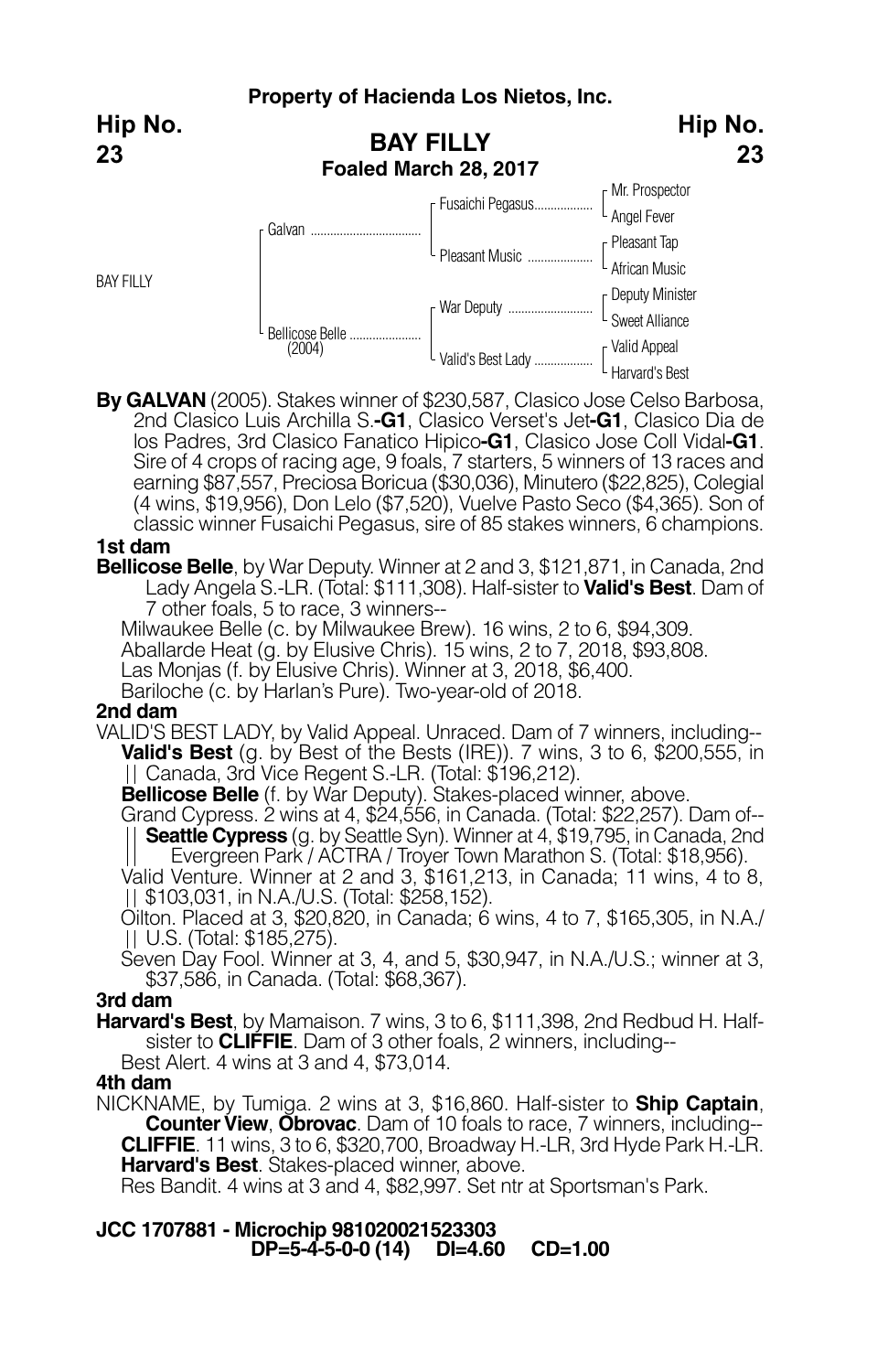**Hip No. 24**

BAY COLT

|                      | <b>BAY COLT</b><br>Foaled February 7, 2017 | . <b>.</b> <del>.</del> .<br>24 |
|----------------------|--------------------------------------------|---------------------------------|
| Galvan               | Fusaichi Pegasus                           | [Mr. Prospector<br>Angel Fever  |
|                      | L Pleasant Music                           | [Pleasant Tap<br>African Music  |
|                      |                                            | [Forest Wildcat<br>[D'Enough    |
| Wild Logic<br>(2005) | Logical Reasoning                          | r Lord Avie<br>Donna's World    |

**Hip No.**

**By GALVAN** (2005). Stakes winner of \$230,587, Clasico Jose Celso Barbosa, 2nd Clasico Luis Archilla S.**-G1**, Clasico Verset's Jet**-G1**, Clasico Dia de los Padres, 3rd Clasico Fanatico Hipico**-G1**, Clasico Jose Coll Vidal**-G1**. Sire of 4 crops of racing age, 9 foals, 7 starters, 5 winners of 13 races and earning \$87,557, Preciosa Boricua (\$30,036), Minutero (\$22,825), Colegial (4 wins, \$19,956), Don Lelo (\$7,520), Vuelve Pasto Seco (\$4,365). Son of classic winner Fusaichi Pegasus, sire of 85 stakes winners, 6 champions.

### **1st dam**

WILD LOGIC, by D'wildcat. 7 wins, 2 to 6, \$112,455, in N.A./U.S. (Total: \$117,264).<br>Half-sister to **G. W.'S SKIPPIE**. Dam of 2 other foals.1 to race--

Dari Logic (c. by Primer Querubin). Two-year-old of 2018.

## **2nd dam**

LOGICAL REASONING, by Lord Avie. Winner at 2, \$31,846. Sister to **AVIE'S WORLD**. Dam of 5 other foals to race, 4 winners, including--

**G.W.'S SKIPPIE** (c. by Skip Away). 4 wins at 2 and 3, \$123,611, Tenacious H., Mississippi Futurity-R. Sire.

## **3rd dam**

**DONNA'SWORLD**, by Cormorant. 4 wins at 2, \$156,629, Damon Runyon S.- LR, Hot n Nasty S., 2nd Yaddo S.-LR, Schenectady H.-LR, Star Dust S.- R, Half Moon S.-R, 3rd Hyde Park H.-LR, Mohawk S.-LR, etc. Dam of--

**AVIE'S WORLD**. 3 wins at 2 and 3, \$30,915, Graduate S., 2nd Ye Song H., etc. Marriotta. Winner at 4, \$6,400. Dam of 8 foals, 7 winners, including--

**SHESA PRIVATE I**. 12 wins, 2 to 7, \$312,665, City of Phoenix H., Mesa H., Ahwatukee Express S., Fern Sawyer H. twice, Princess of Palms H.-R, Fair Queen H., Ruffian H., 2nd Gold Rush Futurity, Cactus Flower H., First Lady H. twice, Chandler H., etc. Etr at Arapahoe Park, 4 fur. in :44 4/5. La Deputay. Winner at 3, \$13,665. Dam of 9 winners, including--

**La Beau**. 5 wins, 3 to 5, \$72,789, 3rd James River S.-R.

Dearest Dream. 3 wins at 2 and 4, \$64,660. Dam of **PISTOL CREEK** (5 wins, \$110,236, Ruidoso Thoroughbred Championship S., etc.).

## **4th dam**

WORLDY REASON, by Limit to Reason. Placed at 3, \$3,440. Half-sister to **PASSOLYN** (\$144,603), **Carolerno**, **Mrs. Roberts**, **Pricelyn**. Dam of-- **DONNA'SWORLD**. Stakes winner, above.

Derby Morning. 6 wins, 3 to 5, \$73,864. Dam of **Morning Ridge** (\$84,673, 3rd Lakeway S., dam of **Morning Mischief**, 3 wins to 4, 2018, \$82,980). Robin's Halo. Placed at 3. Dam of **Maggie's Halo** (2 wins, \$25,450, 3rd Cla- sico Accion de Gracias-**G2**).

Annapurna Bid. Unplaced in 1 start. Dam of **Silver Sunset** (\$60,981).

**JCC 1705445 - Microchip 981020021454965 DP=4-3-3-0-0 (10) DI=5.67 CD=1.10**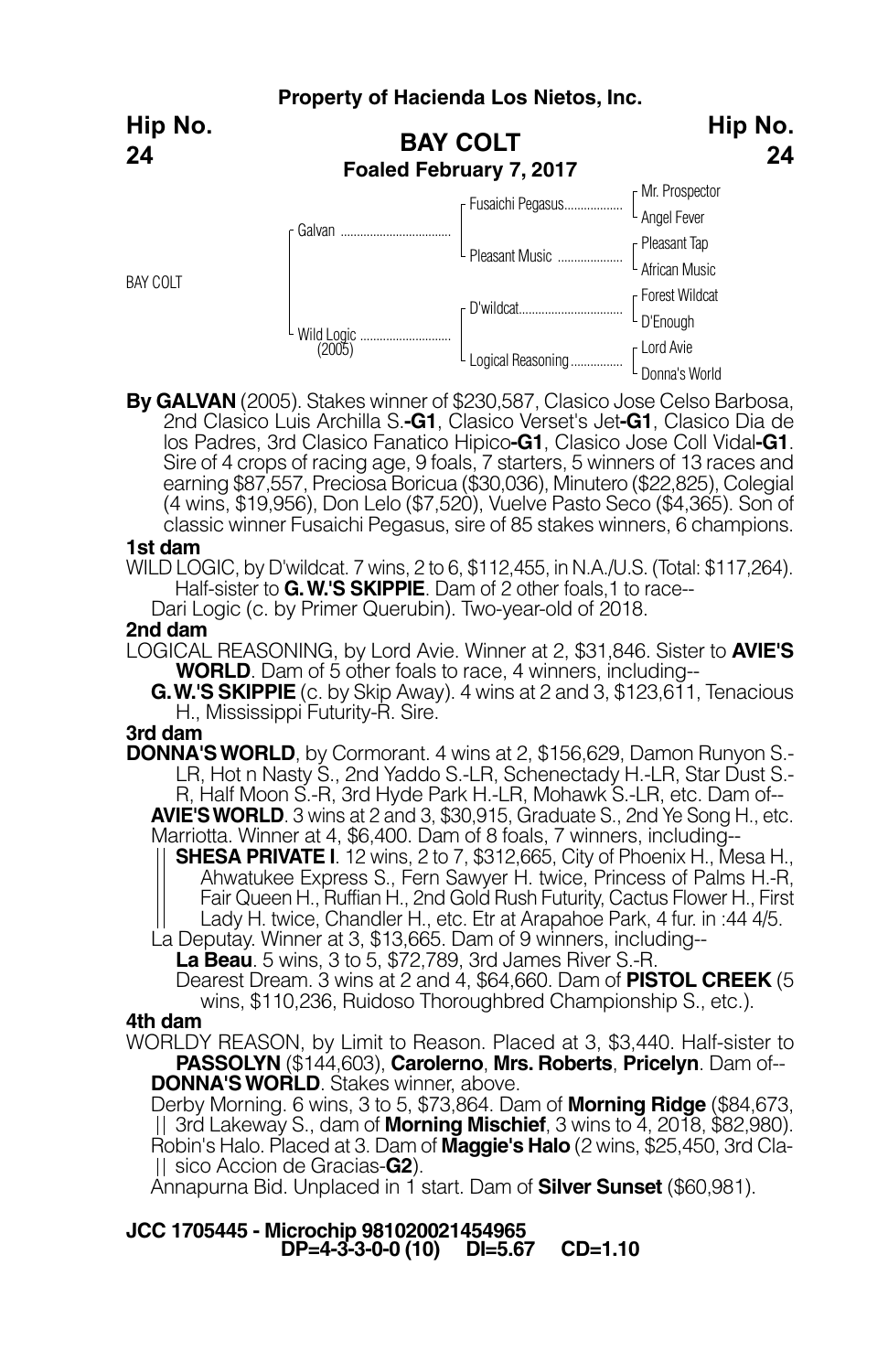## **Property of Potrero Hermosura**

**Hip No. 25**

**BAY FILLY** 

|                 | <b>BAY FILLY</b><br>Foaled February 17, 2017 | Hip No.<br>25                        |
|-----------------|----------------------------------------------|--------------------------------------|
|                 | Fusaichi Pegasus                             | Mr. Prospector<br>Angel Fever        |
| Galvan          |                                              |                                      |
|                 | L Pleasant Music                             | [Pleasant Tap<br>4 African Music     |
|                 |                                              |                                      |
|                 | r Honor Glide                                | [Honor Grades<br>[Becky Branch (IRE) |
| Gliding Margery |                                              |                                      |
|                 | Sister Margery                               | <b>Parby Creek Road</b>              |
|                 |                                              | Sacred Journey                       |

**By GALVAN** (2005). Stakes winner of \$230,587, Clasico Jose Celso Barbosa, 2nd Clasico Luis Archilla S.**-G1**, Clasico Verset's Jet**-G1**, Clasico Dia de los Padres, 3rd Clasico Fanatico Hipico**-G1**, Clasico Jose Coll Vidal**-G1**. Sire of 4 crops of racing age, 9 foals, 7 starters, 5 winners of 13 races and earning \$87,557, Preciosa Boricua (\$30,036), Minutero (\$22,825), Colegial (4 wins, \$19,956), Don Lelo (\$7,520), Vuelve Pasto Seco (\$4,365). Son of classic winner Fusaichi Pegasus, sire of 85 stakes winners, 6 champions.

## **1st dam**

**Gliding Margery**, by Honor Glide. 5 wins, 3 to 5, \$76,658, 2nd Clasico Miguel Andino Clemente-**G3**, 3rd Clasico Accion de Gracias-**G1**. Half-sister to **AMAZ- ING MARGERY**, **NORTHERN CREEK**. Dam of 2 other foals, 1 to race--

Caribena (f. by Frisk Me Now). Winner at 3 and 4, 2018, \$10,058.

#### **2nd dam**

- SISTER MARGERY, by Darby Creek Road. 7 wins, 2 to 5, \$185,180. Half-sister to **HELMSMAN**, **PATRICIA J. K.** Dam of 10 foals, 8 winners, incl.--
	- **AMAZING MARGERY** (f. by Outflanker). 3 wins, 2 to 4, \$110,997, Clasico Bold Forbes-**G3**, 2nd Clasico Eduardo Cautino Insua-**G1**, Clasico Entre- nadores**-G1**, Clasico Miguel Peres**-G3**. Producer.

**NORTHERN CREEK** (g. by Ends Well). 5 wins, 3 to 7, \$96,112, Memorial Day H., 2nd Fall H., 3rd Independence Day H. twice, Labor Day H., etc. **Gliding Margery** (f. by Honor Glide). Stakes-placed winner, above.

Lovely Margery. Placed at 2. Dam of 6 foals, 4 to race, all winners, including-- **Claudanis** (f. by Frisk Me Now). <sup>10</sup> wins at <sup>3</sup> and 4, placed at 6, 2018, \$109,355, 2nd Clasico Antonio R. Matos S.-**G2**, etc.

### **3rd dam**

SACRED JOURNEY, by King's Bishop. Placed at 3, \$4,440. Half-sister to **NO NO** (\$352,621), **Rumancoke**, **Sugar Bound**. Dam of 8 winners, incl.-- **HELMSMAN**. Winner at 2, £11,316, in England, 2nd Chesham S.; placed in 1 start at 2 in Ireland, hwt. colt at 2 on Irish Hand., 2nd John Roarty Memorial Railway S.-**G3**; 5 wins, 3 to 5, \$1,106,080, in N.A./U.S., Strub S.-**G1**, San Fernando S.-**G2**, Volante H.-**G3**, Fastness H.-LR, etc. (Total: \$1,132,142). **PATRICIA J. K.** 4 wins at 2 and 3, \$284,801, Bonnie Miss S.-**G3**, Busanda S.-L, 2nd Fair Grounds Oaks-**G3**, 3rd Ashland S.-**G1**, Level Best S.-L. Producer. Great-granddam of **SECRET GLOW** (\$55,507, Hildene S.-R). Aly's Delight. 2 wins at 3, \$24,490. Dam of **QUIET DAY** (9 wins, Total: \$2,- 417,911, Heian S.-**G3**, March H.-**G3**, Nigawa S., 3rd Nigawa S., sire). Lone Piper. Unraced. Dam of **PIPERSTHUNDER** (Total: \$206,722), **Pipers Fu ture** (Total: \$188,334). Granddam of **Niigon's Glory** (to 8, 2018, Total: \$452,- 610), **Niigon's Legacy** (Total: \$88,225), **PipersWarrior** (Total: \$67,147).

## **JCC 1705416 - Microchip 981020021533429 DP=5-5-6-0-2 (18) DI=2.60 CD=0.61**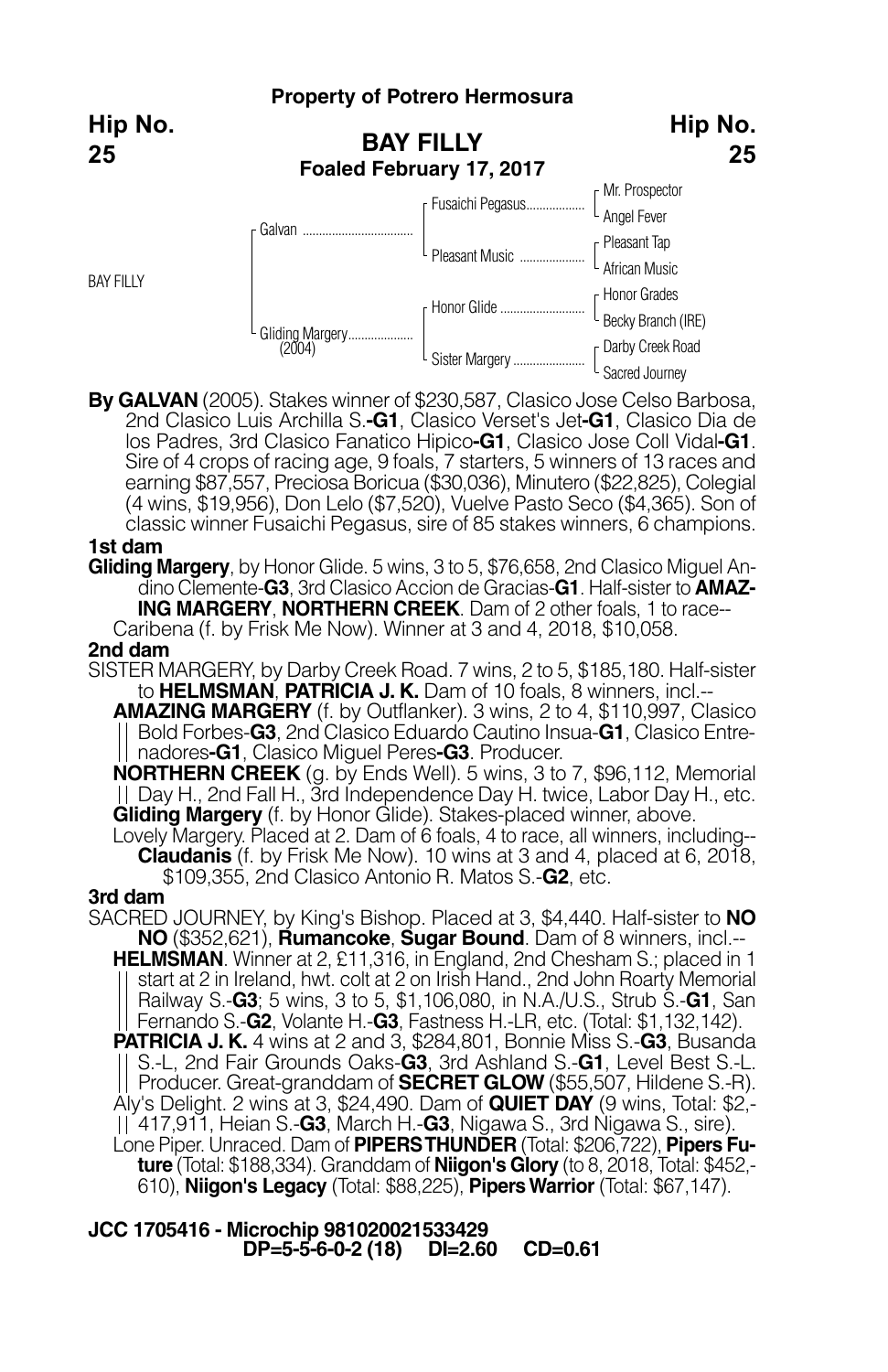|                  |                 | Property of Hacienda Los Nietos, Inc.     |                                 |
|------------------|-----------------|-------------------------------------------|---------------------------------|
| Hip No.<br>26    |                 | <b>BAY FILLY</b><br>Foaled March 20, 2017 | Hip No.<br>26                   |
|                  |                 |                                           |                                 |
|                  | r Harlan's Pure | F Harlan's Holiday                        | [ Harlan<br>Christmas in Aiken  |
|                  |                 |                                           | [Mineshaft                      |
|                  |                 |                                           | Pacheca                         |
| <b>BAY FILLY</b> |                 |                                           |                                 |
|                  | Masai<br>(2007) | [ Fappiano's Star                         | [Fappiano<br>Star Hawaii        |
|                  |                 |                                           |                                 |
|                  |                 | L Fidewa                                  | [Hard Charger<br>Missing Jewels |

**By HARLAN'S PURE** (2010). Stakes winner of 8 races, 2 to 4, \$85,081, Copa Jose Celso Barbosa S., 2nd Jose de Diego S. **His first foals are 2-yearolds of 2018**. Sire of Pintorella (placed in 2 starts at 2, 2018, \$4,800). Son of stakes winner Harlan's Holiday, sire of 105 stakes winners, 6 champions, including Hakeem (6 wins, Beyoglu S.**-G1**, etc.), Shanghai Bobby (\$1,- 857,000, Grey Goose Breeders' Cup Juvenile**-G1**, etc.), Pedro Caiman (Clasico de los Sprinters**-G1**, etc.), Conquest Harlanate (3 wins, \$269,853).

### **1st dam**

MASAI, by Fappiano's Star. 10 wins, 3 to 8, \$82,288. Sister to **LO MAXIMO**, **HAMAM**, half-sister to **La Maxima**. This is her first foal.

### **2nd dam**

FIDEWA, by Hard Charger. 2 wins at 3, \$15,324. Half-sister to **EL BOLIDO**, **BARCAROLA**. Dam of 6 other foals, 5 winners--

**LO MAXIMO** (c. by Fappiano's Star). 7 wins at 3 and 4, \$139,443, Clasico Antonio Fernandez Castrillon-**G1**, 2nd Clasico Antonio Mongil, Jr.

**HAMAM** (g. by Fappiano's Star). 20 wins, 3 to 8, \$353,493, Clasico Antonio Barcelo-**G3**, 2nd Derby Puertorriqueno-**G1**, Clasico Luis Munoz Marin-|| sico Battle Morn, 3rd Copa San Juan-G1, Clasico The Kid-G3.<br>La Maxima (f. by Frisk Me Now). 4 wins at 3 and 4, \$50,650, 2nd Clasico

Ramon Llobet Jr. S.-**G1**.

Al Maximo. 4 wins, 2 to 4, \$25,034.

Blue Voyage. 4 wins at 3 and 4, \$12,712.

### **3rd dam**

MISSING JEWELS, by L'Enjoleur. Unraced. Dam of 6 other winners, incl.--

**EL BOLIDO**. 15 wins, 2 to 5, \$182,392, Copa Criadores-**G1**, 3rd Copa Bud-

**BARCAROLA**. 8 wins, 2 to 4, \$122,248, Clasico Ramon Llobet, Jr.-**G3**, 2nd Clasico Camarero-**G2**, 3rd Clasico Criadores de Puerto Rico-**G3**. Dam of 5 foals, 3 winners, including--<br>Myrsheska. 4 wins, 2 to 4, \$53,597. Producer.

The Other Blue. 13 wins, 2 to 5, \$94,247. Producer.

Belicoso. 6 wins at 3 and 4, \$25,388.

The Right Blue. 3 wins at 3 and 4, \$12,672.

## **4th dam**

**Las Profesoras**, by Mr. Leader. 6 wins, 2 to 4, \$67,662, 2nd Marica H., 3rd Santa Fe Lassie S. Half-sister to **Set aThief** (\$47,513). Dam of 3 winners, incl.--

Leading Advocate. Winner at 3, \$26,125. Dam of <sup>2</sup> winners, including-- Leading Price. <sup>3</sup> wins at <sup>2</sup> and 3, \$25,150. Producer.

## **JCC 1705384 - Microchip 981020021545610 DP=1-4-5-0-0 (10) DI=3.00 CD=0.60**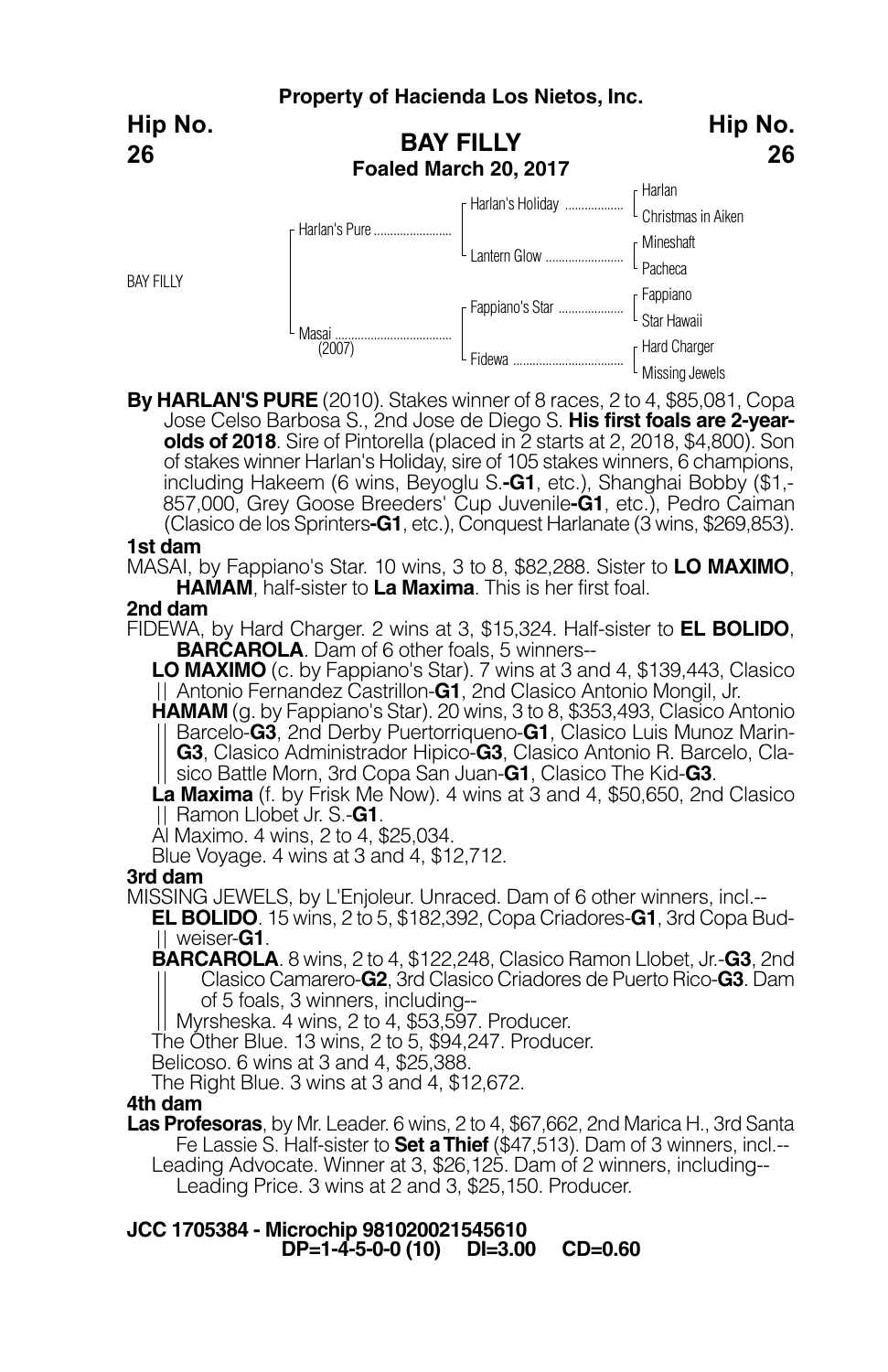**Hip No. 27**

BAY FILLY



**By HARLAN'S PURE** (2010). Stakes winner of 8 races, 2 to 4, \$85,081, Copa Jose Celso Barbosa S., 2nd Jose de Diego S. **His first foals are 2-yearolds of 2018**. Sire of Pintorella (placed in 2 starts at 2, 2018, \$4,800). Son of stakes winner Harlan's Holiday, sire of 105 stakes winners, 6 champions, including Hakeem (6 wins, Beyoglu S.**-G1**, etc.), Shanghai Bobby (\$1,- 857,000, Grey Goose Breeders' Cup Juvenile**-G1**, etc.), Pedro Caiman (Clasico de los Sprinters**-G1**, etc.), Conquest Harlanate (3 wins, \$269,853).

## **1st dam**

**LA SABANERA**, by Virtua Cop. 7 wins at 3 and 4, \$139,189, champion 3 year-old filly in Puerto Rico, Clasico Antonio R. Matos-**G2**, 2nd Copa Gobernador-**G1**, Clasico Ramon Llobet, Jr.-**G1**, Copa San Juan, 3rd Puerto Riqueno Derby-**G1**. Dam of 4 other foals, 2 to race, including-- Linterna Verde (g. by Albert the Gold). 4 wins at 3, \$29,751.

Calladito (c. by Savu). Two-year-old of 2018.

## **2nd dam**

COSQUILLA, by Capa Prieto. Winner at 3, \$4,500. Dam of 4 winners, including-- **LA SABANERA** (f. by Virtua Cop). Champion, above. **3rd dam**

CLOVER DAUGHTER, by Lord Rebeau. Winner at 3, \$6,240. Half-sister to **NATIVE BLOSSOM**, **ROMEO FRANK**, **Four Leaf Clover**, **Participate**. Dam of-- Lady Pinina. 10 wins, 2 to 4, \$53,368.

## **4th dam**

**Clover Blossom**, by Green Ticket. 8 wins, 2 to 6, \$58,845, 3rd Seashore S. Sister to **Royal Gemini**, half-sister to **R. BARNEY GOOGLE**, **NOBLE NATURE**, **Bloomin' Good**. Dam of 8 foals, all winners, including--

**NATIVE BLOSSOM**. 5 wins at 2 and 3, \$67,072, Special Goddess S., etc. Dam of **DR. DON H.** (\$81,929, Land of Opportunity Futurity-R). Granddam of **U LOVER U** (\$50,549, Derby Day H., etc.). Great-granddam of **ZARB'S MAGIC** (\$893,946, Arkansas Derby-**G2**, Risen Star S.-L, etc.). **ROMEO FRANK**. 9 wins, 3 to 5, \$37,415, Speedball S., Whittier Park S., etc. **Four Leaf Clover**. 4 wins at 2 and 3, \$37,909, 3rd Clasico Eduardo Cautino || Insua-**G3**. Producer. Granddam of **Partager Valay** (2nd Bachman S.).<br>**Participate**. 9 wins, 2 to 7, \$85,933, 3rd Morristown S.

**Participate**. <sup>9</sup> wins, <sup>2</sup> to 7, \$85,933, 3rd Morristown S. Evening Scarlet. Winner at 3, \$4,395. Dam of **SUMMER MADNESS** (3 wins, \$34,155, White Rose S.-R, dam of **Know Sumthin**, \$105,019, 2nd Maiden S.-LR; granddam of **CLASSIC R. J.**, 7 wins, \$206,066; **Shockin Blow**, \$85,974), **Say Beautiful** (3 wins, \$85,956, 3rd USF&G Maryland Lassie S.-LR; granddam of **SayWhatYouWant**, \$98,969), **Come Back Cindy** (\$36,000, 3rd Cinderella S.), **TheYellow Earl** (3rd Freetex S.-R).

**JCC 1705498 - Microchip 981020021513989 DP=2-1-3-0-0 (6) DI=3.00 CD=0.83**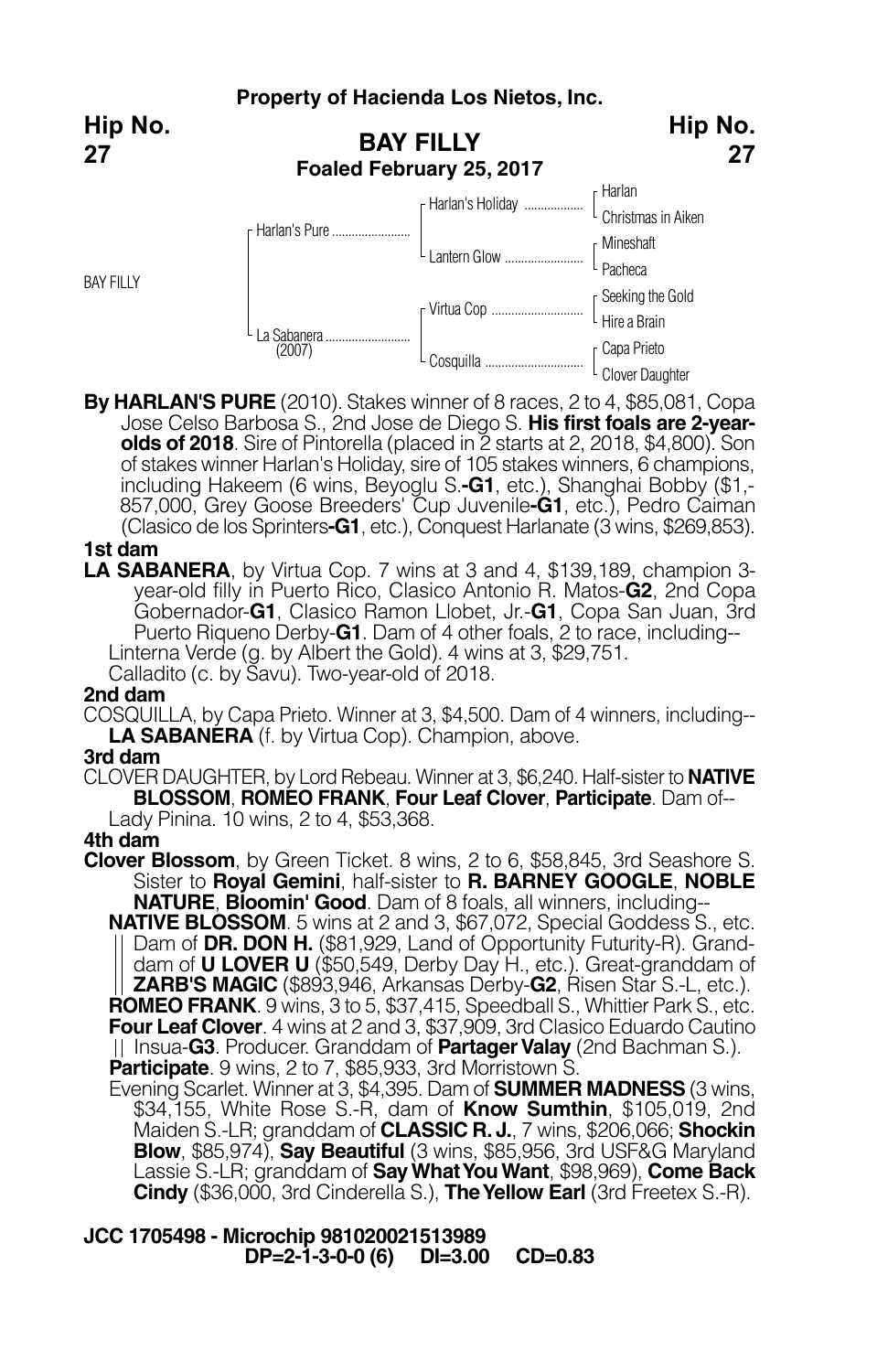**Property of Hacienda Los Nietos, Inc. BAY COLT Foaled March 26, 2017** Fappiano Star Hawaii Hard Charger Missing Jewels Danzig L<sub>I</sub> ast Feather Goldgalliano (IRE) Verset's Dancer Fappiano's Star ..... - Fidewa .... Eqtesaad................................ Verset's Gold ........................ r Lo Maximo... Caparra......<br>(2000) BAY COLT **Hip No. 28 Hip No. 28**

**By LO MAXIMO** (2006). Stakes winner of 7 races, \$139,443, Clasico Antonio Fernandez Castrillon**-G1**, 2nd Clasico Antonio Mongil, Jr. Brother to stakes winner Hamam. Sire of 2 crops of racing age, 3 foals, 1 starter, and earning \$805, Inferencia (placed). Son of stakes winner Fappiano's Star, leading sire twice in Puerto Rico, sire of 12 stakes winners, 4 champions, including Borrascoso (10 wins, \$506,797, Clasico Gobernador**-G1**, etc.), Bricola (\$589,229, Copa Gobernador**-G1**, etc.), Mandingos Dream (\$149,033).

## **1st dam**

CAPARRA, by Eqtesaad. Unraced. Half-sister to **EL SIBONEY**. Dam of 10 other foals, 8 to race, 7 winners--

**Dia Nublado** (g. by Just Typical). 6 wins, 2 to 4, \$88,313, 2nd Clasico Luis Munoz Rivera Memorial-**G1**.

**Garantia** (f. by Just Typical). 10 wins at 2 and 3, \$53,820, 3rd Clasico Camarero S.-**G1**.

Agilidad (f. by Laurentide). 11 wins, 2 to 4, \$63,681.

La Molienda (f. by Elusive Chris). 6 wins, 2 to 4, placed at 5, 2018, \$43,901. El Ingenio (g. by Just Typical). 5 wins, 3 to 6, \$40,543.

Melina's Queen (f. by Just Typical). 6 wins at 3 and 4, \$32,989.<br>Deportiva (f. by Elusive Chris). Winner at 3, 2018, \$8,550.

El Profesor (c. by Gold Gift). Two-year-old of 2018.

## **2nd dam**

VERSET'S GOLD, by Goldgalliano (IRE). Unplaced. Half-sister to **VERSET'S**

**EL SIBONEY** (c. by Lord Cardinal). 7 wins, 2 to 4, \$126,161, champion 2year-old colt in Puerto Rico, Puerto Rico Futurity-**G1**, 2nd Clasico Antonio Fernandez Castrillon-**G1**, 3rd Copa Navidad-**G1**.

## **3rd dam**

**VERSET'S DANCER**, by Levee Dancer. 14 wins at 3 and 4, \$375,212, horse of the year, champion 3-year-old filly in Puerto Rico, Clasico Internacional del Caribe-**G1**, Clasico Budweiser-**G1**, Clasico Eugenio Maria de Hostos-**G3**, 3rd Clasico Constitucion del ELA-**G3**. Sister to **SelfTrained**, half-sister to **RI-BOTS VERSET** (\$505,636, champion in Puerto Rico), **VERSET HOLIDAY** (\$119,662). Broodmare of the year in Puerto Rico in 1994. Dam of--

**VERSET'S JET**. 32 wins, 3 to 8, \$1,006,818, horse of the year, champion 3 year-old, champion older horse twice in Puerto Rico, Clasico Internacional del Caribe-**G1**, Copa Confraternidad-**G1**, Clasico Luis Munoz Marin-**G1**, Clasico Dia del Veterano-**G1** twice, Clasico Dia de la Raza**-G2**, twice, Cla sico Rafael Martinez Nadal-**G3**, Clasico Eugenio Maria de Hostos-**G3**, etc. Kira. Winner at 3, \$16,010. Producer. Granddam of **Smarty O** (\$40,756).

**JCC 1706483 - Microchip 981020023311563 DP=3-5-9-0-1 (18) DI=2.27 CD=0.50**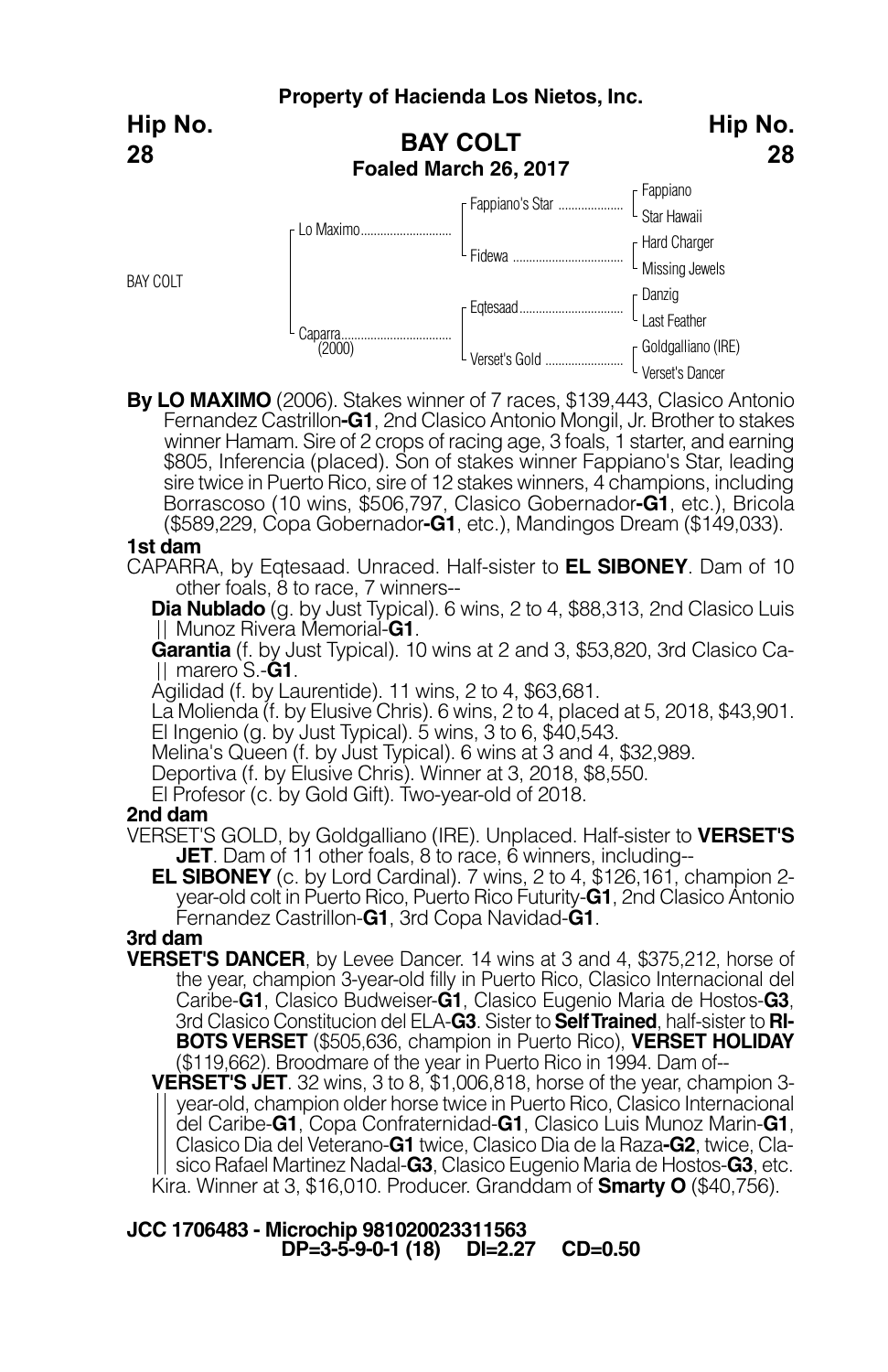## **Property of Hacienda Los Nietos, Inc. CHESTNUT FILLY Hip No.**



**By ELUSIVE CHRIS** (2002). Stakes winner of \$122,570, James C. Ellis Juvenile S.-L, etc. Sire of 10 crops of racing age, 84 foals, 50 starters, 36 winners of 148 races and earning \$1,092,210, including El Motivador (6 wins, \$103,610, Copa Gobernador**-G1**, etc.), stakes-placed Pequeno Ton (6 wins, \$68,556, 2nd Derby Puertorriqueno S.**-G1**), Caballo de Troya (5 wins, \$51,219, 2nd Classico Navidad S.**-G1**), Fiesta de Reyes (9 wins, \$79,011, 2nd Criadores de Puerto Rico**-G3**, etc.), Fascinatin West (7 wins, \$38,988).

Bald Native

## **1st dam**

**FASCINATIN LADY**, by Balcony. 12 wins, 2 to 5, \$283,809, champion 2-yearold filly in Puerto Rico, Clasico Luis Munoz Rivera Memorial-**G1**, Clasico Criadores de Puerto Rico-**G1**, Copa Navidad-**G1**, 2nd Puerto Rico Futurity-**G1**, Campeon Nativo Princesa de Oro-**G1**, Copa Camarero-**G1**, Clasico Constitucion-**G1**. Half-sister to **Biodynamics**. Dam of 7 other foals, 4 to race, 2 winners--

**Fascinatin West** (f. by Elusive Chris). 7 wins at 2 and 3, \$38,988, 2nd Cla-<br>|| sico Eugenio Maria de Hostos-**G3**.

El Querendon (g. by Just Typical). Winner at 3, \$13,298.

Ay Kris (f. by Gold Gift). Two-year-old of 2018.

## **2nd dam**

RUNAWAY BEAUTY, by Morning Bob. 5 wins at 2 and 4, \$26,308. Half-sister to **Runaway Pretty**. Dam of 5 foals, 4 to race, all winners--

**FASCINATIN LADY** (f. by Balcony). Champion, above.

**Biodynamics** (f. by Goldgalliano (IRE)). 17 wins, 2 to 5, \$231,849, 2nd Clasico Dia de las Madres-**G1**. Producer.

Runaway Boy. 14 wins, 3 to 5, \$86,145.

Super Gaby. 2 wins at 2, \$25,165.

## **3rd dam**

BALD NATIVE, by Baldski. Unraced. Half-sister to **PURE GRIT**. Dam of-- **Runaway Pretty**. <sup>14</sup> wins, <sup>3</sup> to 5, \$121,103, 2nd Clasico Prensa Hipica-**G1**. Morning Native. 11 wins, 2 to 6, \$145,810. Producer. Concord's Melody. 5 wins at 4 and 7, \$86,040.

## **4th dam**

FASCINATIN NATIVE, by Raise a Native. Unraced. Half-sister to **OH FUDGE** (\$100,880), **KERNEL MARTY**. Dam of 5 foals to race, all winners, incl.-- **PURE GRIT**. 5 wins, 2 to 5, \$66,584, Floridian H.-R.

Innocuous. 8 wins, 2 to 9, \$59,267.

L'Native. 4 wins at 2 and 5, \$51,965. Producer.

Bald Lady. Unraced. Dam of 3 foals, 2 winners, including--

Keystone Kid. 13 wins, 4 to 6, \$73,074.

## **JCC 1708804 - Microchip 981020021435052 DP=4-5-9-0-0 (18) DI=3.00 CD=0.72**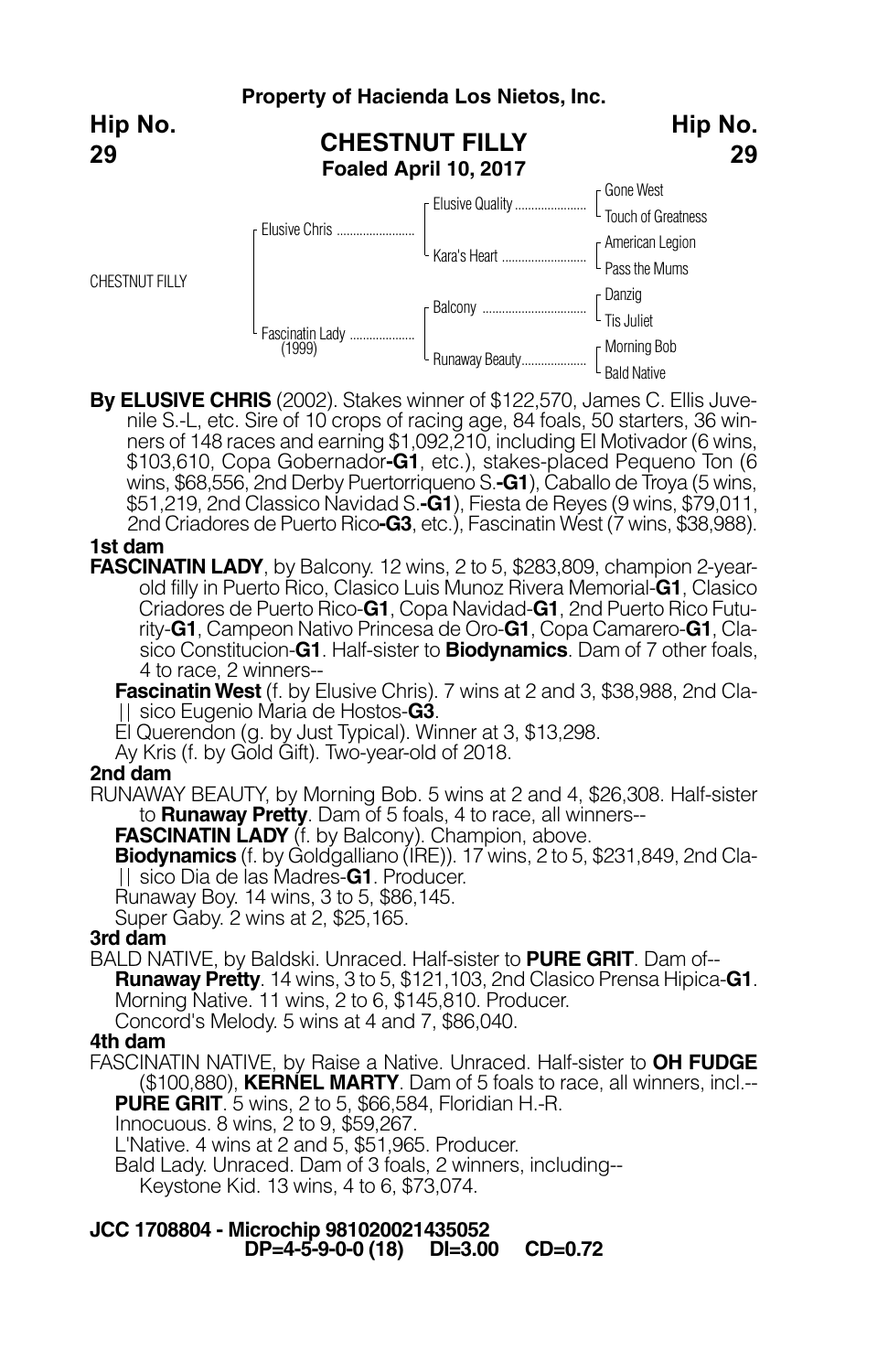**Hip No. 30**

BAY FILLY



**By SAVU** (2006). Winner of \$37,960. Sire of 5 crops of racing age, 38 foals, ronera (to 4, 2018, \$69,852, 3rd Clasico Luis Munoz Rivera S.**-G1**, etc.),<br>Seleccion (\$91,070), Baby Genesis (\$38,372), Escapada (to 4, 2018, \$33,-204), La Otra Trova (\$29,456), Thunderbolt One (\$21,652), Visitador (\$18,-452), El Timbal (\$17,629), Dictadora (\$16,943), Precioso de Israel (\$16,- 600), Tu Escogido (\$13,950), Palmira Mia (\$13,840), Zoltan (\$10,943).

#### **1st dam**

FLYING PEGGY, by Fusaichi Pegasus. Unraced. Half-sister to **EYE LOVE JEANIE**. Dam of 2 other foals, 1 to race--

Playa Larga (f. by Elshaan). Winner at 3, \$10,407.

#### **2nd dam**

FIRST AT THE WIRE, by Awesome Again. Unraced. Dam of 4 winners, incl.-- **EYE LOVE JEANIE** (f. by Showing Up). 3 wins at 3, \$184,008, Oklahoma Classics Distaff Sprint S.-R, 2nd Te Ata S.-R, Useeit S.-R, 3rd Oklahoma Classics Distaff S.-R, Cherokee Casino Will Rogers Downs Classic Distaff Sprint S.-R.

#### **3rd dam**

ZIP TO THE WIRE, by Birdonthewire. Placed at 3, \$6,260. Half-sister to **GHOSTZAPPER**, **CITY ZIP**, **CITYWOLF**. Dam of <sup>3</sup> winners, including-- Primal Baby. <sup>11</sup> wins, <sup>2</sup> to 6, \$252,046.

## **4th dam**

**BABY ZIP**, by Relaunch. 4 wins at 2 and 3, \$60,395, Kattegat's Pride S., etc. Half sister to **WIN RIVER WIN** (Total: \$311,500, champion imported handicap horse in Turkey), **LUCETTE**. Broodmare of the year in 2005. Dam of--

**GHOSTZAPPER**. 9 wins in 11 starts, 2 to 5, \$3,446,120, horse of the year, champion older horse, Breeders' Cup Classic-**G1**-ntr, 1 1/4 mi. in 1:59, Metropolitan H.-**G1**, Vosburgh S.-**G1**, Woodward S.-**G1**, Tom Fool H.-**G2**, Philip H. Iselin Breeders' Cup H.-**G3**, 3rd King's Bishop S.-**G1**. Sire.

**CITY ZIP**. 9 wins at 2 and 3, \$818,225, Hopeful S.-**G1**, Saratoga Special S.-**G2**, Amsterdam S.-**G2**, Sanford S.-**G2**, Tremont S.-**G3**, Jersey Shore Breeders' Cup S.-**G3**, Bergen County S.-L, Hirsch Jacobs S.-L, etc. Sire. **CITYWOLF**. Placed at 2 and 3, \$15,335, in N.A./U.S.; 4 wins at 4, \$278,615, in Canada, Durham Cup S.-**G3**, 2nd Durham Cup S.-**G3**, etc. (Total: \$293,686). Getaway Girl. 3 wins in 5 starts at 3, \$21,966. Dam of 6 winners, including-- **NORTHERN CAUSEWAY**. 2 wins at 3, \$88,205, in N.A./U.S.; 3 wins at 3 and 4, \$175,970, in Canada, British Columbia Derby-**G3**, Richmond Derby Trial H., 3rd BC Premier's H.-**G3**. (Total: \$265,367).

Catch the Ghost. Winner, \$8,700. Dam of **PHANTOM INCOME** (\$169,345).

**JCC 1705564 - Microchip 981020021520694 DP=6-4-10-2-0 (22) DI=2.14 CD=0.64**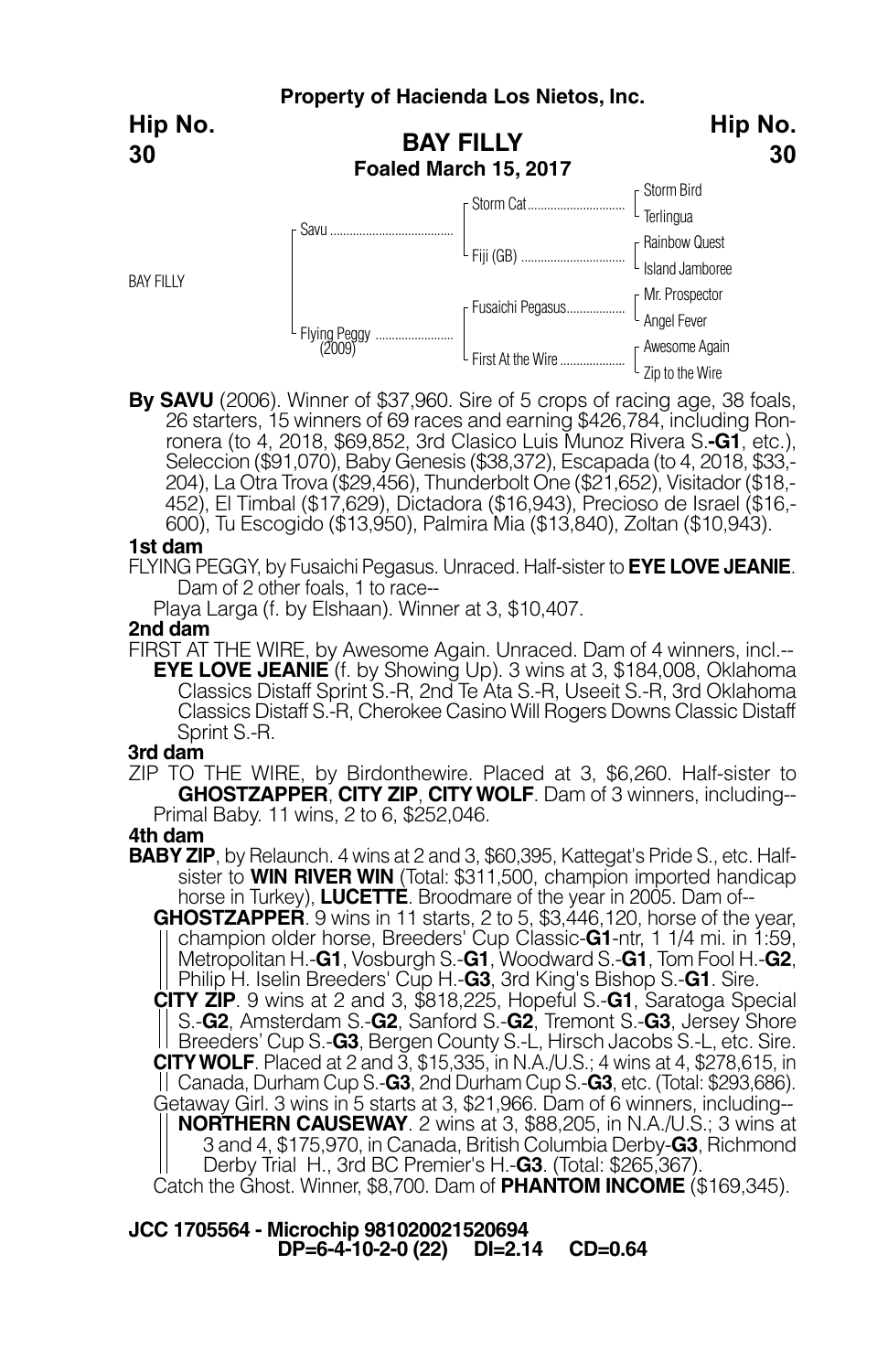## **Property of Potrero Hermosura**

**Hip No.**

**Hip No. 31**



**By GALVAN** (2005). Stakes winner of \$230,587, Clasico Jose Celso Barbosa, 2nd Clasico Luis Archilla S.**-G1**, Clasico Verset's Jet**-G1**, Clasico Dia de los Padres, 3rd Clasico Fanatico Hipico**-G1**, Clasico Jose Coll Vidal**-G1**. Sire of 4 crops of racing age, 9 foals, 7 starters, 5 winners of 13 races and earning \$87,557, Preciosa Boricua (\$30,036), Minutero (\$22,825), Colegial (4 wins, \$19,956), Don Lelo (\$7,520), Vuelve Pasto Seco (\$4,365). Son of classic winner Fusaichi Pegasus, sire of 85 stakes winners, 6 champions.

### **1st dam**

**SATINADA**, by Casanova Star. 10 wins, 2 to 4, \$146,746, Clasico Dia de las Madres-**G1**, 3rd Clasico Constitucion-**G1**, Clasico Estrellero-**G3**. Dam This is her second foal. Dam of 1 foal to race--

Coco's Abar (f. by Frisk Me Now). Winner at 2, \$3,437.

### **2nd dam**

**CROSS CURRENT**, by Lost Code. 16 wins, 3 to 6, \$127,759, Clasico Roberto Clemente. Half-sister to **MISTER FRISKY**. Dam of 5 winners, including-- **SATINADA** (f. by Casanova Star). Stakes winner, above.

### **3rd dam**

FRISKY FLYER, by Highest Tide. 5 wins at 3 and 4, \$18,955. Dam of--

**MISTER FRISKY**. 16 wins in 20 starts at 2 and 3, \$689,393, horse of the year, champion imported 2-year-old colt in Puerto Rico, Santa Anita Derby-**G1**, San Rafael S.-**G2**, Clasico Juan Orlando Herrero-**G2**, Clasico Dia de Reyes-**G3**, Clasico Santiago Iglesias Pantin-**G3**, San Vicente Breeders' Cup S.-L, 3rd Preakness S.-**G1**. Sire.

**CROSS CURRENT**. Stakes winner, above.

Miss Frisky Lady. 2 wins at 2, \$12,658. Dam of 4 winners, including--

**MISS FRISKY DANCER**. 5 wins, 4 to 6, \$112,782, Clasico Wiso G., 2nd Clasico Prensa Hipica, 3rd Clasico Prensa Hipica-**G1**. Dam of **DON PACO** (21 wins, \$464,344, champion older horse in Puerto Rico, Puertorriqueno Derby-**G1**, Copa Gobernador-**G1**, Clasico Antonio Fernandez Castrillon- **G2**, Clasico Antonio Mongil, Jr.-**G2**, Clasico Luis Munox Marin S.-**G3**, etc.).

Eager Flyer. Unraced. Dam of 8 foals, 7 to race, 6 winners, including-- **UNWRITTEN**. 13 wins, 2 to 7, \$493,239, John J. Reilly H.-LR, 2nd Decathlon S.-L, Colts Neck H.-LR, New Jersey Breeders H.-LR, 3rd Mr. Prospector S.-L twice.

Miss Frisky. Unraced. Dam of 6 foals, 5 to race, 3 winners, including--

**FRISKY'STURN**. 21 wins, 2 to 8, \$347,623, Clasico Eugenio Maria de Hostos, 2nd Clasico Luis Munoz Marin-**G1**, Clasico Eugenio Maria de Hostos-**G1**, Clasico Confederacion Hipica de Puerto Rico twice, 3rd Clasico Luis Munoz Marin-**G1**, Clasico Confederacion Hipica de Puerto Rico-**G2**.

**JCC 1705954 - Microchip 981020021438356 DP=7-8-7-0-0 (22) DI=5.29 CD=1.00**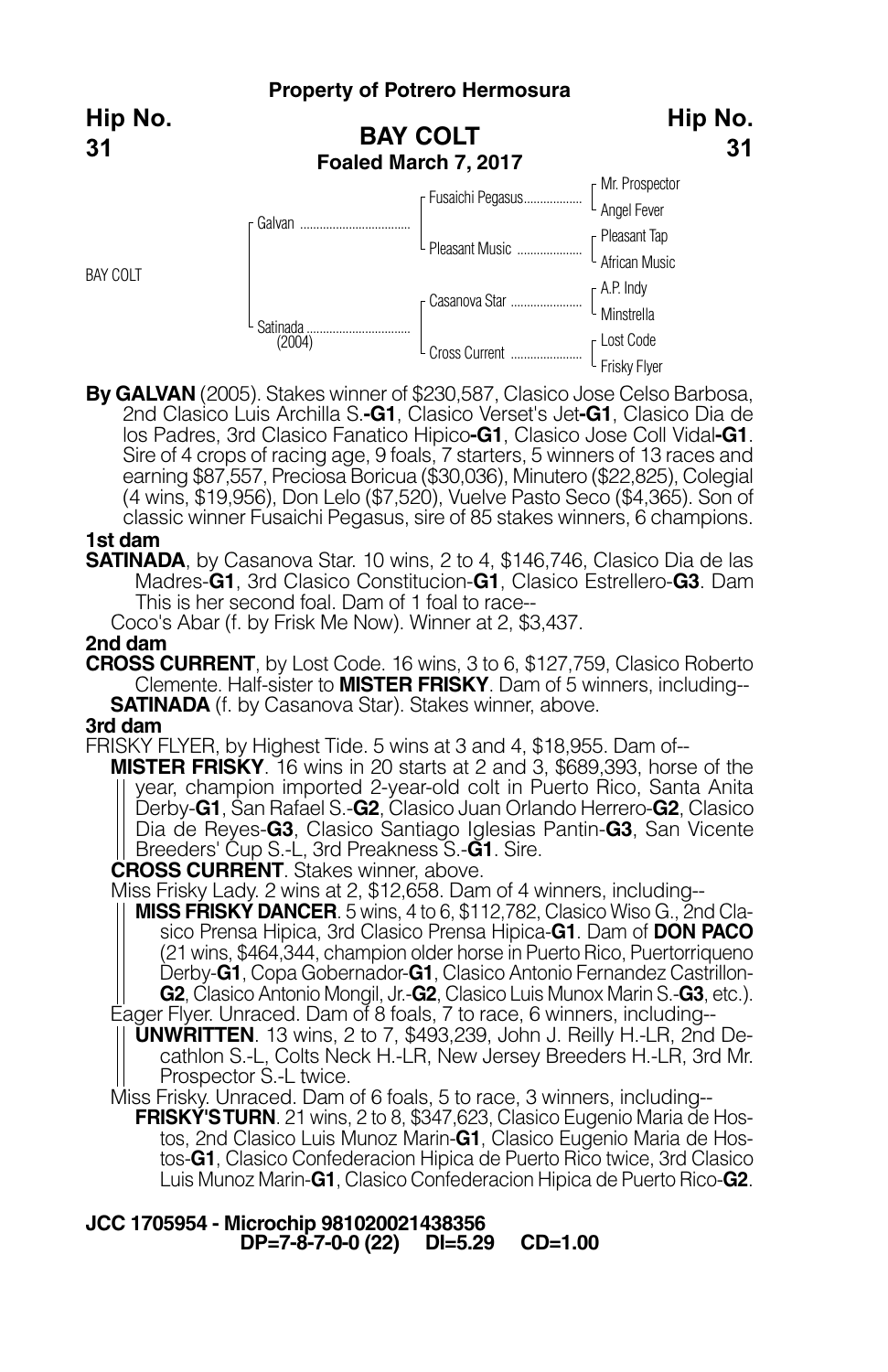

**By ALBERT THE GOLD** (2004). Stakes winner of \$75,838, Clasico Agustin Mercado Reveron**-G1**. Sire of 8 crops of racing age, 64 foals, 45 starters, 37 winners of 150 races and earning \$1,089,805, including Linda Lola (\$116,498, Clasico Dama del Caribe S.**-G1**, etc.), stakes-placed Mr. Cosme (\$53,238, 2nd Clasico Navidad S.**-G1**), Diabetico (\$97,461, 3rd Derby Puertorriqueno S.**-G1**, etc.), Finding Gold (\$37,371, 2nd Clasico Criadores de Puerto Rico S.**-G3**, etc.), Guanajibo (\$50,517), La Fortaleza (\$74,687).

## **1st dam**

**PINTURA**, by Gold Case. 3 wins in 3 starts at 2, \$33,600, Clasico Gran Duque-**G3**. Sister to **DESPRECIADO**. Dam of 4 other foals, 2 to race--

Lienzo (g. by Harbor Master). 8 wins, 3 to 6, 2018, \$38,454.

Hechiceria (f. by Harbor Master). 5 wins at 3 and 5, 2018, \$31,936.

Beers for My Boss (f. by Savu). Two-year-old of 2018.

#### **2nd dam**

CASTLEBERRY, by Storm Bird. Placed at 2, \$9,000. Broodmare of the year in 2003 in Puerto Rico. Dam of 7 foals, 6 to race, all winners, including--

**DESPRECIADO** (c. by Gold Case). 18 wins in 31 starts, 2 to 4, \$477,683, <br>|| champion 3-year-old colt, champion older horse in Puerto Rico, Derby Puertorriqueno-**G1**, Copa San Juan-**G1**, Clasico Luis Munoz Rivera-**G1**, Clasico Antonio Fernandez Castrillon-**G1**, Clasico Luis Munoz Marin-**G1**, 2nd Copa Gobernador-**G1**, Clasico Antonio R. Barcelo-**G1**, 3rd Clasico del Caribe-**G1**, Clasico Dia del Veterano-**G2**. Sire.

**PINTURA** (f. by Gold Case). Stakes winner, above. **3rd dam**

JAZZ SESSION, by Secretariat. Placed at 3, \$7,900. Half-sister to **DANCING SCHOOL**. Dam of 13 other foals, 11 to race, 8 winners, including--

Musical Lights. 2 wins at 3, \$16,816. Sent to India. Dam of--

**Petrushka**. 4 wins, 2 to 6 in India, 2nd Alcock Barb S.-**G3**.

Louisiana Band. Unplaced in 2 starts. Dam of 8 foals, all winners, including-- **BRANDED IN GOLD**. 3 wins at 2 and 3, \$62,535, Amelia Peabody S.-R, etc.

**SoyTu Amigo**. 10 wins, \$92,991, 2nd Clasico Luis Munoz Rivera-**G2**. **4th dam**

**JUKE JOINT**, by Raise a Native. 4 wins at 2 and 3, \$61,861, Regret S., 2nd Sorority S. Half-sister to **CREME DELA CREME** (\$164,240, sire), **RHU-BARB**, **For No Reason**, **Road to Romance**, **Foam** (sire). Dam of--

**DANCING SCHOOL**. 2 wins at 2, \$55,429, Cascade H., 3rd Prince John S. Rullah Storm. Winner at 2, \$22,617. Dam of **StormyWedding** (\$61,586). Out of Joint. Placed, \$5,175. Dam of **APPEALING MISSY** (Total: \$450,178). A. M. Receiver. Unraced. Dam of **BROADWAY WILLY** (\$141,263, sire).

**JCC 1705794 - Microchip 981020021448529 DP=3-2-5-0-0 (10) DI=3.00 CD=0.80**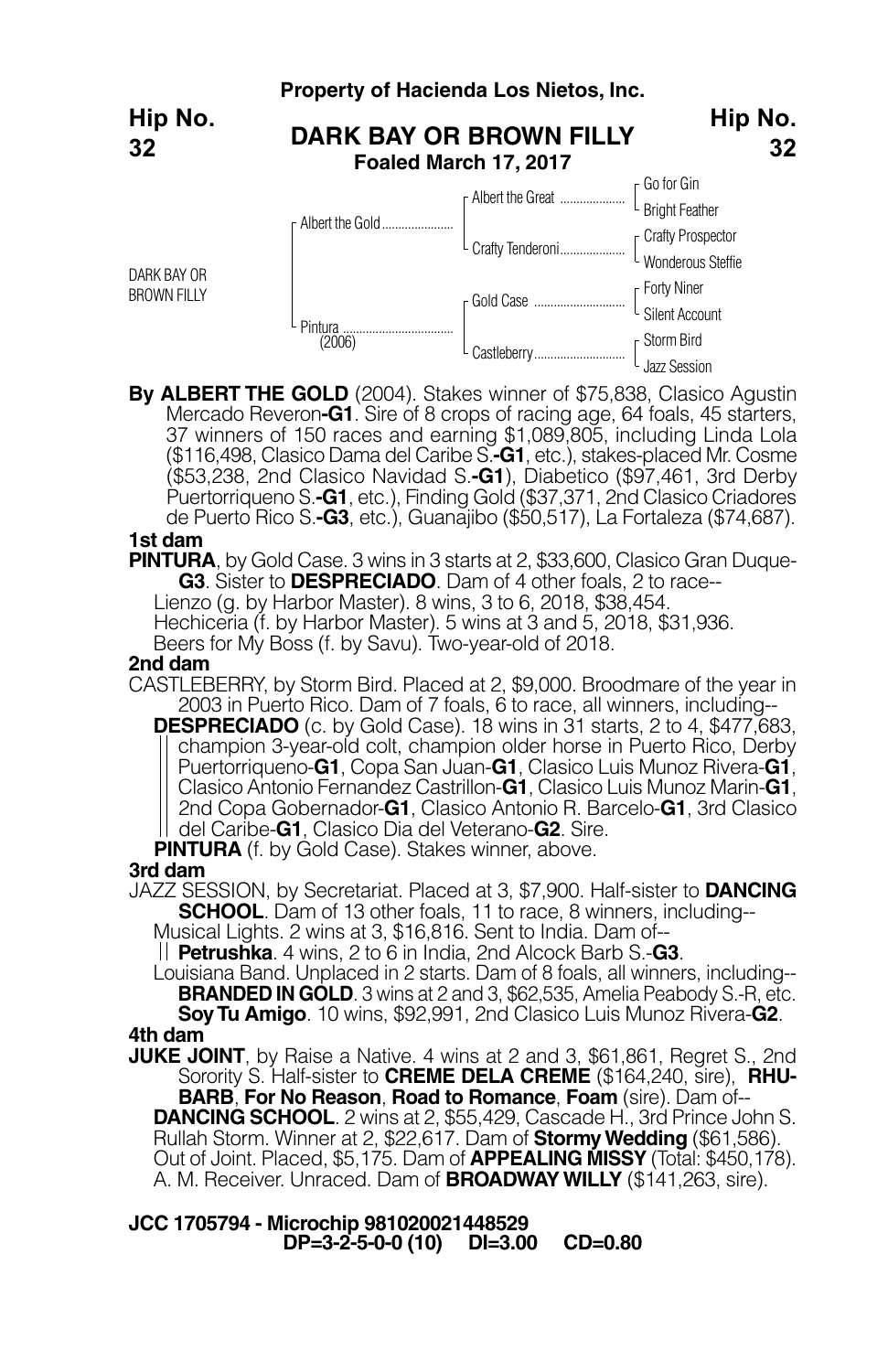**Hip No. 33**

BAY FILLY



**By SAVU** (2006). Winner of \$37,960. Sire of 5 crops of racing age, 38 foals, 26 starters, 15 winners of 69 races and earning \$426,784, including Ronronera (to 4, 2018, \$69,852, 3rd Clasico Luis Munoz Rivera S.**-G1**, etc.), Seleccion (\$91,070), Baby Genesis (\$38,372), Escapada (to 4, 2018, \$33,- 204), La Otra Trova (\$29,456), Thunderbolt One (\$21,652), Visitador (\$18,- 452), El Timbal (\$17,629), Dictadora (\$16,943), Precioso de Israel (\$16,- 600), Tu Escogido (\$13,950), Palmira Mia (\$13,840), Zoltan (\$10,943).

### **1st dam**

SHARP PRINCESS, by Rock Hard Ten. Winner at 3, \$8,471. Half-sister to **ZIPESSA**. This is her second foal. Dam of--

Sharp Dixie (c. by Don Guido). Two-year-old of 2018.

**2nd dam**

**Precious Princess**, by Horse Chestnut (SAF). 3 wins to 5, \$146,466, 3rd Omnibus S. Half-sister to **Liam's Song**. Dam of 3 other winners, including-- **ZIPESSA** (f. by City Zip). 5 wins, 3 to 5, \$783,550, First Lady S.-**G1**, Dr. James Penny Memorial S.-**G3**, 2nd Rodeo Drive S.-**G1**, Kentucky Downs Ladies Turf S.-**G3**, Robert G. Dick Memorial S.-**G3**, 3rd Beverly D. S.-**G1**,

Eatontown S.-**G3**, Old Forester Mint Julep H.-**G3**. **3rd dam**

**DOOTSIE**, by Dixieland Band. 4 wins at 3 and 4, \$117,142, Little Silver S. Half-sister to **SAND RIDGE**, **STOPSHOPPINGMARIA**, **Peter Paul Rubens**. Dam of-- **Liam's Song**. 10 wins, 4 to 8, \$239,522, 3rd Governor's Cup H.

**Precious Princess**. Stakes-placed winner, above.

Keowee Clai. 4 wins in 7 starts, 3 to 5, \$40,710, in N.A./U.S.; 2 wins in 3 starts at 5, \$19,370, in Canada. (Total: \$60,500). Dam of--

**DEAREST**. 5 wins in 10 starts at 2 and 3, \$331,550, Sugar Swirl S.-**G3**, Azalea S.-L, Royal Palm S., 2nd Prioress S.-**G2**, 3rd Fasig-Tipton Davona Dale S.-**G2**, Inside Information S.-**G2**. **4th dam**

**Skybox**, by Spend a Buck. Winner at 2, \$23,410, 2nd Jersey Jumper S. Half-sister to **RoyalWeekend**. Dam of 14 foals, 12 to race, 9 winners, including--

**SAND RIDGE**. 17 wins, 2 to 9, \$708,149, Iowa Sprint H.-L, Bob Feller S.-L, etc. **STOPSHOPPINGMARIA**. 4 wins, 2 to 4, \$394,631, Ladies Turf Sprint S., 2nd Frizette S.-**G1**, etc. Dam of **Mo Shopping** (to 3, 2018, \$67,250). **DOOTSIE**. Stakes winner, above.

**Peter Paul Rubens**. 4 wins at 3, £82,125, in England, 2nd Vaillant Fortune S. (Total: \$148,706).

Gimmick. Winner at 3, \$15,381. Dam of **CAPOTAZO**, **Jitomatazo**.

Cateress. Winner at 5, \$41,000. Dam of **Dixie Unioness** (3 wins, \$79,001).

**JCC 1707469 - Microchip 981020021441640 DP=3-1-8-2-0 (14) DI=1.33 CD=0.36**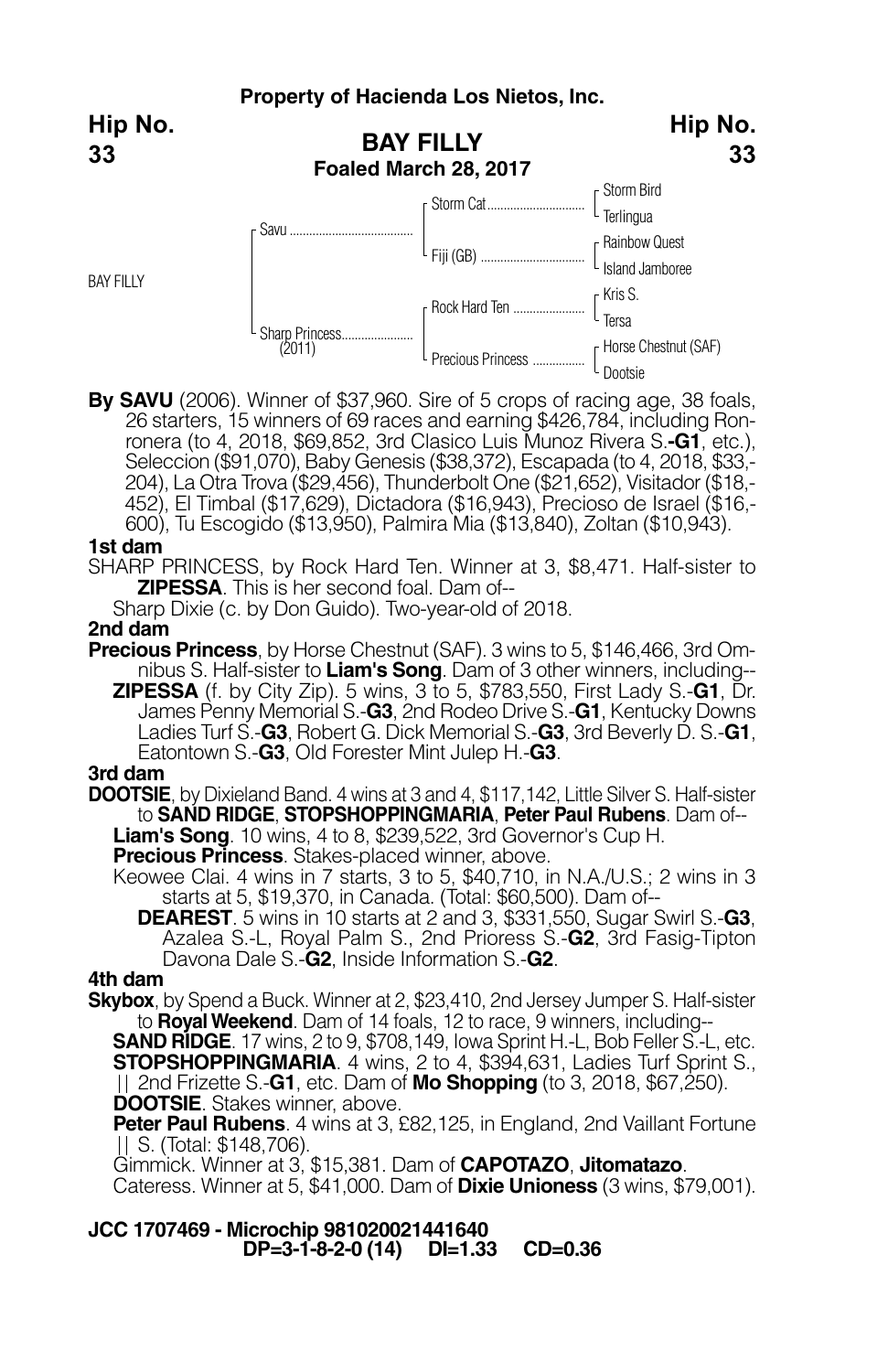|                       |              | <b>Property of Potrero Hermosura</b>             |                              |
|-----------------------|--------------|--------------------------------------------------|------------------------------|
| Hip No.<br>34         |              | <b>CHESTNUT FILLY</b><br>Foaled February 5, 2017 |                              |
|                       |              |                                                  |                              |
| <b>CHESTNUT FILLY</b> | Frisk Me Now | L Slew Me Now                                    | [ Tsunami Slew<br>Gat's Girl |
|                       |              |                                                  |                              |
|                       |              |                                                  |                              |

**By FRISK ME NOW** (1994). Stakes winner of \$1,727,707, Suburban H.**-G2**, etc. Sire of 14 crops of racing age, 192 foals, 132 starters, 90 winners of 372 races and earning \$3,870,806, including champion Truly Frisky (31 wins, \$556,230, Clasico Jose de Diego**-G1**, etc.), and of Sacred Secret (4 wins, \$130,922, Clasico Ano Nuevo**-G1**, etc.), Frisky Cleto (5 wins, \$96,- 347, Clasico Luis Archilla S.**-G1**), Frisky Spider (\$192,960, Francis 'Jock' LaBelle Memorial S.-L, etc.), stakes-placed Frisky Spirit (\$89,417), etc.

### **1st dam**

**Kip Kat**, by Kelly Kip. 26 wins, 2 to 7, \$202,701, 2nd Clasico Bold Forbes-**G3**. Halfsister to **ATRUE PUSSYCAT**. Dam of 2 other foals, 1 to race--

Preciosa Boricua (f. by Galvan). Winner at 2 and 3, 2018, \$31,186. **2nd dam**

COOL PUSSYCAT, by Tabasco Cat. Unraced. Half-sister to **ROTSALUCK**, **CHILLY ROOSTER**, **Cold Awakening**. Dam of 5 winners, including--

**ATRUE PUSSYCAT** (f. by Yes It's True). 5 wins, 2 to 4, \$276,919, Lady On the Run S., Ravolia S., Get Lucky S.-R, 2nd Next Move H.-**G3**, Gallorette H.-**G3**, Heavenly Prize S.-LR, Honey Bee H., 3rd Azeri Breed-

**DARING DUCHESS** (f. by Arch). 5 wins, 3 to 5, placed at 6, 2018, \$343,897, Via Borghese S., Keertana Overnight S., 2nd La Prevoyante H.-**G3**, Bewitch S.-**G3**, The Very One S.-**G3**.

**Kip Kat** (f. by Kelly Kip). Stakes-placed winner, above.

### **3rd dam**

CHILLY CHICK, by Raise a Native. Winner at 3, \$14,480. Half-sister to **EXUBER-ANT** (\$121,721, sire), **Eighty Below**. Dam of 8 winners, including--

**ROTSALUCK**. 19 wins, 2 to 11, \$522,152, Hollywood Turf Express H.-**G3**, Phoenix Gold Cup H.-**G3**, Morvich H.-L, Foothill S.-L, 2nd Palos Verdes H.- **G3**, San Simeon H.-**G3**, Robert K. Kerlan Memorial H.-L, 3rd El Conejo H.-L. **CHILLY ROOSTER**. 5 wins, 3 to 6, \$377,544, Fort Marcy H.-**G3**, 3rd Hill Prince S.-**G3**, Long Branch Breeders' Cup S.-**G3**, Gallant Fox H.-L.

**Cold Awakening**. Winner at 2 and 4, \$128,430, 2nd Kentucky Cup Juvenile Fillies S.-L. Dam of 12 foals, 10 to race, 7 winners, including--

**RECAPTURETHEGLORY**. 6 wins, 2 to 6, \$550,706, Illinois Derby-**G2**, Louisiana H. Sire.

Sweet Awakening. Unplaced in 2 starts. Dam of **AREYOU KIDDING ME** (11 wins to 8, 2018, Total: \$1,110,612, champion twice in Canada, Autumn S.-**G2** twice, Eclipse S.-**G2** twice, Nijinsky S.-**G2**, Kent S.-**G3**, etc.).

Cool Chicken. Winner at 3, \$36,875. Producer. Granddam of **UXIA P.** (cham pion twice in Panama), **Gunvald** (in Sweden, 3rd Zawawi Cup-**G3**, etc.).

**JCC 1705907 - Microchip 981020021456185 DP=3-1-2-0-0 (6) DI=5.00 CD=1.17**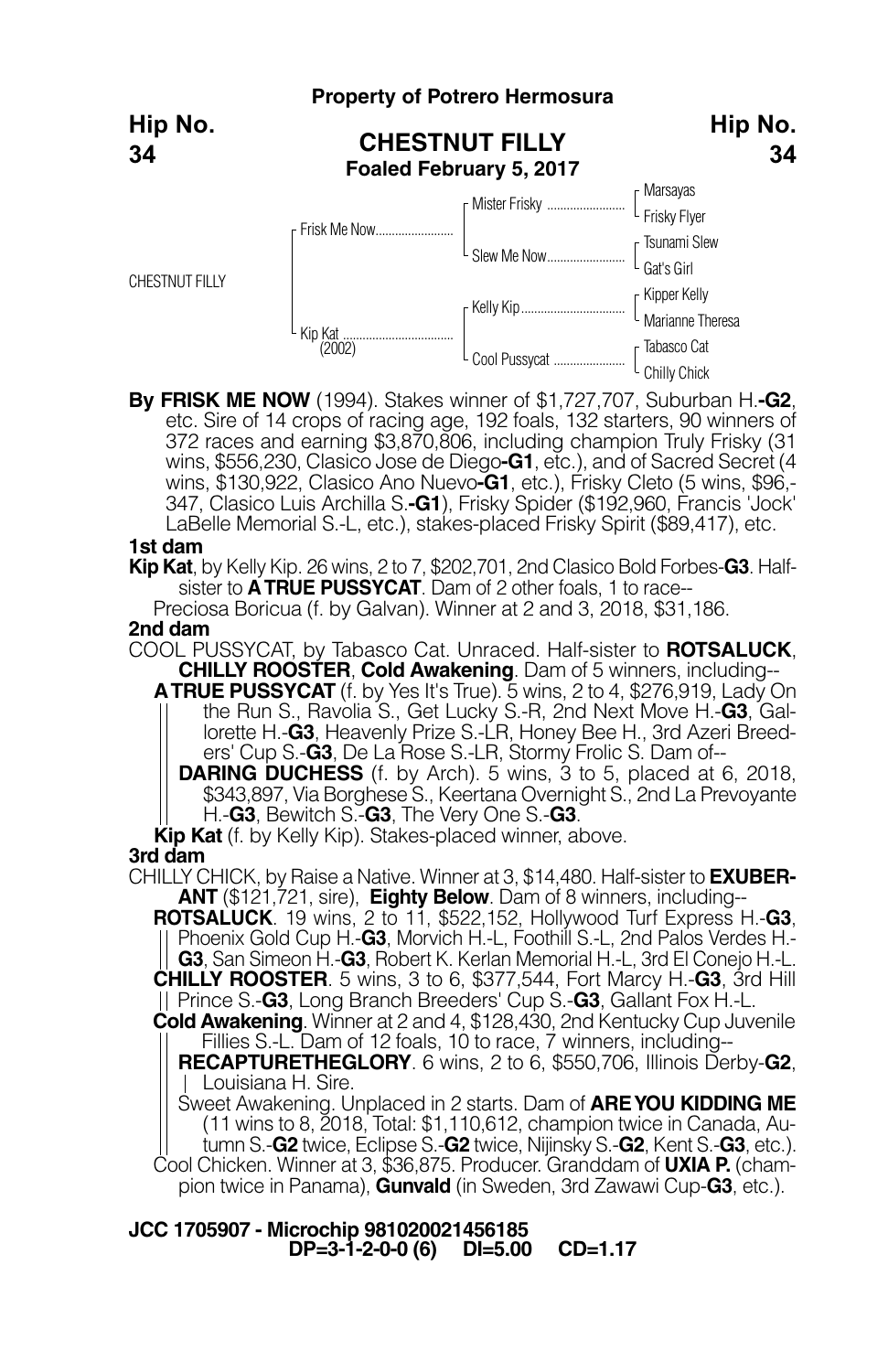**Hip No. 35**

BAY COLT



**By ELUSIVE CHRIS** (2002). Stakes winner of \$122,570, James C. Ellis Juvenile S.-L, etc. Sire of 10 crops of racing age, 84 foals, 50 starters, 36 winners of 148 races and earning \$1,092,210, including El Motivador (6 wins, \$103,610, Copa Gobernador**-G1**, etc.), stakes-placed Pequeno Ton (6 wins, \$68,556, 2nd Derby Puertorriqueno S.**-G1**), Caballo de Trova (5 wins, \$51,219, 2nd Classico Navidad S.**-G1**), Fiesta de Reyes (9 wins, \$79,011, 2nd Criadores de Puerto Rico**-G3**, etc.), Fascinatin West (7 wins, \$38,988).

## **1st dam**

TOMORROWS EMPRESS, by Tomorrows Cat. Unplaced. Half-sister to **KALOOK-AN QUEEN**, **SIR HUTCH**, **KLONDIKE STRIKE**, **CAPE ROYALE**. Dam of

8 other foals, 8 to race, 6 winners, including--

Takara Shaft (c. by Mineshaft). 6 wins, 2 to 5, ¥27,764,000, in Japan. (Total:  $||$  \$289,093).

Redboard King (g. by Smarty Jones). 5 wins at 3 and 4, \$105,250.<br>Super Child (f. by Empire Maker). 11 wins, 3 to 7, \$82,489.

Barry Dale (g. by Flower Alley). Winner at 3, \$31,279.

Mujer Invisible (f. by Albert the Gold). 3 wins, 2 to 4, 2018, \$21,554.

Chronograph (f. by Fusaichi Pegasus). Placed at 3, ¥4,336,000, in Japan. (Total: \$35,798). Dam of <sup>6</sup> foals, <sup>5</sup> to race, <sup>3</sup> winners, including-- Roman Hope. <sup>5</sup> wins at 4, ¥20,083,000, in Japan. (Total: \$178,892).

## **2nd dam**

REGAL REALM, by Majestic Prince. Unraced. Half-sister to **SYRIAN SANDS**, **Sheila's Revenge** (\$207,060), **Brasher Doubloon** (\$145,563). Dam of--

**KALOOKAN QUEEN** (f. by Lost Code). 11 wins, 3 to 6, \$1,044,474, Ancient Title Breeders' Cup H.-**G1**, Santa Monica H.-**G1**, Potrero Grande Breed ers' Cup H.-**G2**, Rancho Bernardo H.-**G3** twice, Corona H.-L, Fantastic Girl S.-LR, 2nd Santa Monica H.-**G1**, Las Flores H.-**G3**, Desert Stormer H.-**G3** twice, Love's Exchange S.-L, Arbor Vitae S.-L, 3rd La Brea S.- **G1**, A Gleam H.-**G2**, First Flight H.-**G2**, Santa Paula S.-L. Dam of--

**CANEROS** (g. by Distorted Humor). 9 wins, 5 to 7, \$83,368, Roselda Herman Memorial S., 2nd Grasmick S., Parker Speed S., 3rd Memorial Day Sprint S., Chippewa Downs Open Thoroughbred Spreed S.

**SIR HUTCH** (g. by Lost Code). 5 wins, 3 to 5, \$195,275, Potrero Grande

H.-**G3**, 2nd El Conejo H.-L, 3rd Count Fleet Sprint H.-**G3**. **KLONDIKE STRIKE** (f. by Claim). <sup>8</sup> wins, <sup>2</sup> to 5, \$227,871, George C. Hendrie S.-L, 3rd Royal North H.-L, Whimsical S.-L, Ontario Fashion H.-L. Etr at Woodbine, 6 fur. in 1:08 3/5. Producer.

**CAPE ROYALE** (g. by Capote). Winner at 2 and 6, \$136,089, Very Subtle Desert Wine Sales S.-LR, 3rd Los Feliz S.-LR.

## **JCC 1705710 - Microchip 981020021496215 DP=3-2-3-0-0 (8) DI=4.33 CD=1.00**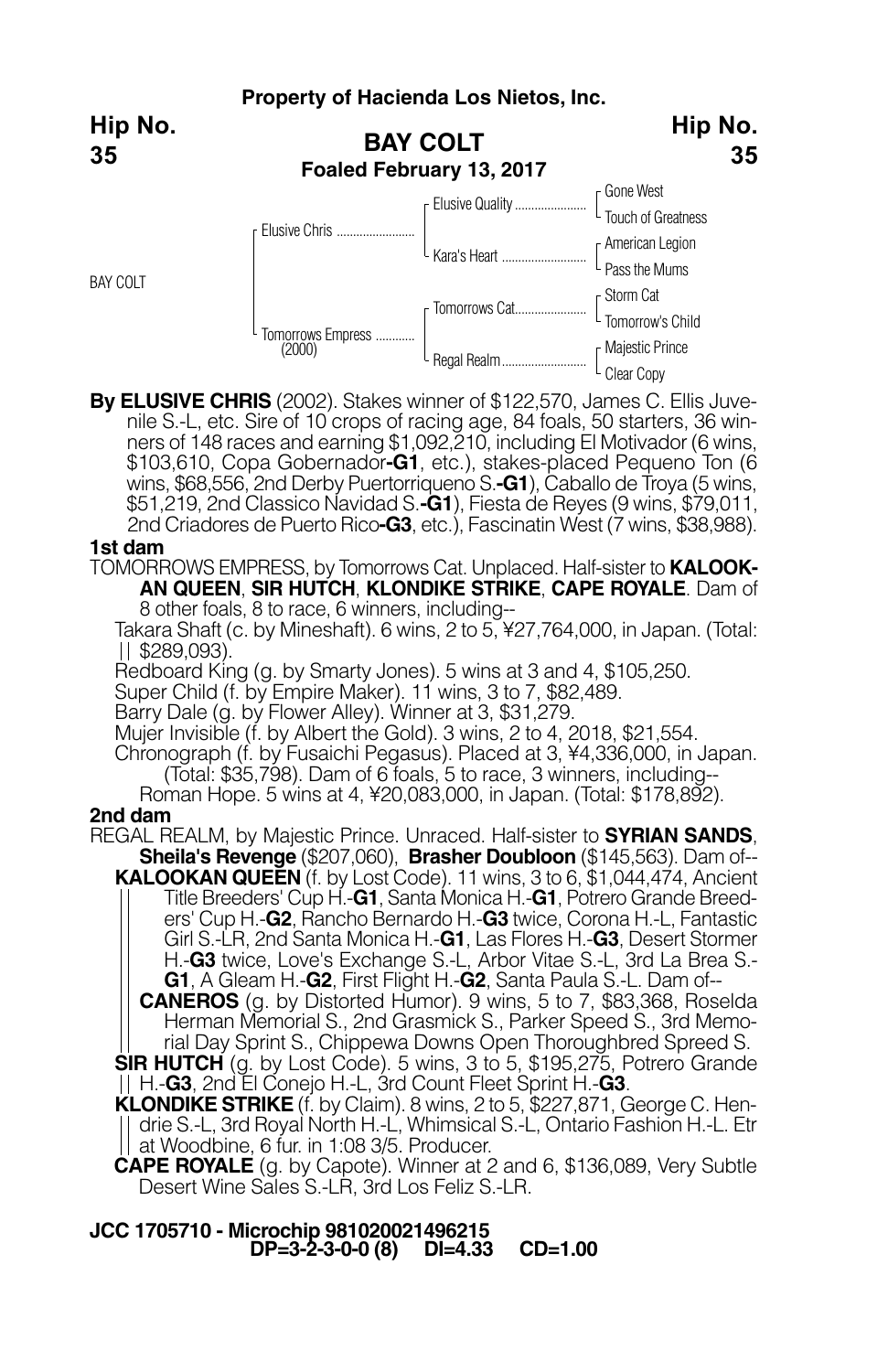

**By WINDOW BOY** (2009). Stakes winner of 3 races at 2 and 3, \$116,624, Grover (Buddy) Delp Memorial S., 3rd Long Branch S.-L. Half-brother to stakes winner Princess Erindelle. **His first foals are 3-year-olds of 2018**. Sire of 18 foals, 5 starters, 1 winner of 2 races and earning \$14,242, Lady Ly (2 wins in 4 starts at 3, 2018, \$7,096). Son of stakes winner Include, leading sire in Argentina, sire of 59 stakes winners, 4 champions, including Sobradora Inc (ARG) (5 wins, \$246,961), Sociologa Inc (6 wins, \$232,379).

### **1st dam**

TIAGO'S DONNA, by Tiago. Unraced. Dam of 2 other foals, 1 to race-- Unnamed (c. by Window Boy) Two-year-old of 2018.

### **2nd dam**

DONNA LIONA, by Macho Uno. Unraced. Sent to Dominican Republic. Complete race records not available. Dam of 3 other foals which are not known to have raced.

#### **3rd dam**

SILVER INVITATION, by Silver Buck. 10 wins, 3 to 7, \$195,786. Sent to Peru. Dam of 9 other foals, 6 to race, 4 winners--

Silver Brew. 15 wins, 2 to 7, 86,840 new sol, in Peru. (Total: \$30,617).

Sunday Invitation. 7 wins, 4 to 6 in Peru.<br>Princess Echo. Winner at 3, 11,036 new sol, in Peru. (Total: \$3,632).

Siboney. Placed in 2 starts at 3 in Peru.

Silver Candles. Unraced. Dam of 3 foals, 2 to race, including-- Half the Battle. 2 wins at 4, \$32,122.

## **4th dam**

**Golden Invitation**, by Gold Alert. 2 wins at 2, \$106,800, 2nd Florida Stallion My Dear Girl S.-LR. Dam of <sup>10</sup> foals, <sup>8</sup> to race, all winners, including-- Sunshine Brother. <sup>7</sup> wins, <sup>3</sup> to 8, \$248,438.

Sunshine Bo. 11 wins, 3 to 8, \$245,544.

Sunshine Heart. 4 wins, 3 to 5, \$143,770.

On Appro. 4 wins, 2 to 4, \$75,220.

Sunshine Platinum. 5 wins at 4, \$68,300.<br>Skip Past. 3 wins at 2 and 3, \$65,167.

Goldbrook. 5 wins at 3 and 5, \$62,135. Dam of 1 foal--

Storming the Gates. Winner at 4, \$18,654.

## **JCC 1705096 - Microchip 981020021535652 DP=0-5-3-0-0 (8) DI=4.33 CD=0.63**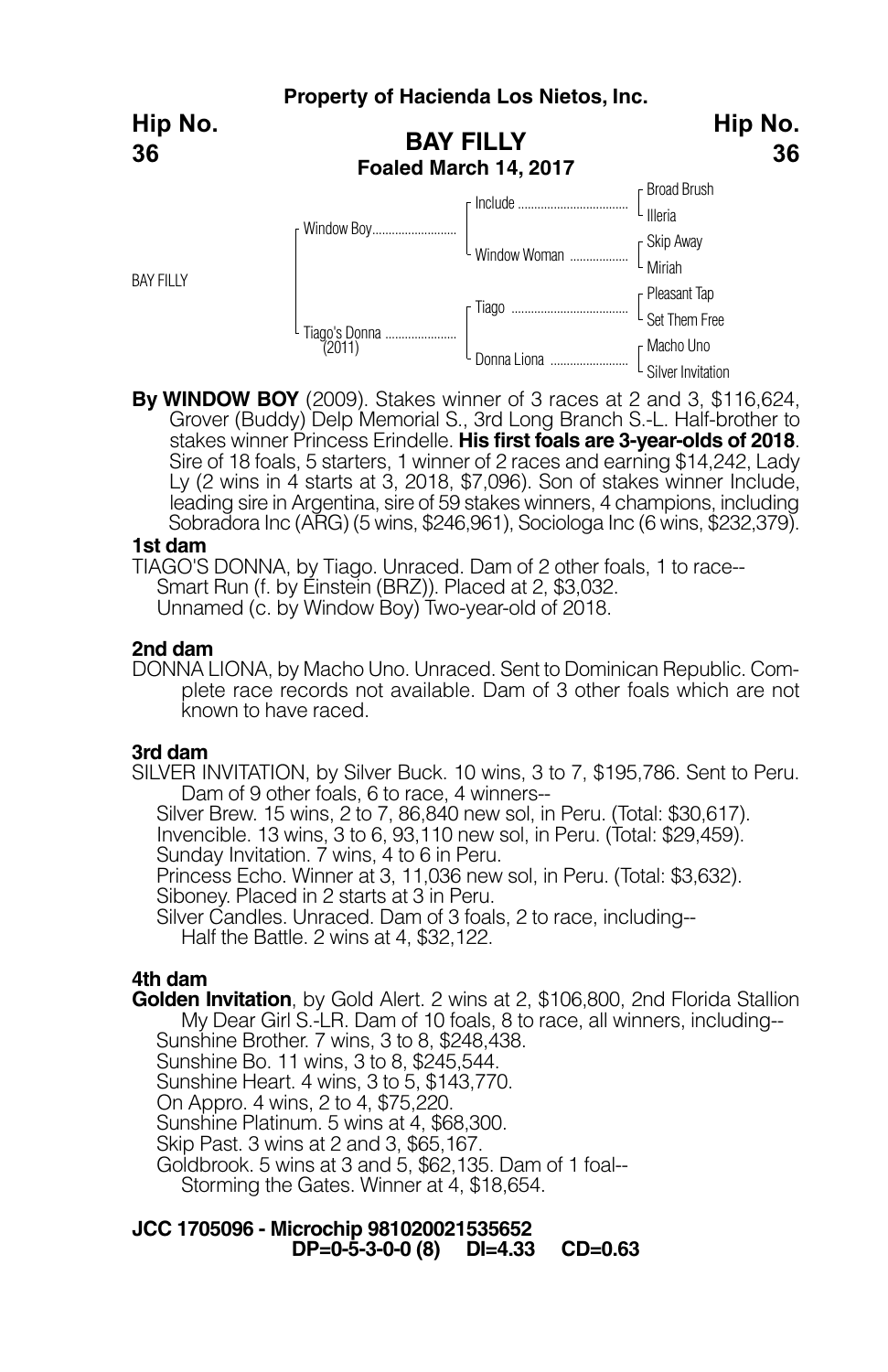**BAY COLT Foaled January 24, 2017** Harlan L Christmas in Aiken Mineshaft L Pacheca Dixie Union L Happy Tune Out of Place Ida Lewis F Harlan's Holiday ....... **Lantern Glow ........... High Cotton ..............** Tomokas Outrageous.... r Harlan's Pure. Cotton Place...<br>(2009) BAY COLT **Hip No. 37 Hip No. 37**

**By HARLAN'S PURE** (2010). Stakes winner of 8 races, 2 to 4, \$85,081, Copa Jose Celso Barbosa S., 2nd Jose de Diego S. **His first foals are 2-yearolds of 2018**. Sire of Pintorella (placed in 2 starts at 2, 2018, \$4,800). Son of stakes winner Harlan's Holiday, sire of 105 stakes winners, 6 champions, including Hakeem (6 wins, Beyoglu S.**-G1**, etc.), Shanghai Bobby (\$1,- 857,000, Grey Goose Breeders' Cup Juvenile**-G1**, etc.), Pedro Caiman (Clasico de los Sprinters**-G1**, etc.), Conquest Harlanate (3 wins, \$269,853).

## **1st dam**

COTTON PLACE, by High Cotton. Winner at 2, \$7,270. Dam of 3 other foals, 1 to race--

Unnamed (c. by Don Guido). Two-year-old of 2018.

### **2nd dam**

**Tomokas Outrageous**, by Out of Place. Winner at 3, \$31,760, 2nd Sam Hous- ton Oaks. Dam of <sup>2</sup> other foals.

## **3rd dam**

**IDA LEWIS**, by Restivo. 10 wins, 3 to 7, \$296,464, Ivy S.-R. Sister to **RESTANBEGONE**. Dam of 6 foals, 5 to race, 4 winners--

**Tomokas Outrageous**. Stakes-placed winner, above.<br>Keener. 10 wins, 3 to 7, \$73,161.

Nyers. 4 wins 2 to 5, €41,585, in Italy. (Total: \$43,354).

Return to Newport. Winner at 3 and 4, \$16,610.

Ida Approves. Unraced. Dam of 4 foals, 3 to race, including--

Itsafamlytradition. Winner at 4 in Republic of Korea.

### **4th dam**

BIG MAD, by Hail to Reason. Unraced. Dam of 5 winners--

**IDA LEWIS**. Stakes winner, above.

**RESTANBEGONE**. 4 wins at 2 and 3, \$47,665, Miss America S., 3rd Miss Woodford S. Producer. Granddam of **Dance in Space** (2 wins, \$42,931, 3rd Oakley S.-R). Great-granddam of **Clery's Contender**(5 wins, \$113,- | 660, 3rd Genesee Valley Breeders' H.-R, Ontario County S.-R).

Tropicbird. 6 wins at 4 and 5, \$88,985. Dam of 4 foals to race, 3 winners--<br>|| Horse Feathers. Winner at 2 and 3, \$69,350. Producer.

Steve's Roth. Winner at 2, \$15,285.

Ibis Inthe Morning. Winner at 4 and 5, \$14,632.

Lemon Chicken Lisa. Placed at 3, \$13,740. Producer.

Arzanah. 6 wins at 2 and 3, \$55,100.

Fun n Games. Winner at 3, \$4,515. Dam of 4 foals, 2 winners--

- Sir Smile. <sup>3</sup> wins at <sup>3</sup> and 4, \$15,569. La Camp. Winner at 4, \$13,492.
- 

## **JCC 1705252 - Microchip 981020023212199 DP=0-2-2-0-0 (4) DI=3.00 CD=0.50**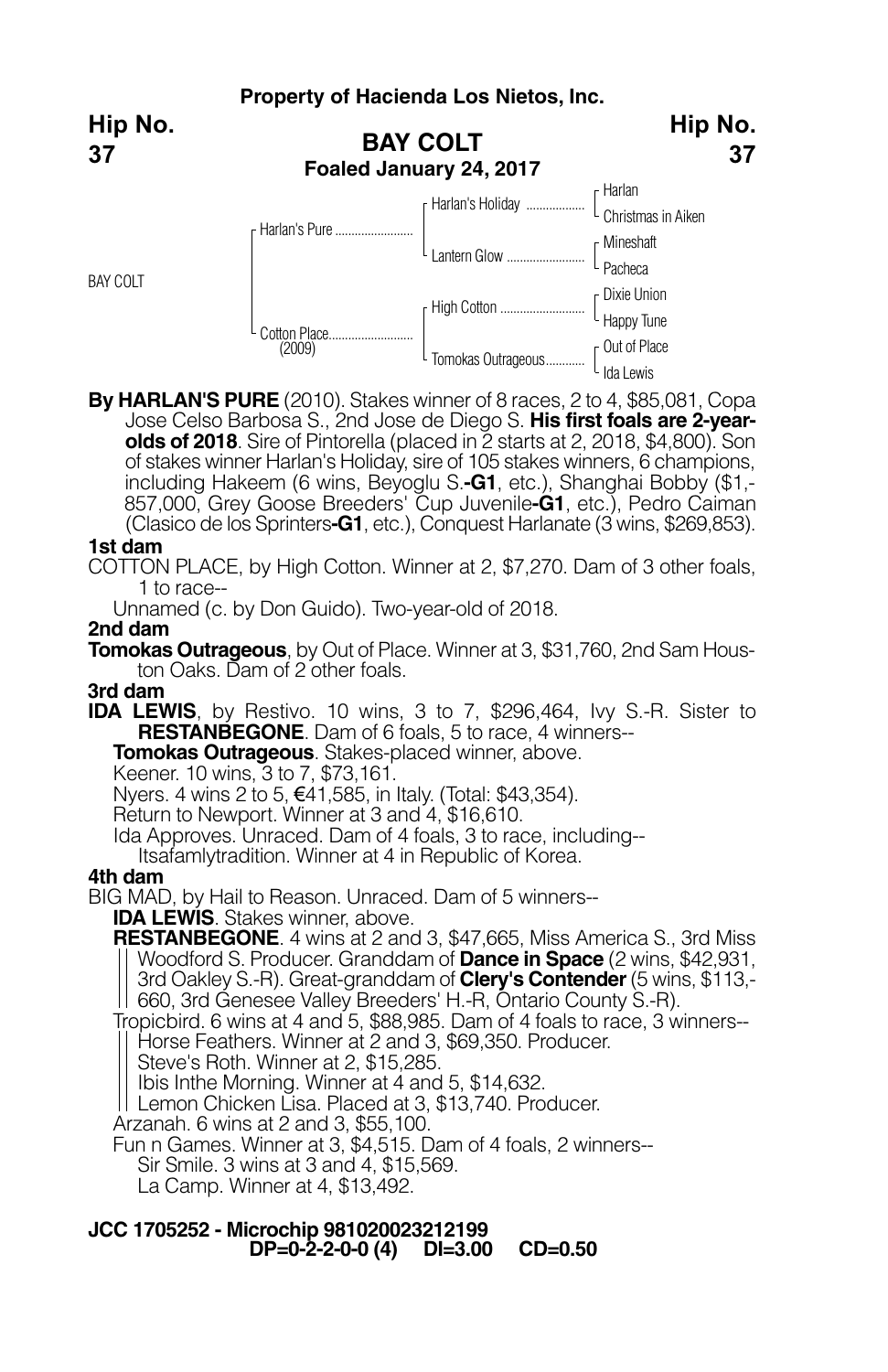

**By GOLD GIFT** (2003). Champion 5 times in Puerto Rico, stakes winner of 31 races, \$614,812, Derby Puertorriqueno**-G1**, etc. Sire of 6 crops of racing age, 24 foals, 16 starters, 13 winners of 19 races and earning \$153,628, Confrontado (\$17,236), Javier D (\$17,110), Blanquizada (\$16,255), Principe Del Llano (\$15,875), Risto (\$13,884), Kamikaze Gift (\$13,314), El Tucan (\$11,600), Jaresko (\$11,326), The Other Gift (\$9,154), Fotogenica (\$8,006), Don Claudio (\$6,656), Siquiatria (\$4,461), Super Gift (\$4,121).

#### **1st dam**

SAM SHE AM, by Van Nistelrooy. Placed at 3, \$9,819, in Canada. (Total: \$9,491). This is her second foal. Dam of 1 foal to race--

Supersticiosa (f. by Tiago). Placed at 3, 2018, \$3,910.

### **2nd dam**

GREENEGGSNSAM, by Numerous. Winner at 3, \$30,190. Half-sister to **SAM EYE AM, Sammy Van Ammy.** Dam of 1 other foal--

No Claim Will Do. 3 wins at 3 and 5, \$26,634.

#### **3rd dam**

SAMMY AMMY, by Henbane. Winner at 2 and 3, \$46,200. Dam of--<br>--**SAM EYE AM**. 4 wins. 2 to 4. \$127.695. Miss Liberty S. Dam of-

- **NISTLE'S CRUNCH.** 5 wins, 2 to 4, \$384,291, Commonwealth Turf S.-
	- **G3**, 2nd Colonial Turf Cup S.-**G3**, 3rd Crown Royal American Turf S.- **G3**, Saranac S.-**G3**, Eddie Logan S.-L.

**Pascal's Paradox**. 4 wins at 3 and 4, \$238,890, 2nd Eleven North H.-LR. **Sammy Van Ammy**. 5 wins, 2 to 4, \$185,383, 2nd Junior Champion S., 3rd

Happy Ticket S.-L, New Jersey Futurity-R. Dam of 2 winners, including-- **Taralicious**. Winner at 2, \$51,515, 3rd Louisiana Futurity-LR, Louisiana Champions Day Lassie S.-LR. Producer.

Carmelo Starbuckle. 7 wins, 2 to 6, \$105,228.

Sammy Moonammy. 5 wins at 3, \$82,539. Producer.

Zefiro. 3 wins at 3 and 4, 2018, \$63,040.

## **4th dam**

CAROLINA JEAN, by Star de Naskra. Unplaced. Half-sister to **BURNISHED BRIGHT** (\$160,743, Debutante S.-L, etc.), **PROMINENT MISS** (\$73,977,

Camellia S., etc.), **Theater ofWar** (\$46,190). Dam of 12 winners, incl.-- Carolina High. 13 wins, 2 to 8, \$89,409.

La Canoa Ranchaa. 5 wins, 4 to 6, \$56,180.<br>Always Jim. 3 wins at 3 and 4, \$38,435.

El Brujo. Winner at 3, \$33,751.

Quiero Saber de Ti. 3 wins at 4 and 5, \$29,496.

Sadler's Spirit. Winner at 3 and 4, \$29,237.

## **JCC 1705159 - Microchip 981020021513950 DP=6-0-6-0-0 (12) DI=3.00 CD=1.00**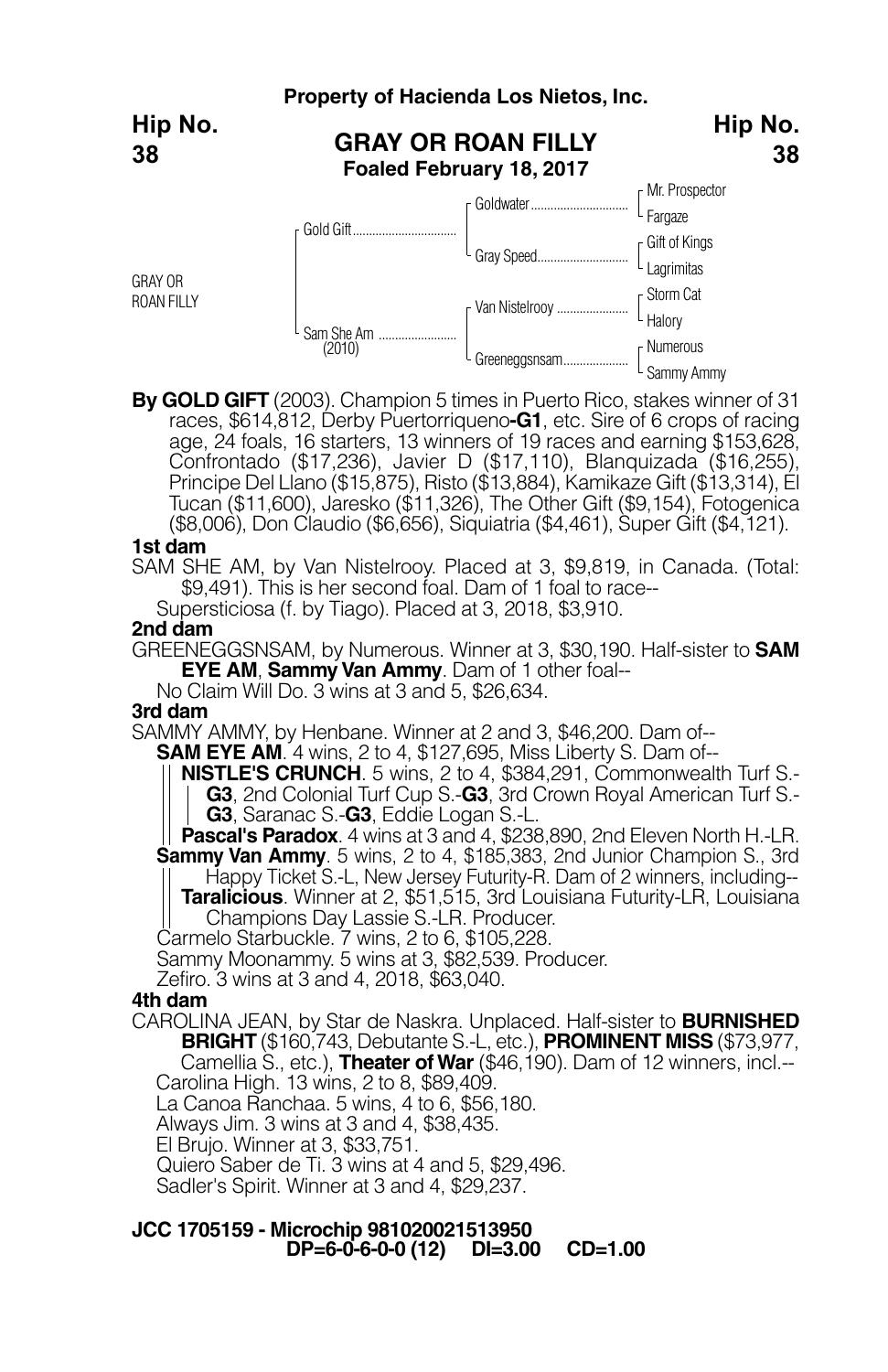**BAY FILLY Foaled January 30, 2017** Harlan L Christmas in Aiken Mineshaft L Pacheca In Excess (IRE) L Soviet Sojourn Chromite r Harlan's Holiday ..... L Lantern Glow .... r Indian Charlie... Starlet Minstrel... r Harlan's Pure. Star Miracle .......................... (2002) BAY FILLY **Hip No. 39 Hip No.**

**By HARLAN'S PURE** (2010). Stakes winner of 8 races, 2 to 4, \$85,081, Copa Jose Celso Barbosa S., 2nd Jose de Diego S. **His first foals are 2-yearolds of 2018**. Sire of Pintorella (placed in 2 starts at 2, 2018, \$4,800). Son of stakes winner Harlan's Holiday, sire of 105 stakes winners, 6 champions, including Hakeem (6 wins, Beyoglu S.**-G1**, etc.), Shanghai Bobby (\$1,- 857,000, Grey Goose Breeders' Cup Juvenile**-G1**, etc.), Pedro Caiman (Clasico de los Sprinters**-G1**, etc.), Conquest Harlanate (3 wins, \$269,853).

L Moonlight Minstrel

**39**

## **1st dam**

**Star Miracle**, by Indian Charlie. 3 wins at 2 and 3, \$42,900, 3rd Clasico Bricola-**G1**, Clasico Verset Dancer-**G3**. Dam of 7 other foals, 6 to race, 3 winners, including--

Star Mir (f. by Portentoso). 13 wins, 2 to 6, \$70,097.

Cesar El Querido (g. by Shawnee Warrior). 11 wins at 3 and 4, \$48,635. **2nd dam**

STARLET MINSTREL, by Chromite. 3 wins, 2 to 4, \$15,522. Half-sister to **MO-**

**Star Miracle** (f. by Indian Charlie). Stakes-placed winner, above.

### **3rd dam**

MOONLIGHT MINSTREL, by The Minstrel. Unraced. Half-sister to **Paper Money**. Dam of 9 other foals to race, 7 winners, including--

**MOMENT'S BEST**. 6 wins at 3 and 4, \$141,526, Sportsman's Park Bud-<br>|| weiser Breeders' Cup H.-L, 3rd Better Bee S.

**Very Dignified**. 5 wins, 3 to 5, \$127,201, 2nd Double Delta S., Spring Bonnet S. Producer.

Bet the Moon. 6 wins, 4 to 8, \$54,134.

Minimoon. Unraced. Dam of 3 winners, including--

**Fancy Fox**. 4 wins at 4 and 5, \$100,900, in Australia, 3rd Sheila Gwynne Classic. (Total: \$75,978).

### **4th dam**

NUOTARE, by Sir Ivor. Unraced. Half-sister to **EDGE** (4 wins, \$111,600, El En-

**Paper Money**. 3 wins at 3, \$104,702, 3rd Coaching Club American Oaks-**G1**. Producer. Granddam of **PUBLICATION** (7 wins, \$582,694, Arlington-Washington Futurity-**G2**, 2nd Triple Bend Breeders' Cup Invitational H.-**G1**, San Carlos H.-**G2**, Los Angeles Times H.-**G3**, 3rd Churchill Downs H.-**G2**, Ack Ack H.-**G3** twice).

Polish Profit. Winner at 4, \$32,340. Dam of 5 winners, including--

**TERMINATORWON**. 7 wins, 2 to 5, \$99,615, KLAQ H. Etr at Sunland Park. Shimshai. 4 wins at 3 and 4, \$50,418.

## **JCC 1705531 - Microchip 981020023226058 DP=1-1-2-0-0 (4) DI=3.00 CD=0.75**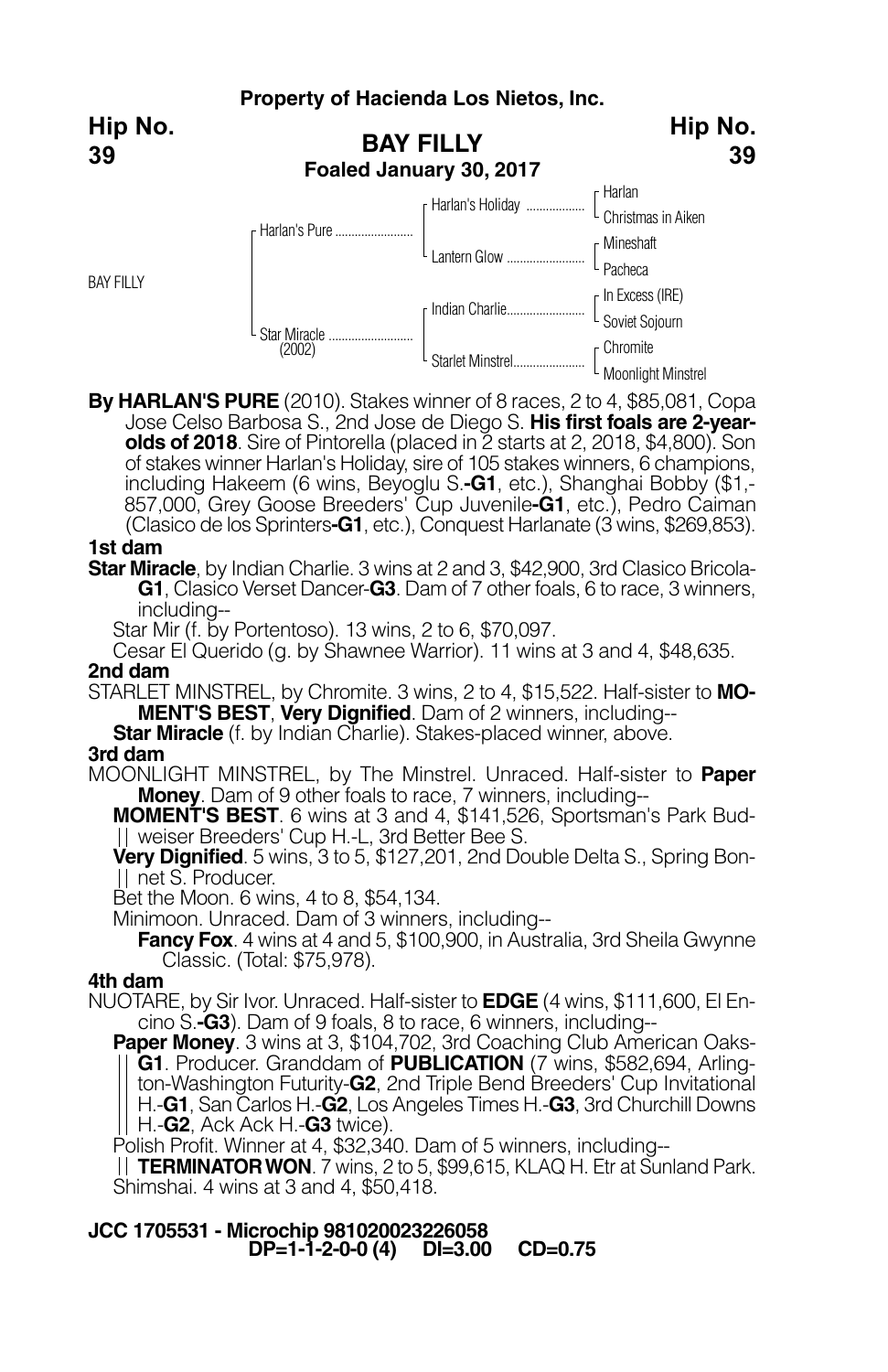**BAY COLT Foaled February 10, 2017** Harlan Christmas in Aiken **Mineshaft** Pacheca Runaway Groom L Myfavorite Charity Cryptoclearance Caroglen Jo F Harlan's Holiday .... Lantern Glow .... r Myfavorite Place .... This Time Around ...... Harlan's Pure... Graciani ....<br>(2010) BAY COLT **Hip No. 40 Hip No. 40**

**By HARLAN'S PURE** (2010). Stakes winner of 8 races, 2 to 4, \$85,081, Copa Jose Celso Barbosa S., 2nd Jose de Diego S. **His first foals are 2-year- olds of <sup>2018</sup>**. Sire of Pintorella (placed in <sup>2</sup> starts at 2, 2018, \$4,800). Son of stakes winner Harlan's Holiday, sire of 105 stakes winners, 6 champions, including Hakeem (6 wins, Beyoglu S.**-G1**, etc.), Shanghai Bobby (\$1,- 857,000, Grey Goose Breeders' Cup Juvenile**-G1**, etc.), Pedro Caiman (Clasico de los Sprinters**-G1**, etc.), Conquest Harlanate (3 wins, \$269,853).

## **1st dam**

**GRACIANI**, by Myfavorite Place. 11 wins, 2 to 5, \$211,300, champion 2-year-old filly in Puerto Rico, Clasico Luis Munoz Rivera S.-**G1**, Puerto Rico Futurity-**G1**, Clasico Camarero-**G1**, Eugenio Maria de Hostos S.-**G3**, 2nd Clasico Confederacion Hipica S.-**G2**, Criadores de Puerto Rico S.-**G3**, 3rd Clasico Ramon Llobet Jr. S.-**G1**. Sister to **Lcdo. Marquez**. This is her first foal.

## **2nd dam**

THIS TIME AROUND, by Cryptoclearance. Unplaced. Half-sister to **STOLLER**, **AUTUMN MOOD**, **Ardglen**. Dam of <sup>9</sup> winners, including-- **GRACIANI** (f. by Myfavorite Place). Champion, above.

**Lcdo. Marquez** (c. by Myfavorite Place). Winner at 2, \$22,155, 3rd Puerto Rico Futurity-**G1**, Copa Navidad S.-**G1**.

### **3rd dam**

**Caroglen Jo**, by Victoria Park. 6 wins, 2 to 4, \$61,423, 2nd Yearling Sales S.-R, etc. Sister to **SHERWOOD PARK** (\$27,079). Dam of 11 winners, incl.--

**STOLLER**. Winner at 2 in England, 3rd Daniel Prenn Royal Yorkshire S.; placed in 1 start at 3 in Ireland, 2nd Platinum S; 2 wins at 4, \$132,300, in N.A./U.S., San Marino H.-LR, 3rd San Bernardino H.-**G2**, etc. (Total: \$152,018).

**AUTUMN MOOD**. 3 wins at 3 and 4, \$119,895, River Edge Farm H., etc. Producer. Granddam of **MISS DA POINT** (11 wins, \$503,247), **LEESTOWN GIFT** (\$204,882), **MEGAPIXEL** (\$200,511), **Cinematize** (\$231,395), etc. **Ardglen**. Winner at 2 and 3, €19,613, in Ireland, 3rd Budweiser Pretty Polly S.-**G2**, Phoenix Oaks Trial S.; 3 wins at 4, \$88,675, in N.A./U.S. (Total: \$114,085). Dam of **Streets of Rio** (\$170,605, dam of **Sunup**, \$152,090, dam of **YOU NEED ME**, \$294,505; **MOLLYS MISSB'HAVIN**, \$79,655). Cool Victoria. 3 wins, 3 to 5, \$42,080. Dam of **Z COOL** (16 wins, \$264,790). Victorious Girl. Winner at 2, \$19,250. Dam of **Voluptuous** (\$103,175, dam of **BIG SCORE**, \$217,739), **Missadryannaatto** (\$69,133, dam of **MISS MARY PAT**, \$102,863; granddam of **SHORE RUNNER**, \$362,340), **Im- passion** (\$36,865, dam of **WARBLING**, \$352,293; **ARIANNA'S PAS-SION**, \$204,110), **Spooninwithbali**. Granddam of **INDIAN GRACEY** (\$154,360), **Pure Brown** (Total: \$387,551), **Dreamlicious** (\$227,350).

**JCC 1705999 - Microchip 981020021448541 DP=1-2-3-0-0 (6) DI=3.00 CD=0.67**

## **Property of Hacienda Los Nietos, Inc.**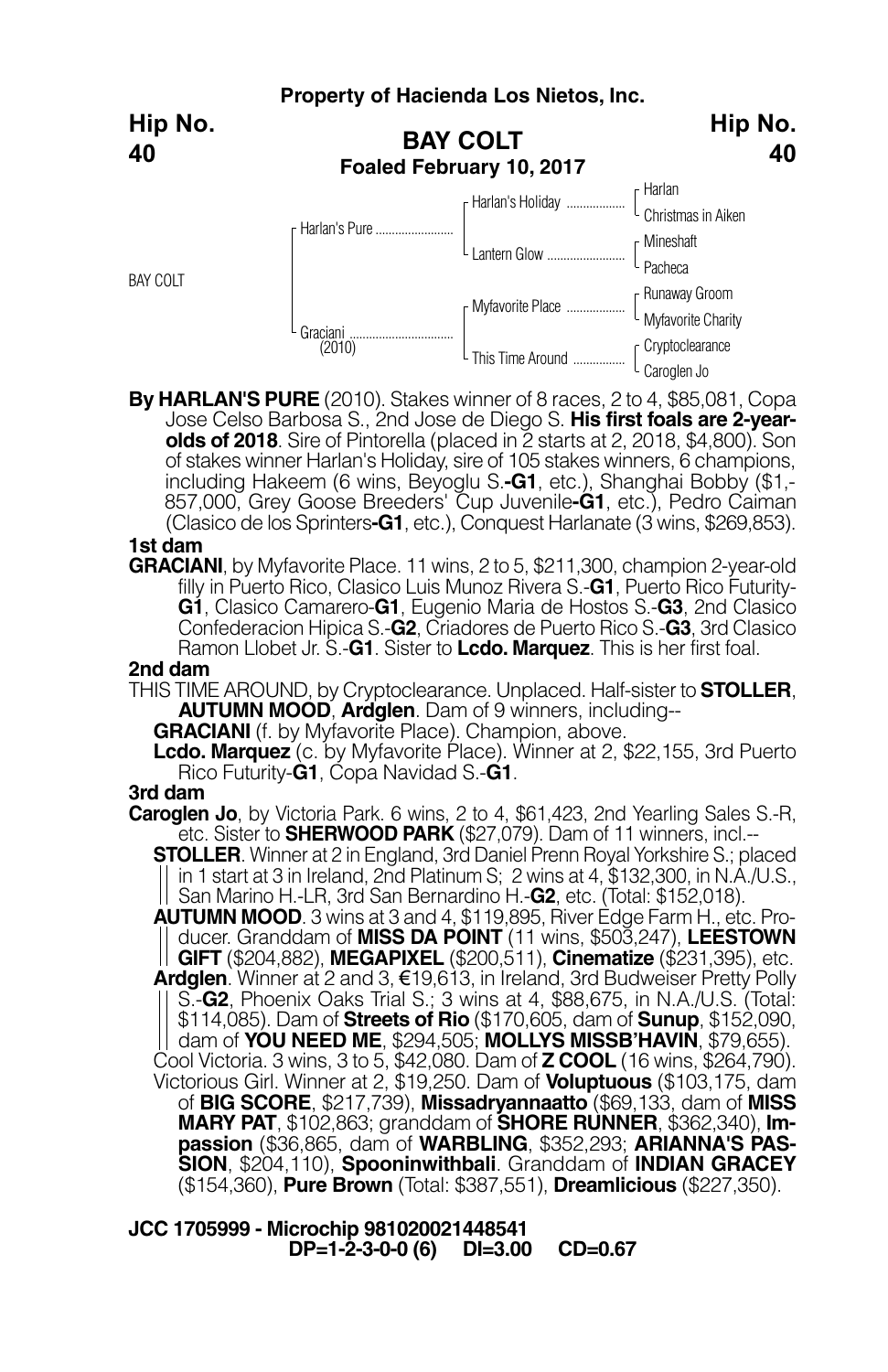**Hip No. 41**

BAY FILLY



**By HARLAN'S PURE** (2010). Stakes winner of 8 races, 2 to 4, \$85,081, Copa Jose Celso Barbosa S., 2nd Jose de Diego S. **His first foals are 2-yearolds of 2018**. Sire of Pintorella (placed in 2 starts at 2, 2018, \$4,800). Son of stakes winner Harlan's Holiday, sire of 105 stakes winners, 6 champions, including Hakeem (6 wins, Beyoglu S.**-G1**, etc.), Shanghai Bobby (\$1,- 857,000, Grey Goose Breeders' Cup Juvenile**-G1**, etc.), Pedro Caiman (Clasico de los Sprinters**-G1**, etc.), Conquest Harlanate (3 wins, \$269,853).

## **1st dam**

WHOOPSY DAISY, by Broken Vow. Unraced. Dam of 2 other foals, 2 to race, including--

El Gran Azabache (g. by Don Guido). Placed at 3, \$3,110.

## **2nd dam**

**LaTache**, by Hennessy. <sup>4</sup> wins at <sup>3</sup> and 5, \$100,010, 3rd <sup>J</sup> J'sdream S. Dam of-- Grad Bash. Winner at 3, placed at 4, 2018, \$49,143.

**3rd dam**

COPANO BAY, by Seattle Slew. Unraced. Sister to **LAKEWAY**, **Devine**, halfsister to **Monarchoftheglen**. Dam of <sup>6</sup> winners, including-- **LaTache**. Stakes-placed winner, above.

## **4th dam**

MILLIARDAIRE, by Alydar. 2 wins in 2 starts at 4, \$17,400. Sister to **SARATOGA SIX**, **Priceless Pearl**, half-sister to **DUNBEATH**, **Khwlah**. Dam of--

**LAKEWAY**. 7 wins in 14 starts, 2 to 4, \$965,330, Mother Goose S.-**G1**, Santa Anita Oaks-**G1**, etc. Dam of **SLUICE** (\$202,453, Misty Isle S.-L, etc; dam of **MUSHKA**, Total: \$1,096,125, Juddmonte Spinster S.**-G1**, etc.), **Flying Spur**(\$198,821), **Front Range** (\$99,870), **In Excelsis** (Total: \$112,887). Granddam of **DATTTS OUR GIRL** (\$175,363, Red Carpet S., etc.).

**Monarchoftheglen**. Winner at 2, €27,172, in Ireland; placed in England, 3rd Chesham S.; 6 wins, 4 to 7, \$111,760, in N.A./U.S. (Total: \$141,204). **Devine**. 3 wins at 3 and 4, \$94,575, 2nd Wild Rose H.-L. Dam of **SCOTUS** (\$433,359, in N.A./U.S., Matt Winn S.**-G3**, etc.). Granddam of **GRAND ADVENTURE** (5 wins, Total: \$759,013, champion grass horse in Can- ada, King Edward S.**-G2**, Summer S.**-G3**, etc.), **<sup>T</sup> <sup>C</sup> <sup>B</sup> Kiwi's** (\$51,888). Incircle Miss. Winner at 4, \$24,742. Dam of **HARMONY HALL** (8 wins, \$306,198, Thats Our Buck S.-R, etc.), **Interference** (to 4, 2018, \$92,534). Granddam of **Mighty Souper** (\$122,866, 2nd Indiana Grand S.-L, etc.). Lake Travis. Unraced. Dam of **ORANGE CRUSH** (\$88,733, Meafara S., dam of **Panta Rhei**, to 3, 2018), **High Quail** (3 wins, \$157,143), **Resistivity** (3 wins, Total: \$116,006). Granddam of **Grand Candy** (\$299,902). Santa Elena. Unplaced in 1 start. Granddam of **Lady of Greatness** (\$276,555).

## **JCC 1705067 - Microchip 981020021471234 DP=3-4-4-1-0 (12) DI=3.00 CD=0.75**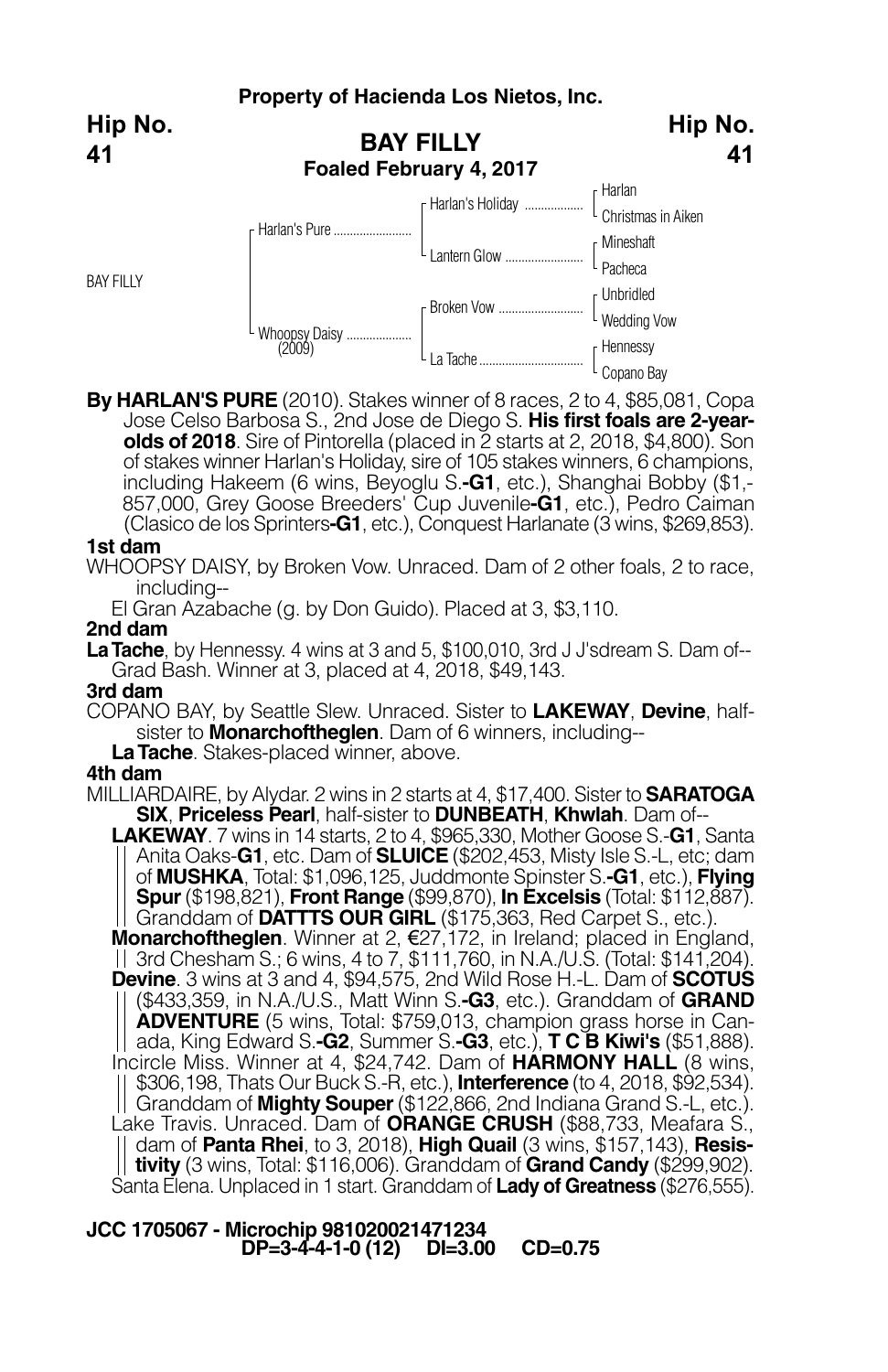|                       | Property of Hacienda Los Nietos, Inc.            |                          |                                                  |
|-----------------------|--------------------------------------------------|--------------------------|--------------------------------------------------|
| Hip No.<br>42         | <b>CHESTNUT FILLY</b><br>Foaled January 31, 2017 | Hip No.<br>42            |                                                  |
|                       |                                                  | <b>F</b> Elusive Quality | <sub>r</sub> Gone West<br>$L$ Touch of Greatness |
| <b>CHESTNUT FILLY</b> | Elusive Chris                                    | L Kara's Heart           | [American Legion]<br>Pass the Mums               |
|                       |                                                  |                          | $\int$ Danzig<br>L Tis Juliet                    |
|                       | Dorothy's Lady<br>(2001)                         | L Love Story P. R.       | r Ribots Verset<br>L Dorothy's Love              |

**By ELUSIVE CHRIS** (2002). Stakes winner of \$122,570, James C. Ellis Juvenile S.-L, etc. Sire of 10 crops of racing age, 84 foals, 50 starters, 36 winners of 148 races and earning \$1,092,210, including El Motivador (6 wins, \$103,610, Copa Gobernador**-G1**, etc.), stakes-placed Pequeno Ton (6 wins, \$68,556, 2nd Derby Puertorriqueno S.**-G1**), Caballo de Troya (5 wins, \$51,219, 2nd Classico Navidad S.**-G1**), Fiesta de Reyes (9 wins, \$79,011, 2nd Criadores de Puerto Rico**-G3**, etc.), Fascinatin West (7 wins, \$38,988).

### **1st dam**

DOROTHY'S LADY, by Balcony. Winner at 2, \$9,100. Dam of 10 other foals, 9 to race, 8 winners, including--

Destinada (f. by Billions). 21 wins, 2 to 6, \$93,045.

El Zurdo (g. by Elusive Chris). 6 wins, 3 to 6, 2018, \$46,242.

Magnifico (g. by Just Typical). 9 wins at 3 and 4, \$37,840.

El Profesor (g. by Just Typical). 4 wins at 3, \$25,976.

The Other Gift (c. by Gold Gift). 2 wins in 3 starts at 3, 2018, \$9,154.

#### **2nd dam**

LOVE STORY P. R., by Ribots Verset. 12 wins, 2 to 4, \$60,204. Sister to **Comendador**, half-sister to **MabelT.** Dam of 6 other foals, all winners, including-- Al Son Del Amor. 22 wins, 2 to 8, \$177,589. Producer.

### **3rd dam**

DOROTHY'S LOVE, by Levee Dancer. Unraced. Half-sister to **YERBA MORA** (26 wins, \$148,540), **Tipico** (\$50,654). Dam of 12 winners, including--

**Comendador**. 22 wins, 2 to 7, \$256,972, 2nd Puerto Rico Futurity-**G1**, Clasico Navidad-**G3**, 3rd Copa Gobernador-**G1**, Clasico Dia del Veterano-

**G1**, Clasico Rafael Martinez Nadal-**G3**. Bionette. Winner at 3, \$11,528. Dam of 6 foals, 4 to race, all winners, incl.--**ALANITA**. 10 wins, 3 to 6, \$157,042, Clasico Dama del Caribe-**G1**, 2nd Clasico Criadores Hembras-**G1**. Producer.

Lisanix. Unraced. Dam of **KRISTIAN DETENIDO** (2 wins at 2, \$57,947,

|| Copa Navidad-**G1**).<br>Rum Lady. Winner at 3, \$3,384. Dam of 8 foals, 7 to race, 5 winners, incl.--**Flor de La Canela**. 6 wins at 2 and 3, \$71,335, 3rd Copa Criadores-**G1**, Clasico Entrenadores-**G3**. Dam of **MEDIAVILLA R.** (19 wins in 23 starts, \$504,883, Puerto Rican Triple Crown winner, Derby Puertorriqueno-**G1**, Copa Gobernador-**G1**, Copa San Juan-**G1**, Clasico Antonio Fernandez Castrillon-**G1**, Clasico Ramon Llobet, Jr.-**G1**, Campeon Nativo Princesa de Oro-**G1**, etc.). Granddam of **JALEEMAR** (14 wins, \$147,309, Clasico Camarero-**G1**, Clasico Eugenio Maria de Hostos-**G3**, etc.).

### **JCC 1705351 - Microchip 981020023296672 DP=2-4-8-0-0 (14) DI=2.50 CD=0.57**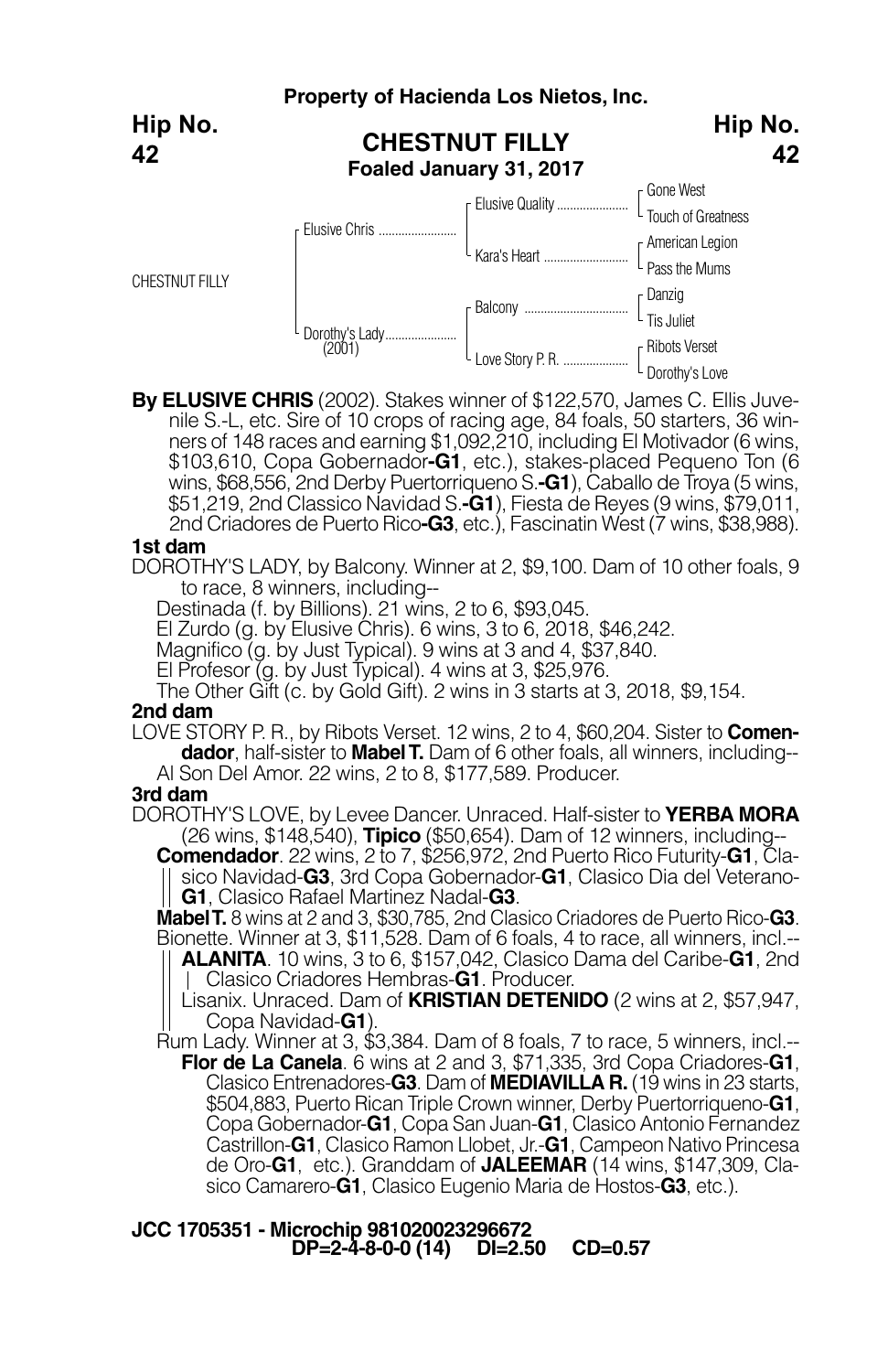#### **Property of Potrero Hermosura BAY COLT Foaled April 6, 2017** Marsayas Frisky Flyer Tsunami Slew Gat's Girl Relaunch Burnished Bright Hawkster Syrian Circle Mister Frisky. Slew Me Now. Bright Launch. **Falconet** Frisk Me Now........................ Hipotesis .............................. (2006) BAY COLT **Hip No. Hip No. 43**

**By FRISK ME NOW** (1994). Stakes winner of \$1,727,707, Suburban H.**-G2**, etc. Sire of 14 crops of racing age, 192 foals, 132 starters, 90 winners of 372 races and earning \$3,870,806, including champion Truly Frisky (31 wins, \$556,230, Clasico Jose de Diego**-G1**, etc.), and of Sacred Secret (4 wins, \$130,922, Clasico Ano Nuevo**-G1**, etc.), Frisky Cleto (5 wins, \$96,- 347, Clasico Luis Archilla S.**-G1**), Frisky Spider (\$192,960, Francis 'Jock' LaBelle Memorial S.-L, etc.), stakes-placed Frisky Spirit (\$89,417), etc.

## **1st dam**

**43**

HIPOTESIS, by Bright Launch. Winner at 3, \$11,771. Sister to **BRIGHT MA-HOGANY**. Dam of 2 other foals, 1 to race--

Prometida (f. by Albert the Gold). 2 wins in 3 starts at 2, 2018, \$18,640. **2nd dam**

FALCONET, by Hawkster. Unraced. Half-sister to **Miasma**. Dam of--

**BRIGHT MAHOGANY** (f. by Bright Launch). <sup>3</sup> wins at <sup>2</sup> and 3, \$121,680, Clasico Accion de Gracias-**G1**, Clasico Dia de la Mujer-**G1**, 2nd Clasico Ano Nuevo-**G1**, 3rd Clasico Bold Forbes-**G3**.

### **3rd dam**

SYRIAN CIRCLE, by Damascus. Winner at 2, \$23,195. Half-sister to **HIDDEN LAKE**, **GINISTRELLI**, **MIDWAY CIRCLE**. Dam of 7 winners, including-- **Miasma**. Winner at 2, £11,948, in England, 2nd Milcars Star S.; winner at 4, \$39,987, in N.A./U.S. (Total: \$58,534). Dam of 9 winners, including-- **QUEEN OFTHE CREEK**. 4 wins in 8 starts at 2 and 3, \$168,262, Riskaverse S., 3rd American One Thousand Guineas S.-L. Producer. Mien. Winner in 2 starts at 3, \$14,250. Dam of **BIG BROWN** (7 wins in 8 starts, \$3,614,500, champion 3-year-old colt, Kentucky Derby-**G1**,

etc., sire), **ARCHAGGELOS** (Total: \$120,568, Grey S.-**G3**, etc.), **Afonso de Sousa** (Total: \$108,090, 2nd 888sport Magnolia S., etc.).

Espial. 3 wins, \$90,182. Established course record at Monmouth Park. Dam of **SKY'S GOLDMAKER** (\$57,640, M2 Technology La Senorita S.-L).

Theatre Fan. Unplaced. Dam of **BROADWAY MISSILE** (5 wins, \$106,- 629, El Joven S.-L).

## **4th dam**

**FRIENDLY CIRCLE**, by Round Table. 3 wins at 2 and 3, \$39,225, Rare Treat<br>S.**-G3**. Sister to **XANDU** (\$40.913). half-sister to **Get With It**. Dam of--**HIDDEN LAKE**. 7 wins, 2 to 4, \$947,489, champion older mare, Beldame S.-**G1**, etc. Producer. Granddam of **Thomas Jefferson** (4 wins, \$37,003). **GINISTRELLI**. 3 wins at 2 and 3 in England, Ladbrokes Derby Trial S.-**G3**, etc. **MIDWAY CIRCLE**. 7 wins at 3 and 4, \$195,024, Fort Lauderdale H.-L, etc. Huddle. Unraced. Granddam of **MORE SMOKE** (\$258,087), **GOLDINRUNNER**.

**JCC 1707978 - Microchip 981020021516476 DP=2-2-4-0-0 (8) DI=3.00 CD=0.75**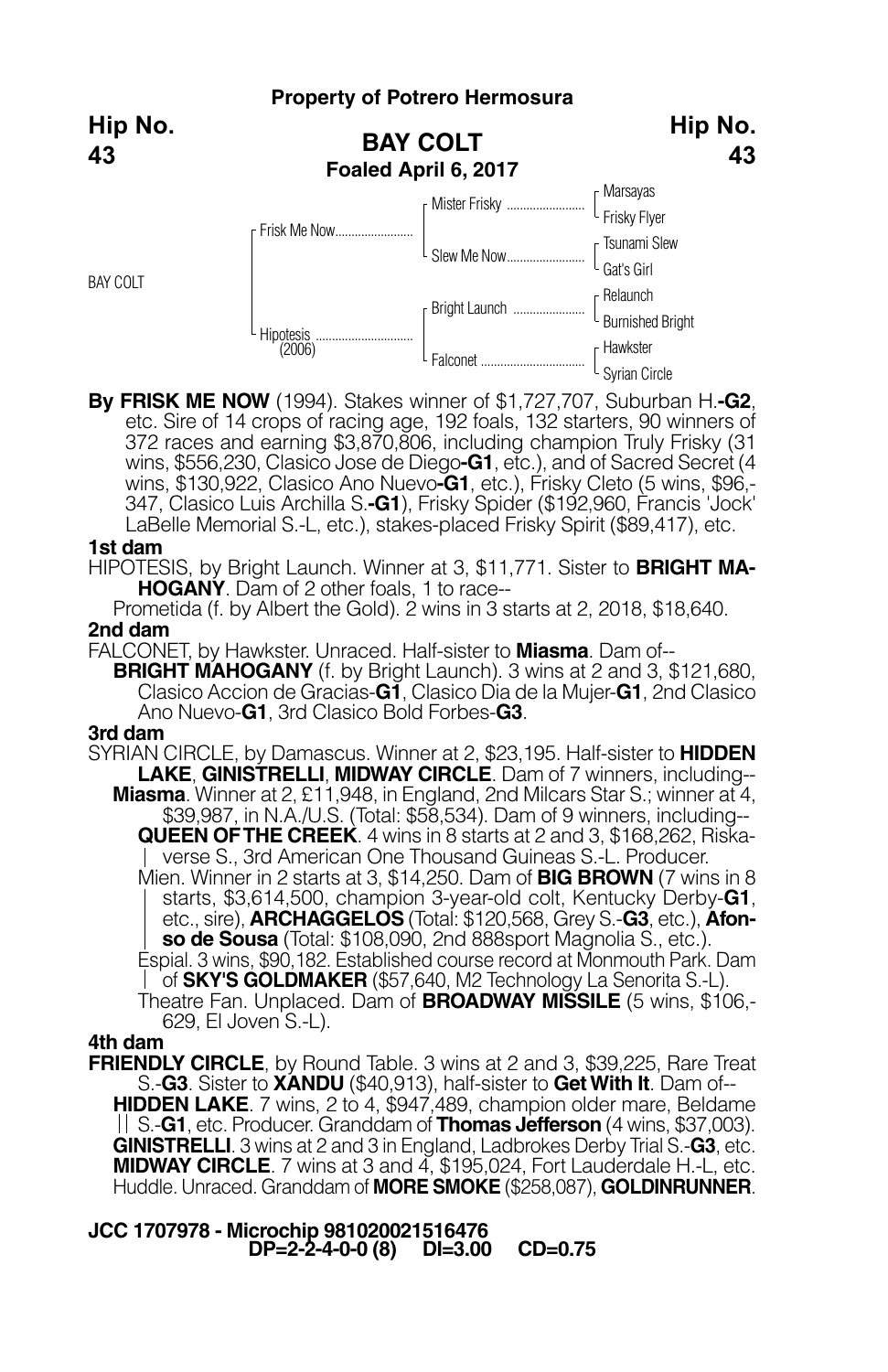|                  |                                          | Property of Hacienda Los Nietos, Inc. |                               |
|------------------|------------------------------------------|---------------------------------------|-------------------------------|
| Hip No.<br>44    | <b>BAY FILLY</b><br>Foaled March 1, 2017 |                                       | Hip No.<br>44                 |
|                  |                                          |                                       | r Harlan                      |
|                  | r Harlan's Pure                          | F Harlan's Holiday                    | $\int_{C}$ Christmas in Aiken |
|                  |                                          | Lantern Glow                          | $\int$ Mineshaft              |
| <b>BAY FILLY</b> |                                          |                                       | Pacheca                       |
|                  |                                          |                                       |                               |
|                  | Denuncia<br>(2006)                       |                                       | [ Forty Niner<br>[ Gana Facil |
|                  |                                          |                                       |                               |
|                  |                                          | Solar Beam                            | [ Majestic Light<br>[ Sunerta |

**By HARLAN'S PURE** (2010). Stakes winner of 8 races, 2 to 4, \$85,081, Copa Jose Celso Barbosa S., 2nd Jose de Diego S. **His first foals are 2-yearolds of 2018**. Sire of Pintorella (placed in 2 starts at 2, 2018, \$4,800). Son of stakes winner Harlan's Holiday, sire of 105 stakes winners, 6 champions,<br>including Hakeem (6 wins, Beyoglu S.**-G1**, etc.), Shanghai Bobby (\$1,-857,000, Grey Goose Breeders' Cup Juvenile**-G1**, etc.), Pedro Caiman (Clasico de los Sprinters**-G1**, etc.), Conquest Harlanate (3 wins, \$269,853).

## **1st dam**

**DENUNCIA**, by Royal Merlot. 7 wins in 13 starts, 2 to 4, \$117,796, Clasico Eugenio Maria de Hostos-**G1**, Clasico Antonio R. Matos-**G2**, 2nd Clasico Ramon Llobet, Jr.-**G1**. Dam of 4 other foals, 2 to race, including--

**UNIFICADOR** (g. by Harbor Master). 10 wins, 2 to 5, placed at 6, 2018, \$91,755, champion 2-year-old colt in Puerto Rico, Clasico Luis Munoz Rivera S.-**G1**, Clasico Jose Coll Vidal S.-**G3**.

Persuasiva (f. by Harlan's Pure). Two-year-old of 2018.

## **2nd dam**

SOLAR BEAM, by Majestic Light. Winner at 3, \$23,125, in N.A./U.S.; winner in 2 starts at 3, £5,299, in England. (Total: \$30,936). Dam of 5 winners, incl.-- **DENUNCIA** (f. by Royal Merlot). Stakes winner, above.

Spanish Beam. Winner at 3, €11,891, in France; placed at 4, \$24,290, in N.A./U.S. (Total: \$35,124). Producer. Granddam of **SPANISH QUEEN** (f. by Tribal Rule, 3 wins, \$423,600, American Oaks-**G1**, Honeymoon S.- **G2**, 2nd Providencia S.-**G3**).

### **3rd dam**

SUNERTA, by Roberto. Winner at 2 in England. Half-sister to **BATES MOTEL** (\$851,050, champion older horse, Santa Anita H.-**G1**, etc., sire), **SUPER ASSET** (2nd hwt. at 2 on English Hand., sire), **HATIM** (\$355,725, in N.A./U.S., sire), **EMMALINE** (\$40,445, Phoenix Park S.). Dam of--

Ivory Palm. Winner at 2 and 3, £8,124, in England. (Total: \$12,813). Dam of-- **THE BUDGEE**. 4 wins at 6 and 7, €69,563, in Ireland, Clarkson Financial & Property Stp. H. (Total: \$99,389).

Tamara. Winner at 2, £7,546, in England. (Total: \$12,321). Dam of **OUR FAYE** (Total: \$195,022, Cuisine de France Summer S.-**G3**, 2nd Japan Racing Association Sceptre S., dam of **Open 'n Shut**, 2nd Qatar Derby Trial-**G2**).

M P Turner Valley. 10 wins, 3 to 9, \$88,499, in Canada; placed in 1 start at  $||$  9 in N.A./U.S. (Total: \$84,033).

Sun Brushed. Winner at 4, \$50,350. Producer.

Sun Alert. 4 wins at 3 and 4, £18,503, in England. (Total: \$30,617).

**JCC 1705641 - Microchip 981020021468150 DP=1-1-4-0-2 (8) DI=1.00 CD=0.12**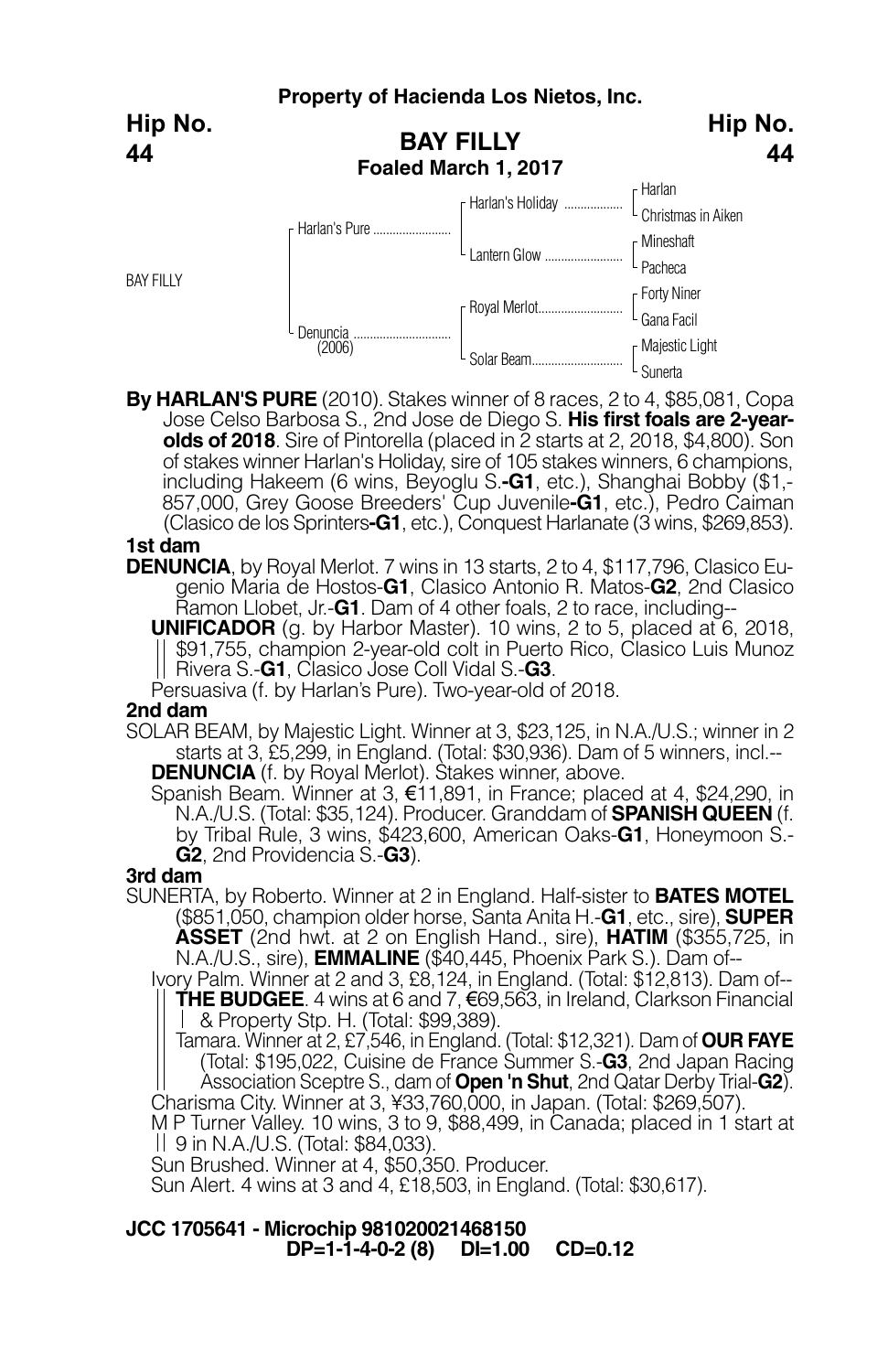**Hip No. 45**

BAY COLT



**By ELUSIVE CHRIS** (2002). Stakes winner of \$122,570, James C. Ellis Juvenile S.-L, etc. Sire of 10 crops of racing age, 84 foals, 50 starters, 36 winners of 148 races and earning \$1,092, 210, including El Motivador (6 wins, \$103,610, Copa Gobernador**-G1**, etc.), stakes-placed Pequeno Ton (6 wins, \$68,556, 2nd Derby Puertorriqueno S.**-G1**), Caballo de Troya (5 wins, \$51,219, 2nd Classico Navidad S.**-G1**), Fiesta de Reyes (9 wins, \$79,011, 2nd Criadores de Puerto Rico**-G3**, etc.), Fascinatin West (7 wins, \$38,988).

## **1st dam**

SMART SOUL, by Perfect Soul (IRE). Unraced. Half-sister to **LEESBURG EX-PRESS**. Dam of 4 other foals, 4 to race--

**A Place to Shine** (f. by Tale of Ekati). 5 wins at 3 and 4, placed at 5, 2018, \$210,940, 2nd Delaware Oaks-**G3**, Serena's Song S.-R.

**Smart Town** (f. by Jersey Town). Winner at 2, \$25,864, 2nd Clasico Criadores de Puerto Rico S.-**G3**.

Smart Jersey (f. by Jersey Town). 2 wins at 3, \$21,600.

A Shin Asura (c. by Tale of Ekati). 7 wins, 4 to 6, 2018, ¥2,386,500, in Japan. (Total: \$21,330).

### **2nd dam**

**SMARTTIMING**, by Miswaki. 3 wins at 2 and 3, \$195,880, Blue Norther H.-L, 2nd Miesque S.-**G3**. Dam of 9 other foals, 7 to race, all winners, including--

**LEESBURG EXPRESS** (f. by Exploit). 2 wins at 2, \$63,560, in N.A./U.S., Tippett S., 2nd Junior Champion S. (Total: \$63,900).

## **3rd dam**

SUNRISE SONATA, by Track Barron. Winner at 3, \$3,024. Half-sister to **HIGHLAND BLADE**, **HEAVILY ARMED**, **Mumkin**. Dam of 4 winners, including--

**SMARTTIMING**. Stakes winner, above.

## **4th dam**

**MISTY BRYN**, by Misty Flight. 5 wins at 2 and 4, \$55,016, Blue Hen S. Half-sister to **ZEN** (\$120,919, Gotham S.**-G2**, etc., sire), **Penny Flight** (\$106,554, 2nd Santa Margarita Invitational H.**-G1**, etc.). Dam of 8 winners, including--

**HIGHLAND BLADE**. 12 wins, 2 to 5, \$998,888, Marlboro Cup Invitational H.-**G1**, Brooklyn H.-**G1**, Pan American H.-**G1**, Red Smith H.-**G2**, Everglades S., Golden Grass S., 2nd Belmont S.-**G1**, Jockey Club Gold Cup-**G1**, Wood Memorial S.-**G1**, 3rd Suburban H.-**G1** twice. Sire.

**HEAVILY ARMED**. 12 wins, 2 to 5, \$177,445, Chick Lang Jr. Memorial H. ntr, J. R. Straus Memorial S.-ntr, 6 1/2 fur. in 1:15 1/5.

**Mumkin**. 3 wins at 2 and 3, \$67,976, 2nd Fair Lawn S., Lilac S. Dam of-- **QUENTIN CORNERS**. <sup>9</sup> wins, <sup>3</sup> to 6, \$257,655, Explosive Darling H.- LR, August Muckler S.-LR, 2nd Taylor's Special S. twice, etc.

**JCC 1705314 - Microchip 981020021450296 DP=3-3-8-2-0 (16) DI=1.67 CD=0.44**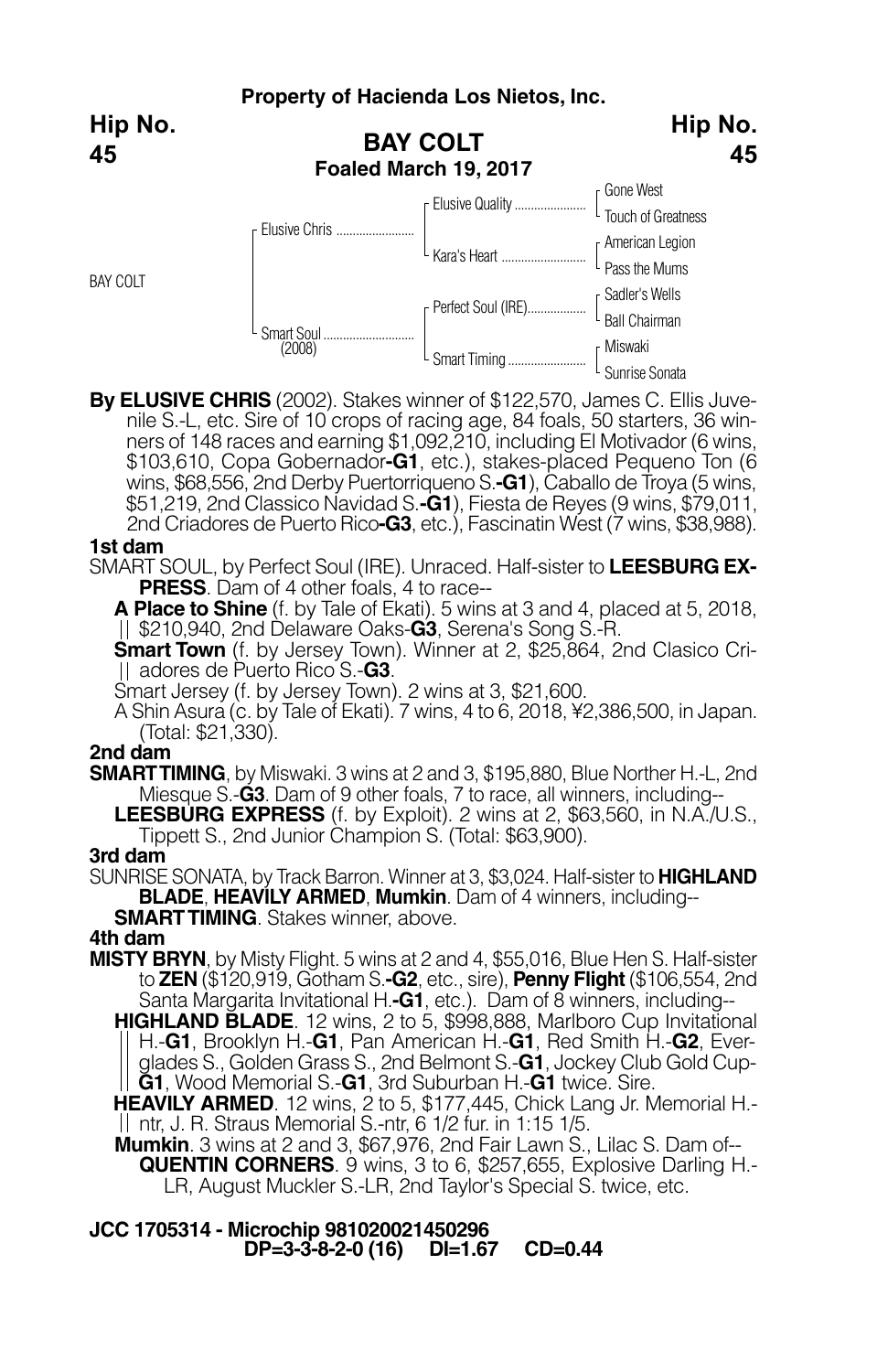

**By ALBERT THE GOLD** (2004). Stakes winner of \$75,838, Clasico Agustin 37 winners of 150 races and earning \$1,089,805, including Linda Lola (\$116,498, Clasico Dama del Caribe S.**-G1**, etc.), stakes-placed Mr. Cosme (\$53,238, 2nd Clasico Navidad S.**-G1**), Diabetico (\$97,461, 3rd Derby Puertorriqueno S.**-G1**, etc.), Finding Gold (\$37,371, 2nd Clasico Criadores de Puerto Rico S.**-G3**, etc.), Guanajibo (\$50,517), La Fortaleza (\$74,687).

#### **1st dam**

SAYESPLEASE, by Any Given Saturday. Winner at 3, \$10,653. This is her second foal. Her first foal is a 3-year-old of 2018.

**2nd dam**

**COUNTRY VISION**, by Cahill Road. 2 wins at 2, \$57,012, Solano County Juvenile Filly S.-R. Dam of 2 other foals, 1 to race-- Printer's Alley. Placed at 5, \$26,388.

## **3rd dam**

COUNTRY DREAM, by Country Pine. 2 wins at 2, \$28,380. Half-sister to **CAPTAIN VIDEO**, **A PENNY SAVED**, **Dream Me**, **Buckaroo's Dream**. Dam of--

**COUNTRY VISION.** Stakes winner, above.

## **4th dam**

HOLD THE DREAM, by Hold Your Peace. Winner at 4, \$8,040. Half-sister to **RAISIN THUNDER** (\$121,019, sire). **Storm Scope**. Dam of 11 winners, including--

**CAPTAIN VIDEO**. 4 wins at 3, \$179,835, Budweiser Oregon Derby-L, James F. Lyttle Memorial H., Pleasanton H., 2nd Governor's H.-L, Alamedan H., 3rd Golden State Derby-L, Auburn Breeders' Cup H.-L, Round Of Pleasure H., Vallejo Day H.

**A PENNY SAVED**. 3 wins at 2, \$129,294, Masao Moriya S.-L, Florida Stallion Desert Vixen S.-LR, etc. Dam of 6 foals, 4 winners, including--

**NAVY CHAPEL**. 7 wins, 2 to 5, \$257,765, West Virginia Triple Crown Nu-| trition Breeders' Classic S.-LR, Rachel's Turn S.-R, etc.

Noel. Unplaced in 1 start. Dam of **GYPSY JUDY** (3 wins, \$158,175). **Dream Me**. 3 wins at 2 and 3, \$117,575, 2nd OBS Sprint S.-LR, 3rd Florida Stallion Susan's Girl S.-LR. Producer.

**Buckaroo's Dream**. 6 wins, 2 to 4, \$63,107, 3rd Juvenile S.-LR. Dam of-- **Sircharlesschnabel**. 3 wins at 3 and 4, \$133,346, 3rd Simcoe S.-LR. Brown Eyes. 3 wins at 3 and 4, \$26,968. Dam of 3 winners, including-- **BOURBONIZE**. 6 wins, 2 to 6, \$219,423, Northern Spur S.-L.

Halo Hollie. 11 wins, 3 to 8, \$259,220. Dam of 2 foals, 1 to race--

**MIDNIGHT POKER**. 4 wins in 4 starts at 2 and 3, 2018, \$144,570, Robert Hilton Memorial S.

**JCC 1705205 - Microchip 981020023309216 DP=1-3-4-0-0 (8) DI=3.00 CD=0.63**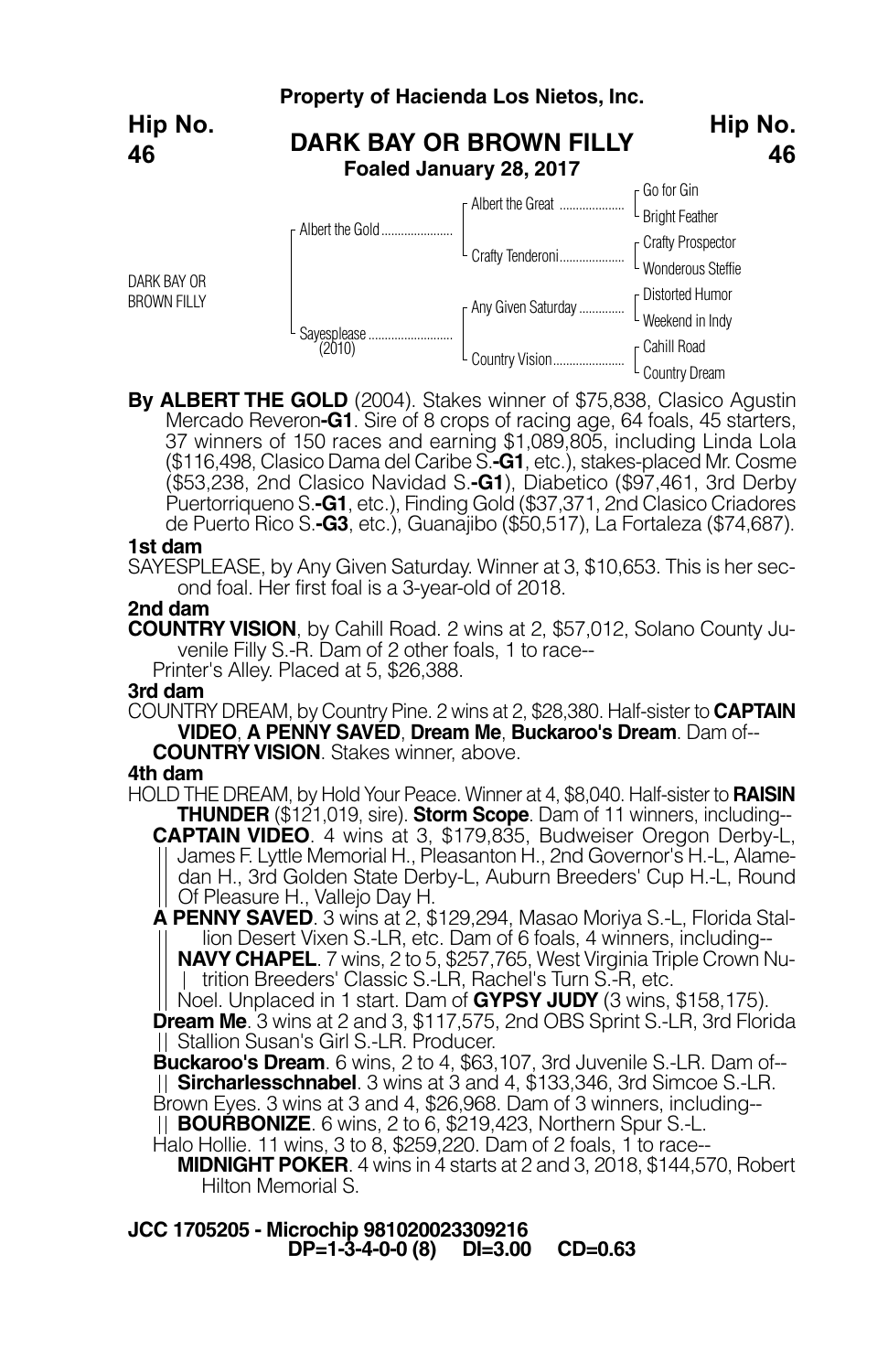**Property of Potrero Hermosura CHESTNUT COLT Foaled February 17, 2017** Mr. Prospector Angel Fever Pleasant Tap African Music Mr. Prospector Playmate Fly So Free To Winners Fusaichi Pegasus... Pleasant Music ... Woodman... Libre. Galvan Angel Alana.<br>(2005) CHESTNUT COLT **Hip No. 47 Hip No. 47**

**By GALVAN** (2005). Stakes winner of \$230,587, Clasico Jose Celso Barbosa, 2nd Clasico Luis Archilla S.**-G1**, Clasico Verset's Jet**-G1**, Clasico Dia de los Padres, 3rd Clasico Fanatico Hipico**-G1**, Clasico Jose Coll Vidal**-G1**. Sire of 4 crops of racing age, 9 foals, 7 starters, 5 winners of 13 races and earning \$87,557, Preciosa Boricua (\$30,036), Minutero (\$22,825), Colegial (4 wins, \$19,956), Don Lelo (\$7,520), Vuelve Pasto Seco (\$4,365). Son of classic winner Fusaichi Pegasus, sire of 85 stakes winners, 6 champions.

### **1st dam**

ANGEL ALANA, by Woodman. 3 wins at 4, \$28,798. Half-sister to **FLAMEN-CO**, **Portugues**, **Freedom Ridge**. Dam of 2 other foals--

Minutero (g. by Galvan). 5 wins at 2, \$22,825.

Apolonia La Santa (f. by Albert the Gold). Two-year-old of 2018.

## **2nd dam**

LIBRE, by Fly So Free. 2 wins at 3, \$14,954. Half-sister to **SUMMER GIRLFRIEND**, **DEMAND DEPOSIT**, **CONFIDINGWINNER**, **Peerless**. Dam of--

**FLAMENCO** (c. by Dance Master). 4 wins in 8 starts at 2, \$304,263, Victoria S.-L, Cowdin S.-L, Jack Price Juvenile S.-LR, 2nd Sanford S.-**G2**, 3rd Hopeful S.-**G1**. Sire.

**Portugues** (c. by Suave). 16 wins, 2 to 8 in Mexico, 2nd Clasico La Raza, 3rd Longines Handicap de Las Americas-**G1**, Handicap Loma de Sotelo-**G1**. **Freedom Ridge** (f. by Quaker Ridge). 3 wins, 4 to 6, \$156,291, 2nd Lady

On the Run S. Producer

Mo's Prize. 5 wins at 3 and 4, \$76,648. Dam of 3 winners, including--

**MO CASH** (g. by Adios Charlie). 4 wins at 3, placed at 4, 2018, \$277,- 464, FTBOA Marion County Florida Sire S.-R, OBS Sophomore S.-R, American Fabius S., 2nd Carry Back S.-**G3**, Sunshine Millions Sprint S.-R, Big Drama S.-R, 3rd Rail Splitter S.-R.

Beginnings End. 2 wins at 3, \$36,886. Dam of 5 foals, 3 to race, including-- **No Holds Barred** (g. by Hold Me Back). 5 wins, 2 to 4, \$229,856, 2nd Prairie Gold Juvenile S., Iowa Cradle S.-R, Iowa Breeders' Derby-R, MTA Stallion Auction S.-R, 3rd Governor Terry E. Branstad S.-R, Iowa Registered and Foaled Three Year Old Colt and Gelding Route H.-R.

## **3rd dam**

TO WINNERS, by Victorious. 3 wins at 3 and 4, \$48,919. Half-sister to **PAYING DUES** (\$543,188). Dam of 10 other foals, 9 to race, 7 winners, incl.--

**SUMMER GIRLFRIEND**. 3 wins, \$203,709, in Canada, Star Shoot S.-L, 3rd Whimsical S.-**G3**. (Total: \$178,282). Dam of **Patricia Dawn** (Total: \$63,171). Other stakes-winners: **DEMAND DEPOSIT** (\$166,709, Prevue S., etc., **CONFIDINGWINNER** (\$130,090, Silver Spur Breeders' Cup S.-L, etc.).

**JCC 1705544 - Microchip 981020021440005 DP=8-3-7-0-0 (18) DI=4.14 CD=1.06**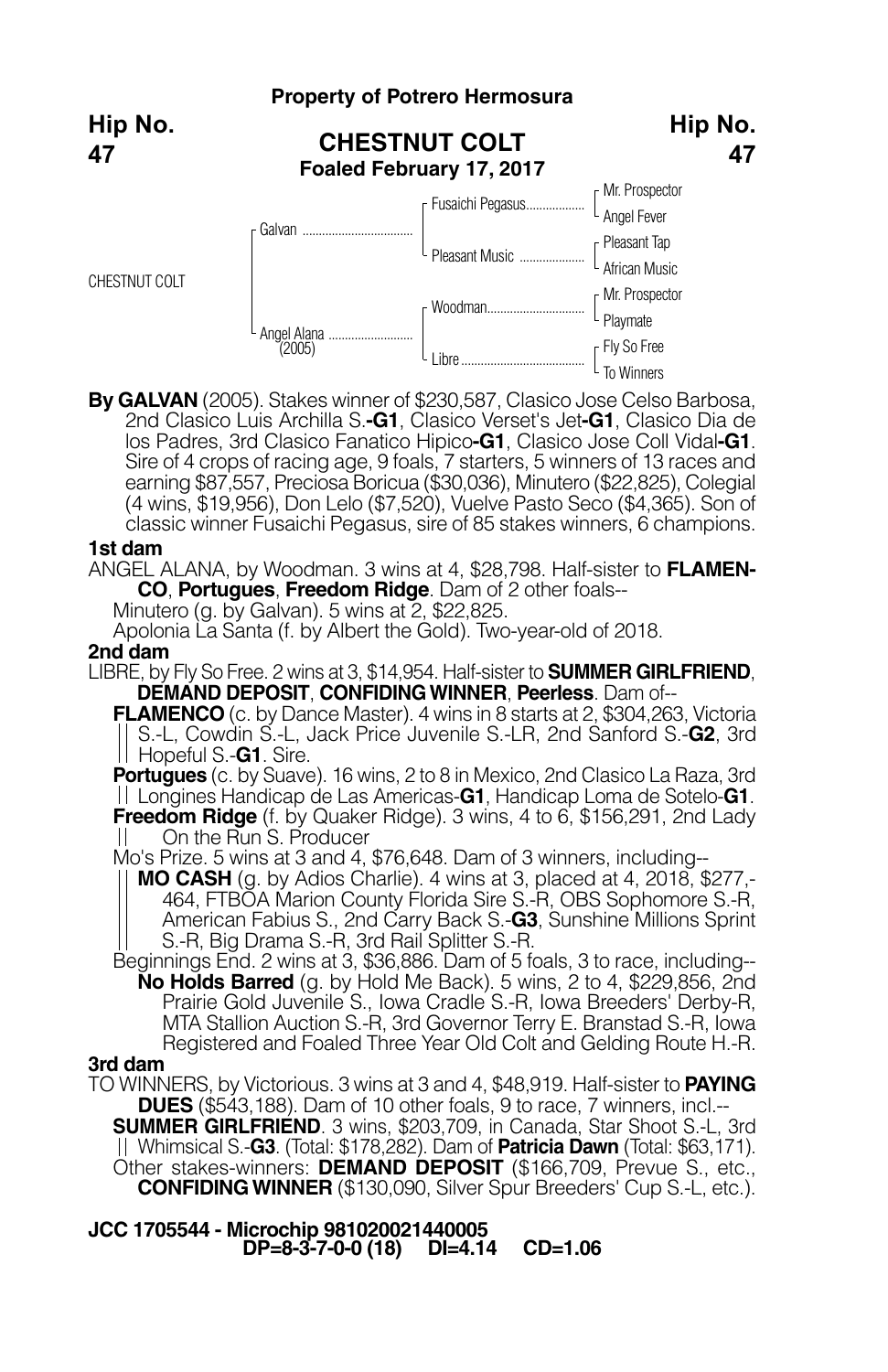**Hip No. 48**

**BAY FILLY** 



**By WINDOW BOY** (2009). Stakes winner of 3 races at 2 and 3, \$116,624, Grover (Buddy) Delp Memorial S., 3rd Long Branch S.-L. Half-brother to stakes winner Princess Erindelle. **His first foals are 3-year-olds of 2018**. Sire of 18 foals, 5 starters, 1 winner of 2 races and earning \$14,242, Lady Ly (2 wins in 4 starts at 3, 2018, \$7,096). Son of stakes winner Include, leading sire in Argentina, sire of 59 stakes winners, 4 champions, including Sobradora Inc (ARG) (5 wins, \$246,961), Sociologa Inc (6 wins, \$232,379).

### **1st dam**

MISSYMISSYMISSY, by Wink If Its True. 6 wins, 3 to 6, \$34,411. Dam of 4 other foals, 4 to race, 2 winners--

Mujeriego (g. by Elusive Chris). 5 wins, 2 to 4, \$32,863.

Torpedera (f. by Harbor Master). 4 wins at 2 and 3, \$16,981.

Hondo Star (g. by Elusive Chris). Placed at 3, 2018.

## **2nd dam**

**Dani's Gallapiat**, by Gallapiat. 8 wins, 2 to 6, \$45,136, 2nd Azalea S., Jasmine S. Dam of 2 other foals--

Impressive Storm. Winner at 4 and 5, \$34,989.

La Nina Mona. Placed at 4.

## **3rd dam**

GRANI DANI, by Royal Saxon. Unraced. Sister to **PRESTIA**. Dam of 9 foals, 8 to race, 7 winners--

**Dani's Gallapiat**. Stakes-placed winner, above.

Dani's Lit Darling. 12 wins, 3 to 8, \$69,073.

Grani Galla. Winner at 3, \$13,454.

Grani Gally. 3 wins at 3, \$11,071.

Star Dani. Winner at 4, \$3,142.

Foreclosure. Winner in 2 starts at 5.

## **4th dam**

BOLD GRECIAN, by Bold Bidder. 4 wins at 2, \$16,735. Dam of 6 winners--

**PRESTIA**. Winner at 2, Priscilla S. Dam of 1 foal--<br>|| Quickity Quack. Winner at 3. Sire.

P. Jamar. 8 wins, 3 to 8, \$70,551.

All Ways Right. 3 wins, 3 to 5, \$28,312.

Kirby Princess. 2 wins at 2, \$13,038. Dam of 2 foals, including--

Flying Carolyn. 3 wins at 3 and 4, \$19,604.

Ramblin Ricky. Winner at 3, \$6,470.

Shift Kit. Winner at 2 and 3, \$4,785.

Grecian Terror. Placed at 7 and 9, \$5,490.

## **JCC 1705290 - Microchip 981020021524032 DP=0-3-7-0-0 (10) DI=1.86 CD=0.30**